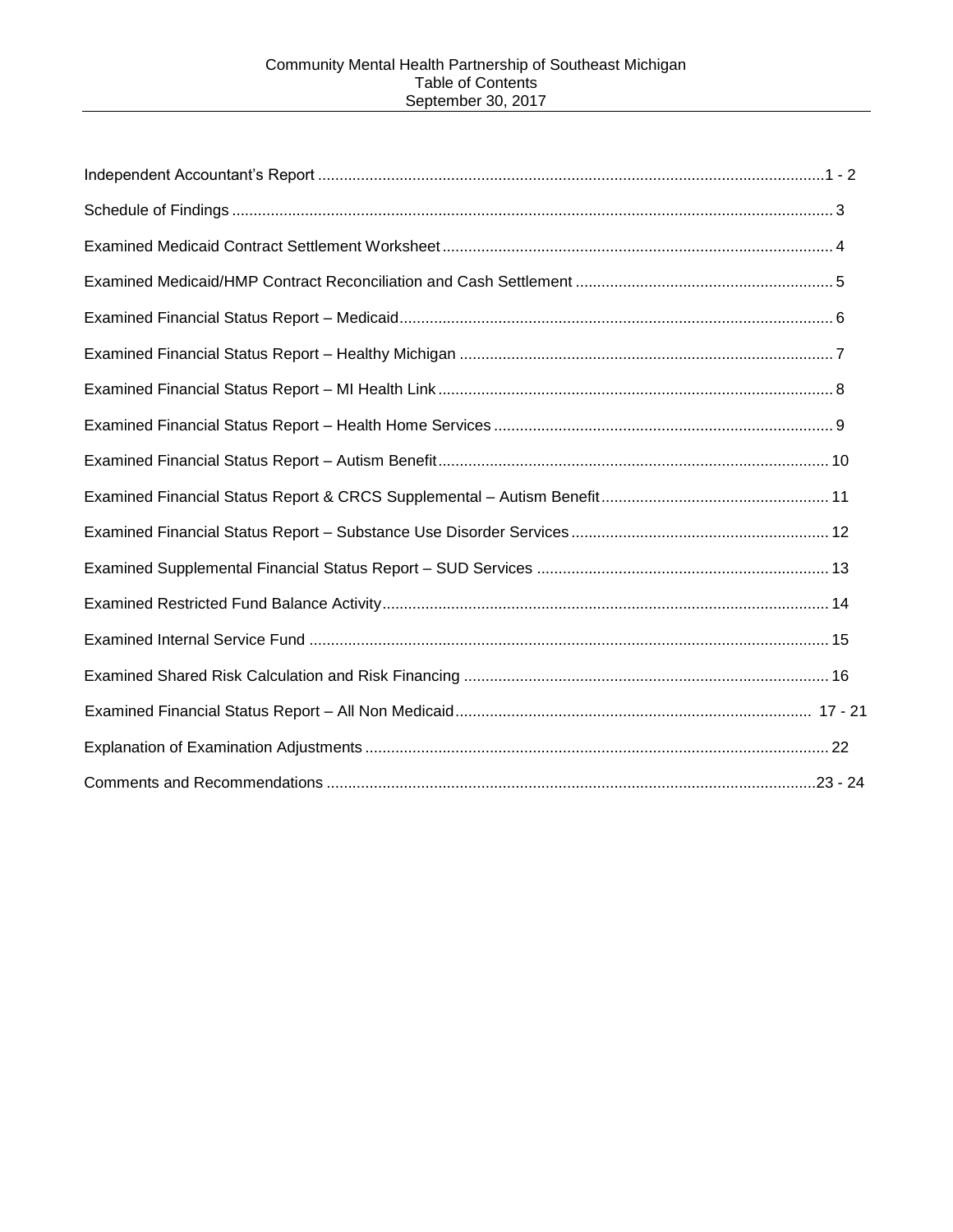

# **INDEPENDENT ACCOUNTANT'S REPORT ON COMPLIANCE**

To the Members of the Board Community Mental Health Partnership of Southeast Michigan Ann Arbor, Michigan

# **Report On Compliance**

We have examined Community Mental Health Partnership of Southeast Michigan's (the PIHP) compliance with the requirements described in the *Compliance Examination Guidelines* issued by Michigan Department of Health and Human Services that could have a direct and material effect on its Medicaid Contract, General Fund Contract, and Community Mental Health Services Block Grants (including various programs included therein) for the year ended September 30, 2017.

# **Management's Responsibility**

Management is responsible for compliance with the requirements of laws, regulations, contracts, and grants applicable to its Medicaid Contract, General Fund Contract, and Community Mental Health Services Block Grants (including various programs included therein).

## **Independent Accountants' Responsibility**

Our responsibility is to express an opinion on compliance of the PIHP's Medicaid Contract, General Fund Contract, and Community Mental Health Services Block Grants (including various programs included therein), based on our examination of the compliance requirements referred to above.

We conducted our examination of compliance in accordance with attestation standards established by the American Institute of Certified Public Accountants. An examination includes examining, on a test basis, evidence supporting the PIHP's compliance with those requirements and performing such other procedures as we considered necessary in the circumstances.

We believe that our examination provides a reasonable basis for our opinions on compliance for the Medicaid Contract, General Fund Contract, and Community Mental Health Services Block Grants (including various programs included therein). However, our examination does not provide a legal determination of the PIHP's compliance.

## **Opinion on Each Program**

In our opinion, the PIHP complied, in all material respects, with the specified requirements referred to above that could have a direct and material effect on each of its Medicaid Contract, General Fund Contract, and Community Mental Health Services Block Grants (including various programs included therein) for the year ended September 30, 2017.

## **Other Matters**

The results of our examination procedures disclosed instances of noncompliance, which are required to be reported in accordance with *Compliance Examination Guidelines,* and which are described in the accompanying Comments and Recommendations as item 2017-01 and 2017-02. Our opinion on each program is not modified with respect to these matters.

The PIHP's responses to the noncompliance findings identified in our examination are described in the accompanying Schedule of Findings and Comments and Recommendations. The PIHP's responses were not subjected to the examination procedures applied in the examination of compliance and, accordingly, we express no opinion on the responses.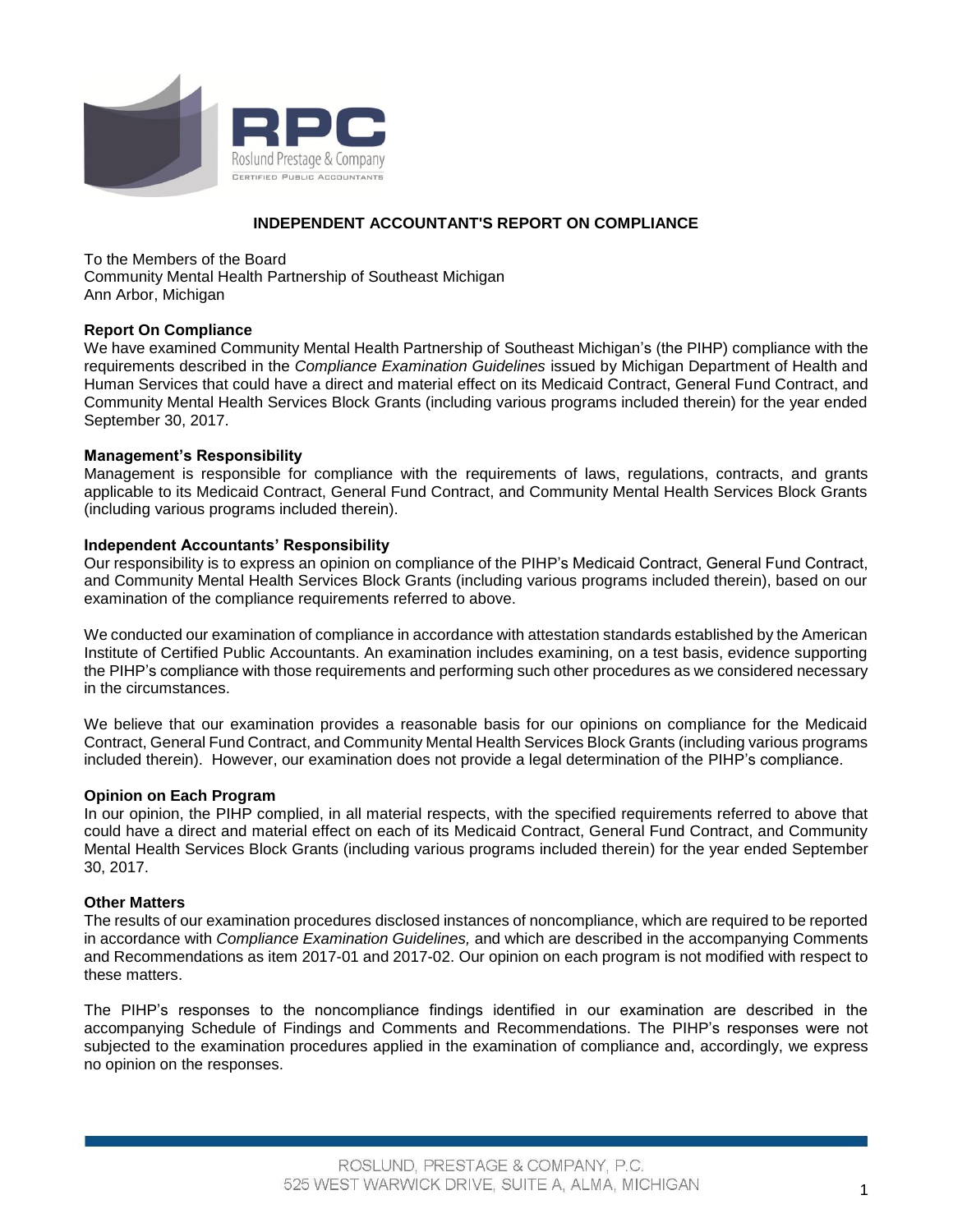# **Purpose of this Report**

This report is intended solely for the use of the board and management of the PIHP and the Michigan Department of Health and Human Services and is not intended to be, and should not be, used by anyone other than these specified parties.

Roslund, Prestage & Company, P.C.

Roslund, Prestage & Company, P.C. Certified Public Accountants

June 21, 2018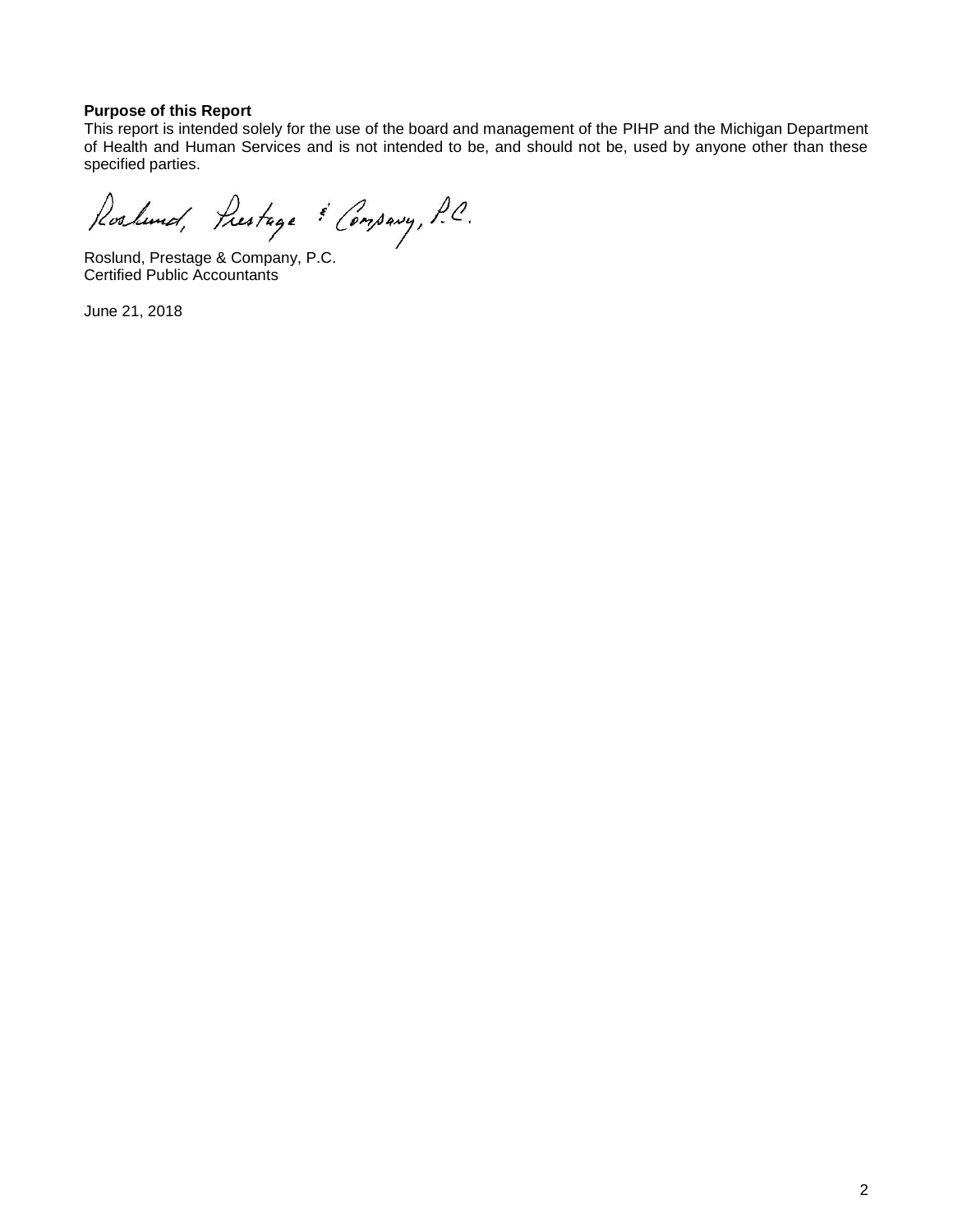Control deficiencies that are individually or cumulatively material weaknesses in internal control over the Medicaid Contract, General Fund Contract, and/or CMHS Block Grant Program(s):

None

Material noncompliance with the provisions of laws, regulations, or contracts related to the Medicaid Contract, General Fund Contract, and/or CMHS Block Grant Program(s):

None

Known fraud affecting the Medicaid Contract, General Fund Contract, and/or CMHS Block Grant Program(s):

None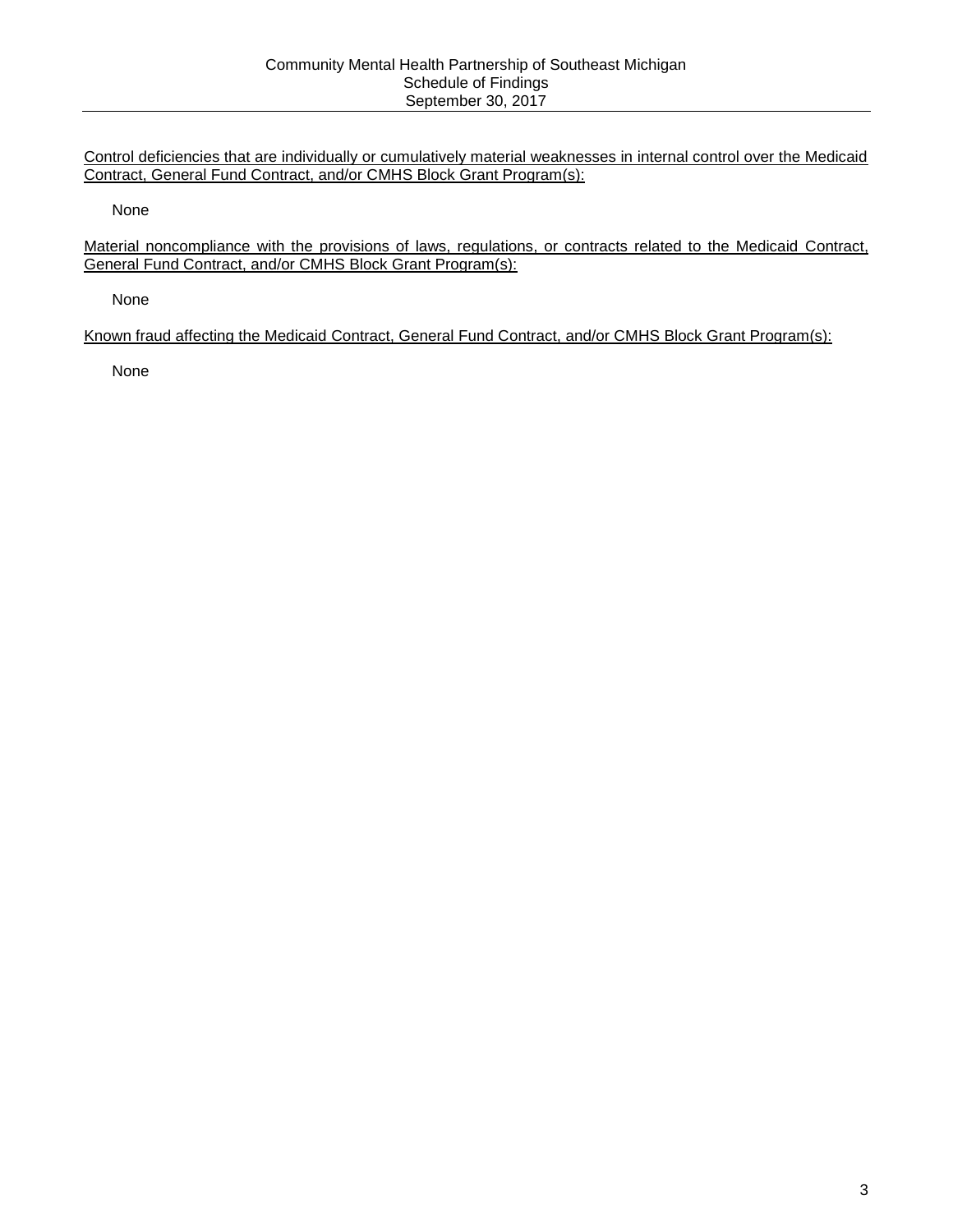#### **MDHHS/PIHP MEDICAID MANAGED SPECIALTY SUPPORTS AND SERVICES CONCURRENT WAIVER PROGRAMS EXAMINED MEDICAID CONTRACT SETTLEMENT WORKSHEET**

#### **PIHP:**

CMHPSM<br>FY 16 / 17

**FISCAL YEAR:** 

|                                                                                                                                                   | State Plan (b) &       |                               |                 | <b>DHIP</b>              | <b>AUTISM</b>            |                             |                     |  |  |
|---------------------------------------------------------------------------------------------------------------------------------------------------|------------------------|-------------------------------|-----------------|--------------------------|--------------------------|-----------------------------|---------------------|--|--|
| <b>Specialty Managed Care - Medicaid</b><br>1.                                                                                                    | 1915 (B)(3)            | <b>HSW</b>                    | <b>HMP</b>      |                          |                          | <b>Total</b>                | <b>FY Indicator</b> |  |  |
| Current Fiscal Year - Medicaid Revenue rec'd thru 9/30<br>a.                                                                                      | 86,090,512             | 41,898,610                    | 12,738,731      | 91.602                   |                          | 1,771,587 \$ 142,591,042    | <b>FY17</b>         |  |  |
| Current Fiscal Year - Medicaid Revenue Accruals<br>b.                                                                                             | 169,867                | (152, 418)                    |                 | 81,012                   | $3,211,927$ \$           | 3,310,388                   | <b>FY17</b>         |  |  |
| Performance Bonus Incentive Pool - (enter as a negative)<br>c.                                                                                    | (655, 634)             | (314, 240)                    | (95, 540)       |                          |                          | $\mathbb{S}$<br>(1,065,414) | <b>FY17</b>         |  |  |
| Sub-Total Current Fiscal Year Medicaid Revenue: S<br>d.                                                                                           | 85,604,745             | 41,431,952 \$<br>$\mathbb{S}$ | 12,643,191 \$   | 172,614 \$               | $4,983,514$ \$           | 144,836,016                 | <b>FY17</b>         |  |  |
| Prior Fiscal Year 1 - Accrual Adjustment - Net<br>e.                                                                                              |                        | (96, 325)                     |                 |                          |                          | $\mathbb{S}$<br>(96, 325)   | <b>FY16</b>         |  |  |
| Prior Fiscal Year 2 - Accrual Adjustment - Net                                                                                                    |                        |                               |                 |                          |                          | $\mathbb{S}$                | <b>FY15</b>         |  |  |
| Other Adjustments (DHHS Approval Required)                                                                                                        |                        |                               |                 |                          |                          | $\mathbf{s}$<br>$\omega$    | Describe Below      |  |  |
| Sub-Total - Prior Year Accrual Adjustments: \$<br>h.                                                                                              |                        | $(96,325)$ \$<br>\$           | $\sim$          | $\mathfrak{s}$<br>$\sim$ | $\mathfrak{s}$           | (96, 325)<br>$\mathbb{S}$   |                     |  |  |
| Total Medicaid Revenue - Current Year Settlement:                                                                                                 | 85,604,745<br><b>S</b> | $\mathbb{S}$<br>41,335,627 \$ | $12,643,191$ \$ | $172,614$ \$             |                          | 4,983,514 \$ 144,739,691    |                     |  |  |
| <b>Explanation of Accrual Adjustments</b>                                                                                                         |                        |                               |                 |                          |                          |                             |                     |  |  |
|                                                                                                                                                   |                        |                               |                 |                          |                          |                             |                     |  |  |
| <b>Forced Lapse to MDHHS</b><br>12.                                                                                                               | <b>Amount</b>          | <b>Amount</b>                 | <b>Amount</b>   |                          |                          |                             |                     |  |  |
| Medicaid Specialty Managed Care Forced Lapse (enter as negative)<br>a.<br>Explanation of Forced Lapse and Explanation of Examination Adjustments: |                        |                               | $\mathbf{s}$    |                          |                          |                             |                     |  |  |
|                                                                                                                                                   |                        |                               |                 |                          |                          |                             |                     |  |  |
| <b>Medicaid Savings / Medicaid Lapse Calculation</b><br>3.                                                                                        |                        | <b>Amount</b>                 |                 |                          |                          |                             |                     |  |  |
| Specialty Managed Care - Medicaid Capitation (incl Autism)<br>a.                                                                                  |                        | 144,739,691                   |                 |                          |                          |                             |                     |  |  |
|                                                                                                                                                   |                        |                               |                 |                          |                          |                             |                     |  |  |
| Band # 1 (95 - 100%)                                                                                                                              | 5%                     | 7,236,985                     | PIHP retains    |                          |                          |                             |                     |  |  |
| Band # 2 (90 - 95%)                                                                                                                               | 5%                     | 7,236,985                     |                 | Shared PIHP / MDHHS      |                          |                             |                     |  |  |
|                                                                                                                                                   |                        |                               |                 |                          |                          |                             |                     |  |  |
| Balance Available for Savings (from Medicaid FSR)<br>b.                                                                                           |                        | $\sim$                        |                 |                          |                          |                             |                     |  |  |
| Balance Available for Savings (from Healthy Michigan FSR)<br>b1.                                                                                  |                        | $\sim$                        |                 | Total                    | <b>Total Earned</b>      | <b>Total Savings</b>        |                     |  |  |
| <b>Total Available for Savings</b><br>b2.                                                                                                         |                        | ÷.                            |                 | Lapse                    | Savings                  | Corridor                    |                     |  |  |
|                                                                                                                                                   |                        |                               |                 |                          |                          |                             |                     |  |  |
| Band #1<br>1.<br>c.                                                                                                                               |                        | $\sim$                        |                 |                          | $\sim$                   | $\blacksquare$              |                     |  |  |
| 2. Sub-Total - Band # 1                                                                                                                           |                        | $\sim$                        |                 |                          |                          |                             |                     |  |  |
| Band #2<br>3.                                                                                                                                     |                        | $\sim$                        |                 | $\sim$                   | $\omega$                 | $\omega$                    |                     |  |  |
| Sub-Total - Band # 2<br>4.                                                                                                                        |                        | $\sim$                        |                 |                          |                          |                             |                     |  |  |
| Band #3<br>5.                                                                                                                                     |                        | $\sim$                        |                 | $\sim$                   |                          | $\sim$                      |                     |  |  |
| 6.                                                                                                                                                |                        |                               | Totals          | $\sim$                   | $\mathfrak{s}$<br>$\sim$ | န<br>$\sim$                 |                     |  |  |
|                                                                                                                                                   |                        |                               |                 |                          |                          |                             |                     |  |  |
| <b>Total</b><br><b>Total Earned</b><br><b>Total Savings</b><br>% of Savings<br><b>4.</b><br>Corridor<br>Lapse<br><b>Savings</b>                   |                        |                               |                 |                          |                          |                             |                     |  |  |
| <b>Summary of Total Savings / Lapse</b>                                                                                                           |                        |                               |                 |                          |                          |                             | by Funding          |  |  |
| 1. Total Disposition of Medicaid Savings / Lapse                                                                                                  |                        |                               |                 |                          |                          | $\sim$                      | #DIV/0!             |  |  |

2. - #DIV/0! 3. \$ - \$ - \$ - #DIV/0! Total Disposition of Healthy Michigan Savings / Lapse Total Savings / Lapse

| <b>Medicaid Savings - Prior Year Earnings to Expend</b> |                                                  | <b>FY16</b> | EV | FY | Total     |
|---------------------------------------------------------|--------------------------------------------------|-------------|----|----|-----------|
|                                                         | a. Prior Year Medicaid Savings Earned - Medicaid | 5.070.734   |    |    | 5.070.734 |
|                                                         | Current Year Expenditures - Medicaid             | 5,070,734   |    |    | 5,070,734 |
|                                                         | c. Prior Year Medicaid Savings Earned - HMP      | .721.947    |    |    | 1.721.947 |
|                                                         | Current Year Expenditures - HMP                  | 1.721.947   |    |    | 1.721.947 |
|                                                         | Balance of Medicaid Savings: \§                  |             |    |    |           |

**6. Narrative: Both CRCS and Contract Settlement Worksheet** 

`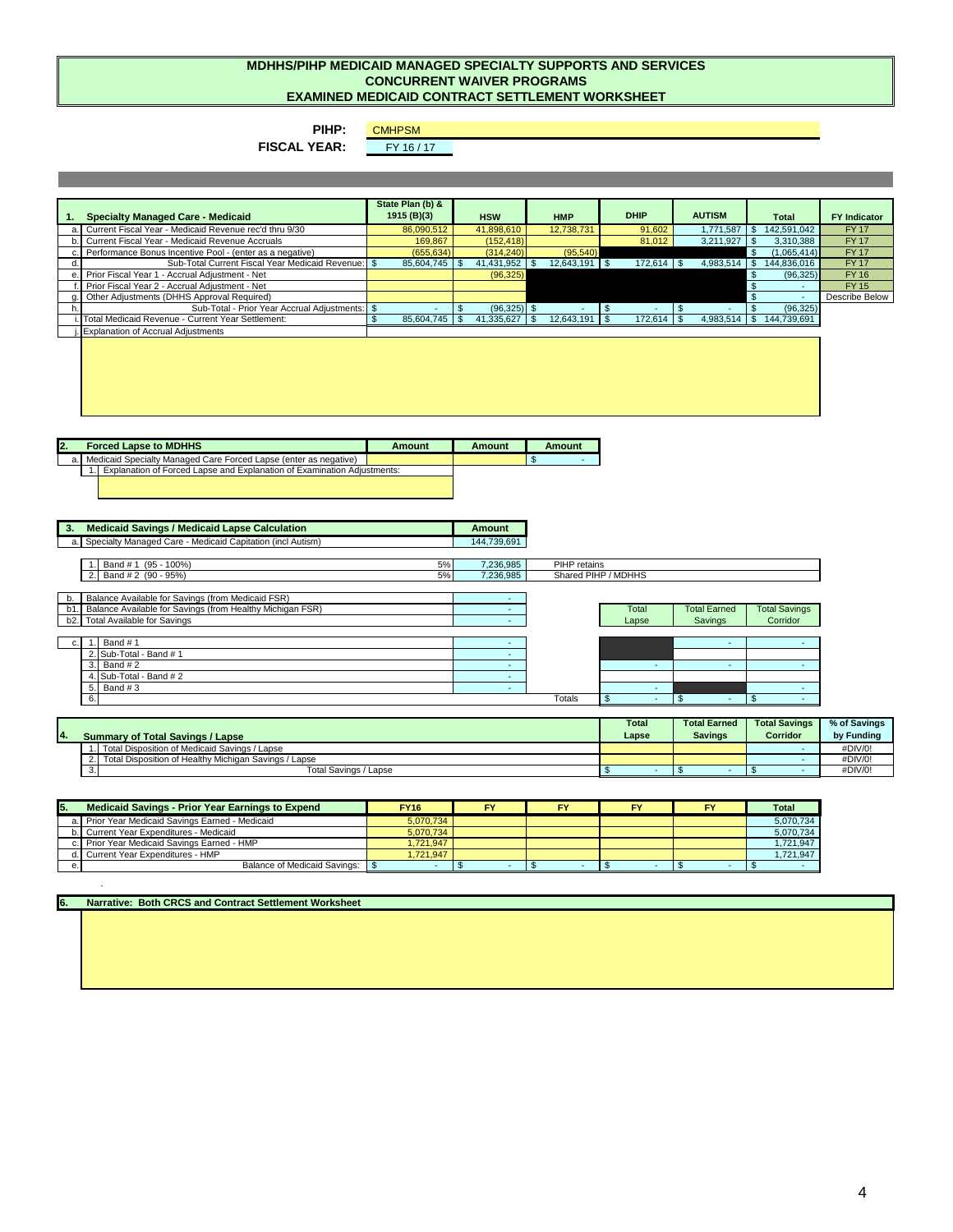#### **FOR THE YEAR ENDED SEPTEMBER 30, 2017 MDHHS/PIHP MEDICAID MANAGED SPECIALTY SUPPORTS AND SERVICES CONCURRENT WAIVER PROGRAMS EXAMINED MEDICAID/HMP CONTRACT RECONCILIATION AND CASH SETTLEMENT**

**PIHP:**  CMHPSM

| 1.          | <b>Medicaid Services - Available Resources</b>                                                            | <b>PIHP Contract Cost</b><br><b>Settled</b> |
|-------------|-----------------------------------------------------------------------------------------------------------|---------------------------------------------|
|             |                                                                                                           |                                             |
| a.          | Total Managed Care Capitation (Medicaid & Healthy Michigan Plan)                                          | $\mathsf{\$}$<br>139,756,177                |
|             |                                                                                                           |                                             |
| b.          | 1st & 3rd Party Collections - Medicaid<br>(FSR A 121)                                                     | ٠                                           |
| c.<br>d.    | 1st & 3rd Party Collections - HMP<br>(FSR AI 121)<br>Prior Year Medicaid Savings (FSR A 123 + FSR AI 123) |                                             |
|             | ISF Abatement - Medicaid / HMP(FSR A 124 + FSR AI 124)                                                    | 6,792,681                                   |
| e.<br>f.    | Redirected CMHSP to CMHSP Contracts<br>(FSR A 302 + FSR AI 302)                                           |                                             |
| α.          | (FSR A 303 + FSR AI 303)<br>Redirected Non-MDHHS Earned Contracts                                         |                                             |
| h.          | Redirected from Autism<br>(FSR A 310)                                                                     | 385,979                                     |
| j.          | Sub-Total Other Medicaid Services - Resources                                                             | $\mathfrak{L}$<br>7,178,660                 |
|             |                                                                                                           |                                             |
|             | Total Medicaid Services - Available Resources                                                             | $\mathfrak{S}$<br>146,934,837               |
|             |                                                                                                           |                                             |
| 2.          | <b>Medicaid Services - Expenditures</b>                                                                   |                                             |
|             |                                                                                                           |                                             |
| a.<br>a.1   | PIHP HICA/USE Tax<br>(FSR A 201)<br>PIHP HICA/USE Tax Healthy Michigan Plan (FSR AI 201)                  | 2,245,953<br>284.428                        |
| b.          | Medicaid Services (FSR A 202 - A 122 - A 325)                                                             | 131.816.908                                 |
| b.1         | Healthy Michigan Plan Services (FSR AI 202 - AI 122 - AI 325)                                             | 16,435,880                                  |
| h.2         | MI Health Link Medicaid Services<br>(FSR A 205)                                                           |                                             |
| c.          | Deposits - ISF Medicaid / HMP (FSR A 203 + FSR AI 203)                                                    |                                             |
| d.          | Psych Hospital HRA<br>(FSR A 204)                                                                         | 2,090,086                                   |
| e.          | Sub-Total Medicaid Services - Expenditures                                                                | $\mathbb{S}$<br>152,873,255                 |
|             |                                                                                                           |                                             |
| $f_{\cdot}$ | Redirected CMHSP to CMHSP Contracts<br>(FSR A 301 + FSR AI 301)                                           |                                             |
| α.          | Redirected to Autism (FSR A 301a)                                                                         |                                             |
| h.          | Redirected to MI Health Link<br>(FSR A 301c)                                                              |                                             |
| i.          | Sub-Total Medicaid Services - Redirected Expenditures                                                     | $\overline{\mathbb{S}}$                     |
|             |                                                                                                           |                                             |
|             | <b>Total Medicaid Services - Expenditures</b>                                                             | $\mathbb{S}$<br>152,873,255                 |
|             |                                                                                                           |                                             |
| 3.          | <b>Net Medicaid Services Surplus / (Deficit)</b>                                                          |                                             |
| a.          | Medicaid Funding Surplus / (Deficit)                                                                      | (5,938,418)                                 |
| b.          | Less: Forced Lapse to MDHHS (Medicaid worksheet 2.a)                                                      |                                             |
| c.          | Net Medicaid Services Surplus / (Deficit)                                                                 | $\mathbb{S}$<br>(5,938,418)                 |

|   | <b>Disposition</b>                                 | Amount |
|---|----------------------------------------------------|--------|
| a | Surplus                                            |        |
|   | Transfer to Fund Balance - Medicaid Savings Earned |        |
|   | Lapse to MDHHS - Contract Settlement               |        |
|   | <b>Total Disposition - Surplus</b><br>- 3.         |        |

| b. |                | Deficit                                                               |           |
|----|----------------|-----------------------------------------------------------------------|-----------|
|    |                | 1. Redirected from General Fund (FSR A 331 + AI 331 + AK 331)         |           |
|    | 2 <sup>1</sup> | Redirected from Local $(FSR A 332 + AI 332 + AK 332)$                 |           |
|    | 3.1            | Redirected Risk Corridor - PIHP Share (FSR A 333 + AI 333)            | 4.310.554 |
|    |                | 4. Redirected Risk Corridor - MDHHS Share (FSR A 334 + AI 334)        |           |
|    | 5.1            | Redirected from Restricted Fund Balance (FSR A 335 + AI 335 + AK 335) | 1.627.864 |
|    | 6.             | <b>Total Disposition - Deficit</b>                                    | 5.938.418 |

| 4.1 | <b>Medicaid Savings Transferred To/From</b>        | Amount                   |
|-----|----------------------------------------------------|--------------------------|
|     | <b>PIHP receiving transferred Medicaid savings</b> | <b>Total Transferred</b> |
| a.  |                                                    |                          |
| b.  |                                                    |                          |
| c.  |                                                    |                          |
| d.  |                                                    |                          |
| е.  |                                                    |                          |
|     | Total                                              |                          |

| Cash Settlement: (Due MDHHS) / Due PIHP            | Amount | <b>Medicaid MDHHS Commitment</b><br>6. |                                               |  | Amount      |
|----------------------------------------------------|--------|----------------------------------------|-----------------------------------------------|--|-------------|
| a. Forced Lapse to MDHHS                           |        |                                        | a. MDHHS / PIHP Medicaid Funded Expenditures  |  | 139.756.177 |
| b. Lapse to MDHHS - Contract Settlement            |        |                                        | Earned Medicaid Savings                       |  |             |
| c. Risk Corridor - MDHHS Share                     |        |                                        | Sub-Total MDHHS Commitment                    |  | 139.756.177 |
| d. Return of Prior Year Medicaid Savings           |        |                                        | d. Risk Corridor - MDHHS Share                |  |             |
| e. Misc (please explain)                           |        |                                        | <b>Total MDHHS Medicaid Commitment</b>        |  | 139.756.177 |
| f. Misc (please explain)                           |        |                                        | General Fund Supplement for Unfunded Medicaid |  |             |
| Total Cash Settlement: (Due MDHHS) / Due PIHP \ \$ |        |                                        |                                               |  |             |

| 6. | <b>Medicaid MDHHS Commitment</b>              | Amount      |
|----|-----------------------------------------------|-------------|
| a. | MDHHS / PIHP Medicaid Funded Expenditures     | 139,756,177 |
| b. | <b>Earned Medicaid Savings</b>                |             |
| c. | Sub-Total MDHHS Commitment                    | 139,756,177 |
| d. | Risk Corridor - MDHHS Share                   |             |
| е. | <b>Total MDHHS Medicaid Commitment</b>        | 139,756,177 |
|    | General Fund Supplement for Unfunded Medicaid |             |

#### **Examined Cash Settlement and MDHHS Commitment**

| Examined                   |
|----------------------------|
| <b>Original Settlement</b> |
| Increase (Decrease)        |
|                            |



Comments: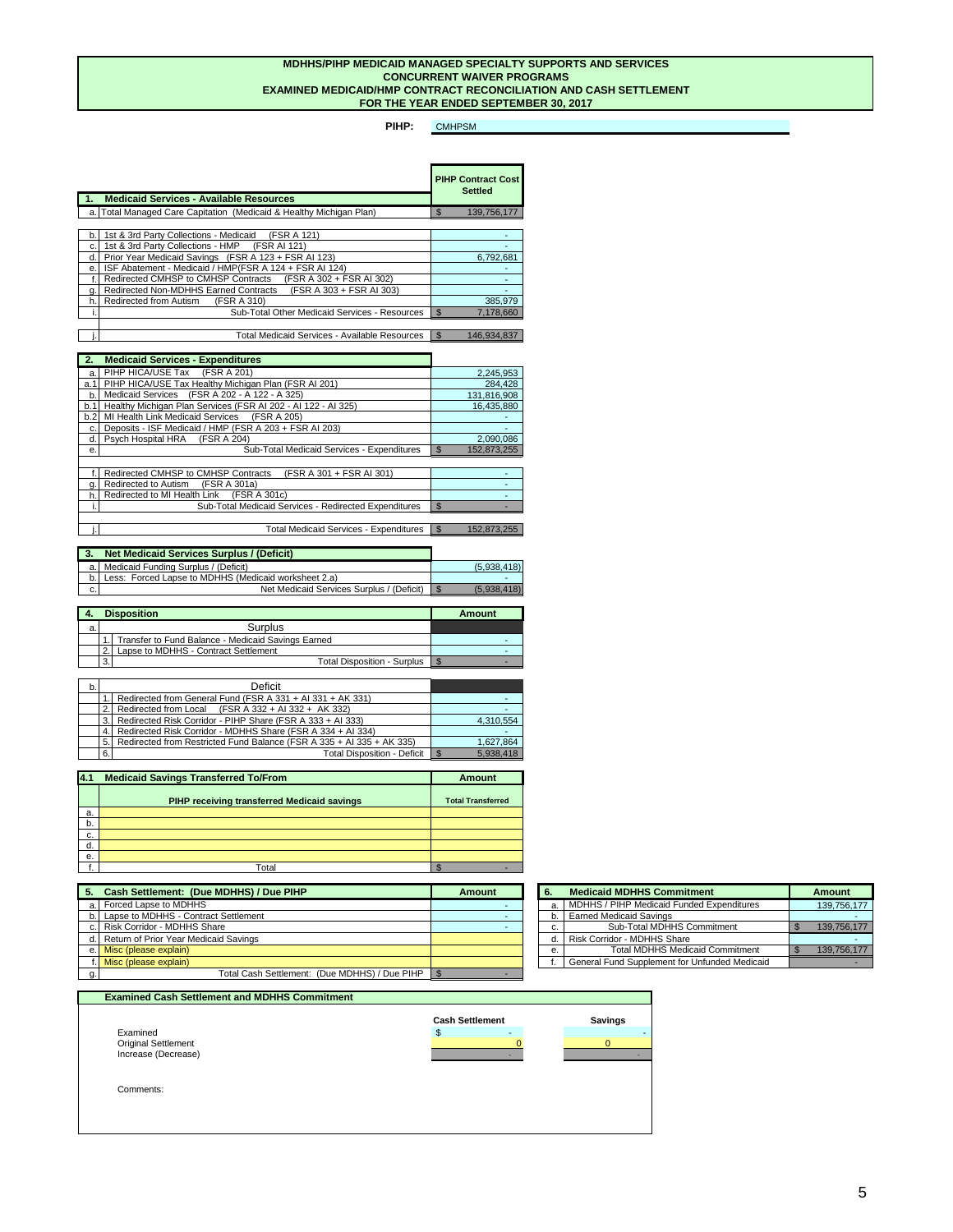#### **MDHHS/PIHP MEDICAID MANAGED SPECIALTY SUPPORTS AND SERVICES CONCURRENT WAIVER PROGRAMS CONTRACT EXAMINED FINANCIAL STATUS REPORT - MEDICAID page 1 FOR THE YEAR ENDED SEPTEMBER 30, 2017**

| PIHP:<br><b>CMHPSM</b> |                     |  |                                             | YEAR TO DATE REPORTING |            |               |           |     |    |    |                                        |                            |
|------------------------|---------------------|--|---------------------------------------------|------------------------|------------|---------------|-----------|-----|----|----|----------------------------------------|----------------------------|
|                        |                     |  |                                             | Ð<br>ь.                |            |               |           |     |    |    |                                        |                            |
|                        |                     |  |                                             | CMHSP or CA            |            |               |           |     |    |    |                                        |                            |
|                        |                     |  | Regional<br>Authority<br>Reporting<br>Board | # 1                    | #2         | #3            | #4        | # 5 | #6 | #7 | <b>PIHP Grand</b><br>Total page<br>1&2 | Examination<br>Adjustments |
|                        | PIHP or CMHSP or CA |  | <b>CMHPSM</b>                               | Lenawee                | Livingston | <b>Monroe</b> | Washtenaw |     |    |    |                                        |                            |
|                        |                     |  |                                             |                        |            |               |           |     |    |    |                                        |                            |

| $\overline{A}$                                         |        | <b>MEDICAID SERVICES - PIHP USE ONLY</b>                              |               |            |            |            |            |    |     |               |          |                 |
|--------------------------------------------------------|--------|-----------------------------------------------------------------------|---------------|------------|------------|------------|------------|----|-----|---------------|----------|-----------------|
| $\overline{A}$                                         | 100    | <b>REVENUE</b>                                                        |               |            |            |            |            |    |     |               |          |                 |
| $\overline{A}$                                         | 101    | Specialty Managed Care Medicaid Revenue                               | 127,112,986   |            |            |            |            |    |     | 127.112.986   |          | 127,112,986     |
| A                                                      | 115    | Medicaid Managed Care - Affiliate Contracts                           | (128.750.332) | 14.781.610 | 22.723.295 | 27.320.651 | 63.924.776 |    |     |               | $\sim$   |                 |
| A                                                      | 120    | Subtotal - Current Period Medicaid Services Revenue                   | (1.637.346)   | 14,781,610 | 22.723.295 | 27.320.651 | 63,924,776 | ٠  | ٠   | 127.112.986   | <b>.</b> | 127,112,986     |
| A                                                      | 121    | 1st & 3rd Party Collections - Medicare/Medicaid Consumers - Roting Bd |               |            |            |            |            |    |     |               |          |                 |
| A                                                      | 122    | 1st & 3rd Party Collections - Medicare/Medicaid Consumers - Affiliate |               | 54.175     |            | 15.418     | 288,468    |    |     | 358,061       |          | 358,061         |
| A                                                      | 123    | Prior Year Medicaid Savings (Funding Current Year Expenses)           | 5.070.734     |            |            |            |            |    |     | 5.070.734     |          | 5.070.734       |
| $\overline{A}$                                         | 124    | <b>ISF Abatement</b>                                                  |               |            |            |            |            |    |     |               |          |                 |
| $\overline{A}$                                         | 140    | Subtotal - Other Medicaid Revenue                                     | 5.070.734     | 54,175     | a.         | 15,418     | 288,468    |    |     | 5.428.795     |          | 5,428,795       |
| A                                                      | 190    | <b>TOTAL REVENUE</b>                                                  | 3.433.388     | 14,835,785 | 22,723,295 | 27,336,069 | 64,213,244 |    | ×.  | 132,541,781   |          | 132,541,781     |
| A                                                      | 200    | <b>EXPENDITURE</b>                                                    |               |            |            |            |            |    |     |               |          |                 |
| $\overline{A}$                                         | 201    | PIHP HICA/USE Tax                                                     | 2.245.953     |            |            |            |            |    |     | 2.245.953     |          | 2,245,953       |
| A                                                      | 202    | <b>Medicaid Services</b>                                              | 3.066.576     | 14,835,785 | 22.723.295 | 27,336,069 | 64.213.244 |    |     | 132, 174, 969 |          | 132, 174, 969   |
| A                                                      | 203    | Payment into Medicaid ISF                                             |               |            |            |            |            |    |     |               |          |                 |
| $\overline{A}$                                         | 204    | Psych Hospital Rate Adiuster (HRA)                                    | 2,090,086     |            |            |            |            |    |     | 2.090.086     |          | 2,090,086       |
| A                                                      | 205    | MI Health Link - Medicaid Services                                    |               |            |            |            |            |    |     |               |          |                 |
| A                                                      | 290    | <b>TOTAL EXPENDITURE</b>                                              | 7.402.615     | 14,835,785 | 22,723,295 | 27,336,069 | 64.213.244 | ۰. | . . | 136,511,008   | <b>.</b> | 136,511,008     |
| A                                                      | 295    | SUBTOTAL NET MEDICAID SERVICES SURPLUS (DEFICIT)                      | (3.969.227)   |            |            |            |            |    |     | (3.969.227)   |          | (3,969,227)     |
| A                                                      | 300    | <b>Redirected Funds (To) From</b>                                     |               |            |            |            |            |    |     |               |          |                 |
| $\mathbf{A}$                                           | 301    | (TO) CMHSP to CMHSP Earned Contracts - J304                           | ۰.            |            |            |            |            |    |     |               |          | $\sim$          |
| $\overline{A}$                                         | 301a   | (TO) Autism - AE310                                                   |               |            |            |            |            |    |     |               |          |                 |
|                                                        | A 301b | (TO) Healthy MI Plan - AI310                                          | $\sim$        |            |            |            |            |    |     |               |          |                 |
| $\overline{A}$                                         | 301c   | (TO) MI Health Link Services (Medicare) - AK310                       | $\sim$        |            |            |            |            |    |     |               |          |                 |
| $\begin{array}{c}\nA \\ A \\ \hline\nA\n\end{array}$   | 302    | FROM CMHSP to CMHSP Earned Contracts - J301 (explain - section AB)    |               |            |            |            |            |    |     |               |          |                 |
|                                                        | 303    | FROM Non-MDHHS Earned Contracts - K301 (explain - section AB)         |               |            |            |            |            |    |     |               |          |                 |
|                                                        | 310    | FROM Autism - AE301                                                   | 385,979       |            |            |            |            |    |     | 385,979       |          | 385,979         |
|                                                        | A 310a | FROM Healthy MI Plan - AI301a                                         |               |            |            |            |            |    |     |               |          |                 |
| $\overline{A}$                                         | 325    | Info only - Affiliate Total Redirected Funds - 1390                   |               |            |            |            |            |    |     |               |          |                 |
| $\mathbf{A}$                                           | 330    | Subtotal Redirected Funds rows 301 - 325                              | 385,979       |            |            |            |            |    |     | 385,979       |          | 385,979         |
|                                                        | 331    | FROM General Fund - Redirected to Unfunded Medicaid Costs - B301      |               |            |            |            |            |    |     |               |          |                 |
|                                                        | 332    | FROM Local Funds - M301                                               |               |            |            |            |            |    |     |               |          | <b>Contract</b> |
| $\begin{array}{c}\nA \\ A \\ A \\ A \\ A\n\end{array}$ | 333    | FROM Risk Corridor - PIHP Share - N301                                | 2.249.070     |            |            |            |            |    |     | 2.249.070     |          | 2,249,070       |
|                                                        | 334    | FROM Risk Corridor - MDHHS Share - N302                               |               |            |            |            |            |    |     |               |          |                 |
|                                                        | 335    | FROM Restricted Fund Balance - RES 1.a                                | 1,334,178     |            |            |            |            |    |     | 1.334.178     |          | 1.334.178       |
| $\overline{A}$                                         | 390    | <b>Total Redirected Funds</b>                                         | 3,969,227     |            |            |            |            |    |     | 3,969,227     |          | 3,969,227       |
| $\overline{A}$                                         |        | 400 BALANCE MEDICAID SERVICES                                         |               |            |            |            |            |    |     |               |          |                 |

| <b>AB</b>           | REMARKS                                                                                                        |
|---------------------|----------------------------------------------------------------------------------------------------------------|
| <b>AB</b>           | Remarks may be added about any entry or activity on the report for which additional information may be useful. |
|                     |                                                                                                                |
|                     |                                                                                                                |
|                     |                                                                                                                |
|                     |                                                                                                                |
|                     |                                                                                                                |
|                     |                                                                                                                |
|                     |                                                                                                                |
|                     |                                                                                                                |
|                     |                                                                                                                |
| 원 열 열 열 열 열 열 열 열 역 |                                                                                                                |
|                     |                                                                                                                |

**Examined Totals**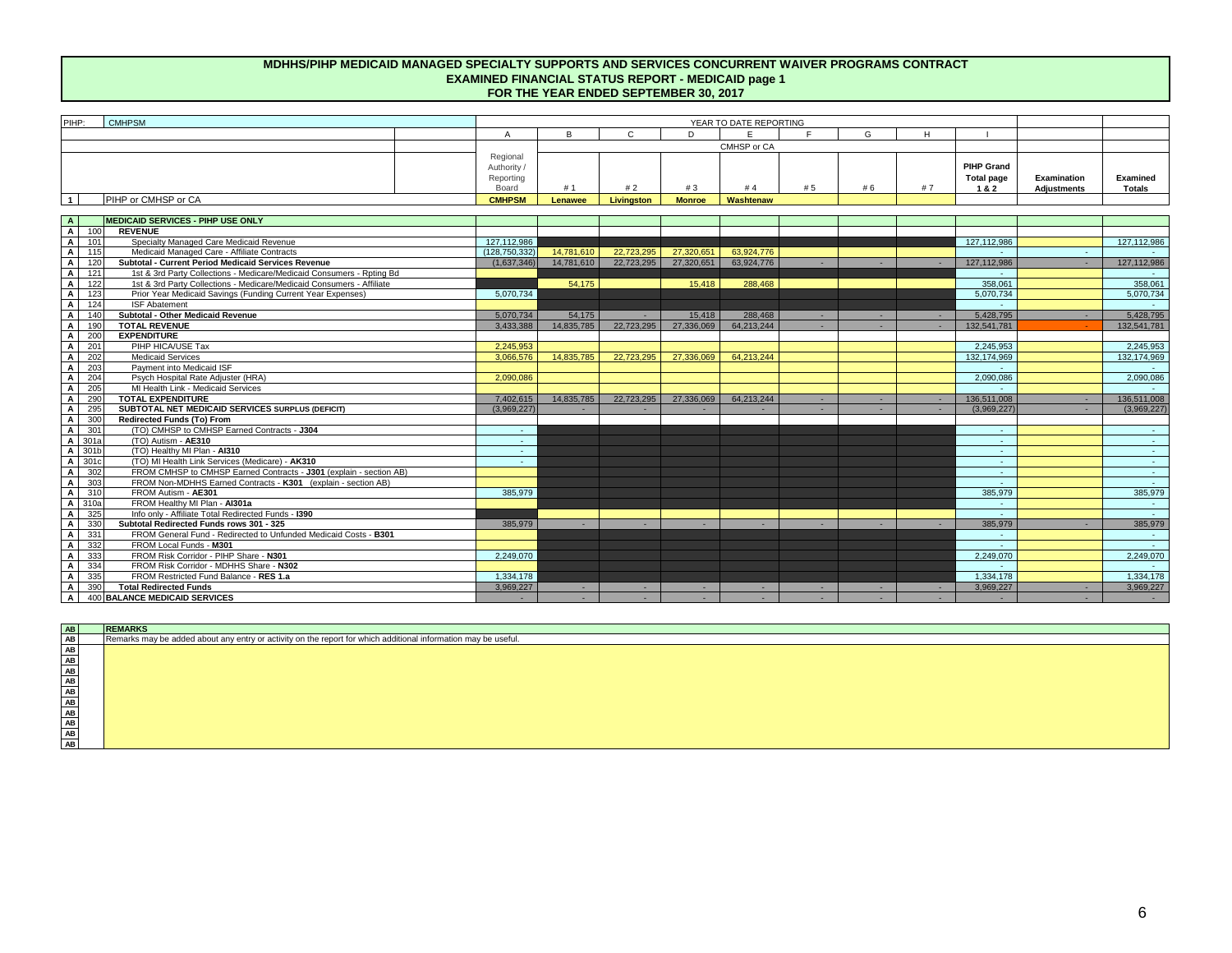#### **MDHHS/PIHP MEDICAID MANAGED SPECIALTY SUPPORTS AND SERVICES CONCURRENT WAIVER PROGRAMS CONTRACT EXAMINED FINANCIAL STATUS REPORT - Healthy Michigan page 1 FOR THE YEAR ENDED SEPTEMBER 30, 2017**

| PIHP:                 | <b>CMHPSM</b>                                                              |                                               |           |            |               | YEAR TO DATE REPORTING |              |              |          |                                               |                                          |                           |
|-----------------------|----------------------------------------------------------------------------|-----------------------------------------------|-----------|------------|---------------|------------------------|--------------|--------------|----------|-----------------------------------------------|------------------------------------------|---------------------------|
|                       |                                                                            |                                               | R         | C.         | D             | $\blacksquare$         | $\mathbf{r}$ | G            | H        |                                               |                                          |                           |
|                       |                                                                            |                                               |           |            |               | CMHSP or CA            |              |              |          |                                               |                                          |                           |
|                       |                                                                            | Regional<br>Authority /<br>Reporting<br>Board | #1        | #2         | #3            | #4                     | #5           | #6           | #7       | <b>PIHP Grand</b><br><b>Total page</b><br>1&2 | <b>Examination</b><br><b>Adjustments</b> | Examined<br><b>Totals</b> |
| $\overline{1}$        | PIHP or CMHSP or CA                                                        | <b>CMHPSM</b>                                 | Lenawee   | Livingston | <b>Monroe</b> | Washtenaw              | $\mathbf{0}$ | $\mathbf{0}$ | $\Omega$ |                                               |                                          |                           |
|                       |                                                                            |                                               |           |            |               |                        |              |              |          |                                               |                                          |                           |
| <b>AI</b>             | <b>HEALTHY MICHIGAN SERVICES - PIHP USE ONLY</b>                           |                                               |           |            |               |                        |              |              |          |                                               |                                          |                           |
| $\overline{A}$<br>100 | <b>REVENUE</b>                                                             |                                               |           |            |               |                        |              |              |          |                                               |                                          |                           |
| $\overline{A}$<br>101 | Healthy Michigan Plan                                                      | 12.643.191                                    |           |            |               |                        |              |              |          | 12.643.191                                    |                                          | 12.643.191                |
| $\overline{A}$<br>115 | Healthy Michigan Managed Care - Affiliate Contracts                        | (13.962.807)                                  | 2.384.642 | 2.582.652  | 1.857.324     | 7.138.189              |              |              |          |                                               |                                          |                           |
| $\overline{a}$<br>120 | Subtotal - Current Period Healthy Michigan Services Revenue                | (1.319.616)                                   | 2,384,642 | 2.582.652  | 1.857.324     | 7,138,189              |              |              |          | 12.643.191                                    |                                          | 12,643,191                |
| $\overline{a}$<br>121 | 1st & 3rd Party Collections -HMP Consumers - Rpting Bd                     |                                               |           |            |               |                        |              |              |          |                                               |                                          |                           |
| $\overline{a}$<br>122 | 1st & 3rd Party Collections - HMP Consumers - Affiliate                    |                                               |           |            |               |                        |              |              |          |                                               |                                          | $\sim$                    |
| <b>AI</b><br>123      | Prior Year Healthy MI Plan Savings (Funding Current Year Expenses)         | 1,721,947                                     |           |            |               |                        |              |              |          | 1,721,947                                     |                                          | 1,721,947                 |
| <b>AI</b><br>124      | <b>ISF Abatement HMP</b>                                                   |                                               |           |            |               |                        |              |              |          |                                               |                                          |                           |
| <b>AI</b><br>140      | Subtotal - Other Healthy Michigan Revenue                                  | 1.721.947                                     |           |            |               |                        |              |              |          | 1.721.947                                     |                                          | 1,721,947                 |
| <b>AI</b><br>190      | <b>TOTAL REVENUE</b>                                                       | 402.331                                       | 2,384,642 | 2,582,652  | 1,857,324     | 7,138,189              |              |              |          | 14,365,138                                    |                                          | 14,365,138                |
| <b>AI</b><br>200      | <b>EXPENDITURE</b>                                                         |                                               |           |            |               |                        |              |              |          |                                               |                                          |                           |
| <b>AI</b><br>201      | PIHP HICA/USE Tax Healthy Michigan Plan                                    | 284.428                                       |           |            |               |                        |              |              |          | 284.428                                       |                                          | 284.428                   |
| <b>AI</b><br>202      | Healthy Michigan Plan Services                                             | 2.473.073                                     | 2.384.642 | 2.582.652  | 1.857.324     | 7.138.189              |              |              |          | 16.435.880                                    |                                          | 16,435,880                |
| <b>AI</b><br>203      | Payment into Healthy Michigan Plan ISF                                     |                                               |           |            |               |                        |              |              |          |                                               |                                          |                           |
| <b>AI</b><br>290      | <b>TOTAL EXPENDITURE</b>                                                   | 2.757.501                                     | 2.384.642 | 2.582.652  | 1.857.324     | 7.138.189              |              |              |          | 16,720,308                                    |                                          | 16,720,308                |
| $\overline{a}$<br>295 | SUBTOTAL NET HEALTHY MICHIGAN SERVICES SURPLUS (DEFICIT)                   | (2,355,170)                                   |           |            |               |                        |              |              |          | (2,355,170)                                   |                                          | (2,355,170)               |
| <b>AI</b><br>300      | Redirected Funds (To) From                                                 |                                               |           |            |               |                        |              |              |          |                                               |                                          |                           |
| <b>AI</b><br>301      | (TO) CMHSP to CMHSP Earned Contracts - J304.1                              | $\sim$                                        |           |            |               |                        |              |              |          | ٠                                             |                                          | $\sim$                    |
| <b>AI</b><br>301a     | (TO) Medicaid - A310a                                                      | $\sim$                                        |           |            |               |                        |              |              |          | $\sim$                                        |                                          | $\sim$                    |
| $\overline{A}$<br>302 | FROM CMHSP to CMHSP Earned Contracts - J301.1 (explain - section AJ)       |                                               |           |            |               |                        |              |              |          |                                               |                                          |                           |
| <b>AI</b><br>303      | FROM Non-MDHHS Earned Contracts - K301.1 (explain - section AJ)            |                                               |           |            |               |                        |              |              |          | $\sim$                                        |                                          | $\sim$                    |
| <b>AI</b><br>310      | FROM Medicaid - A301b                                                      |                                               |           |            |               |                        |              |              |          | $\sim$                                        |                                          |                           |
| <b>AI</b><br>325      | Info only - Affiliate Total Redirected Funds - 1390                        |                                               |           |            |               |                        |              |              |          | $\sim$                                        |                                          | $\sim$                    |
| <b>AI</b><br>330      | Subtotal Redirected Funds rows 301 - 325                                   |                                               |           |            | . .           |                        |              |              |          | $\sim$                                        |                                          | $\sim$                    |
| <b>AI</b><br>331      | FROM General Fund - Redirected to Unfunded Healthy Michigan Costs - B301.1 |                                               |           |            |               |                        |              |              |          |                                               |                                          |                           |
| $\overline{A}$<br>332 | FROM Local Funds - M301.1                                                  |                                               |           |            |               |                        |              |              |          |                                               |                                          |                           |
| н÷.<br>$\sim$         | $F(0,1)$ $F(1,0)$ $F(1,0)$ $F(0,0)$ $F(0,0)$ $F(0,0)$                      | 0.00110                                       |           |            |               |                        |              |              |          |                                               |                                          | 0.001101                  |

Al 333 FROM Risk Corridor - PIHP Share - N301.1<br>
Al 334 FROM Risk Corridor - MDHHS Share - N302.1<br>
Al 336 FROM Risk Corridor - MDHHS Share - N302.1<br>
Al 390 Total Redirected Funds<br>
Al 400 BALANCE HEALTHY MICHIGAN PLAN SERVI **AJ REMARKS** Remarks may be added about any entry or activity on the report for which additional information may be useful. FROM Local Funds - **M301.1** FROM Risk Corridor - PIHP Share - **N301.1** FROM Risk Corridor - MDHHS Share - **N302.1 Total Redirected Funds** FROM Restricted Fund Balance - **RES 1.a**

**AJ AJ AJ AJ AJ AJ AJ AJ AJ AJ**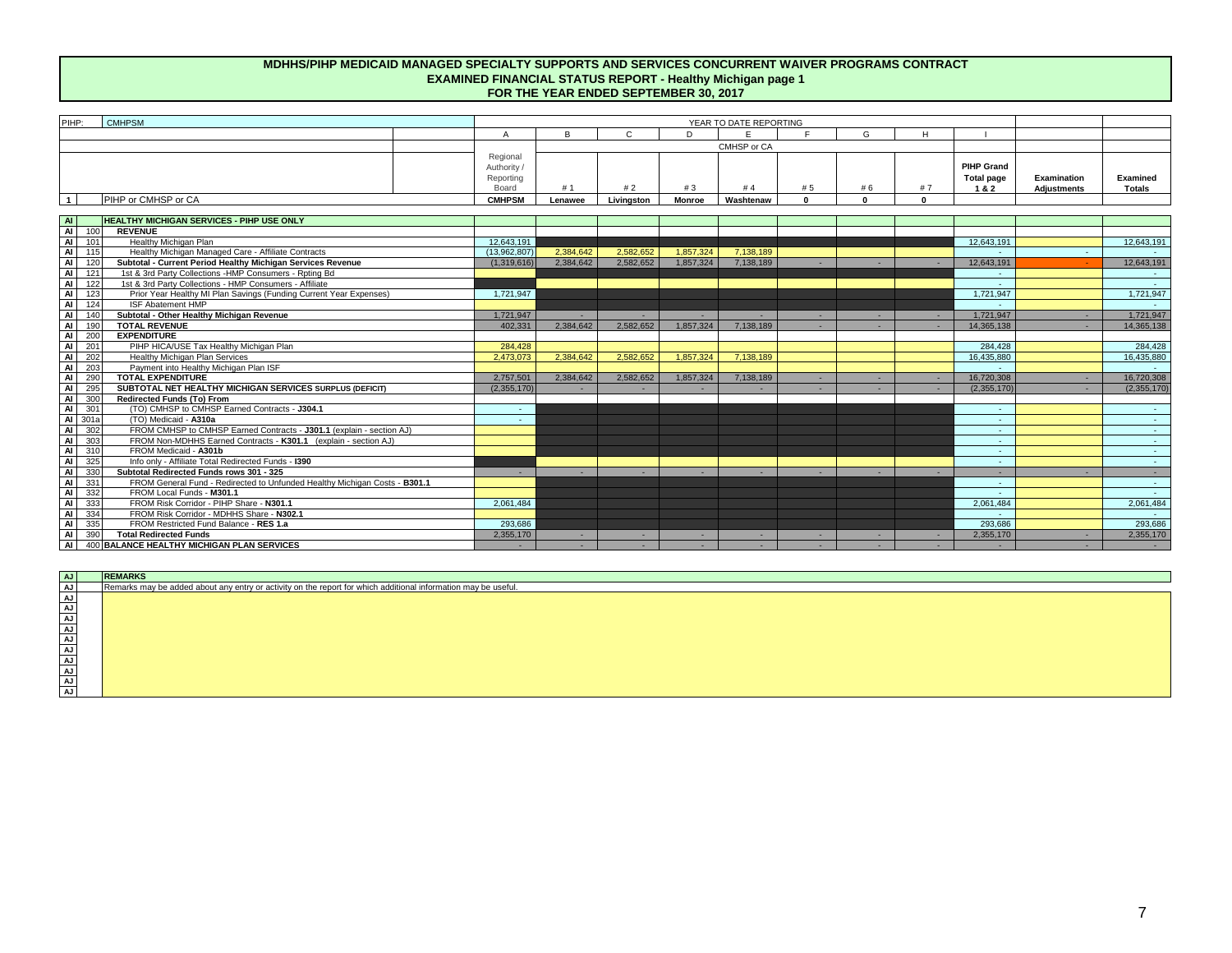#### **MDHHS/PIHP MEDICAID MANAGED SPECIALTY SUPPORTS AND SERVICES CONCURRENT WAIVER PROGRAMS CONTRACT EXAMINED FINANCIAL STATUS REPORT - MI Health Link page 1 FOR THE YEAR ENDED SEPTEMBER 30, 2017**

| PIHP:<br><b>CMHPSM</b> |                                             |         |            |               | YEAR TO DATE REPORTING |     |    |   |                                        |                            |                        |
|------------------------|---------------------------------------------|---------|------------|---------------|------------------------|-----|----|---|----------------------------------------|----------------------------|------------------------|
|                        |                                             |         |            |               |                        |     |    | H |                                        |                            |                        |
|                        |                                             |         |            |               | CMHSP or CA            |     |    |   |                                        |                            |                        |
|                        | Regional<br>Authority<br>Reporting<br>Board |         | #2         | #3            | # 4                    | # 5 | #6 |   | <b>PIHP Grand</b><br>Total page<br>1&2 | Examination<br>Adjustments | <b>Examined Totals</b> |
| PIHP or CMHSP or CA    | <b>CMHPSM</b>                               | Lenawee | Livingston | <b>Monroe</b> | <b>Washtenaw</b>       |     |    |   |                                        |                            |                        |

| <b>AK</b>        | MI HEALTH LINK SERVICES - PIHP USE ONLY                                  |    |  |  |  |                          |        |                |
|------------------|--------------------------------------------------------------------------|----|--|--|--|--------------------------|--------|----------------|
| AK 100           | <b>REVENUE</b>                                                           |    |  |  |  |                          |        |                |
| AK<br>101        | MI Health Link                                                           |    |  |  |  | . .                      |        | $\sim$         |
| AK<br>AK<br>102  | ICO - Risk Financing / (ICO - Shared Savings)                            |    |  |  |  | <b>.</b>                 |        | $\sim$         |
| 115              | MI Health Link - Affiliate Contracts                                     | ۰  |  |  |  | ۰                        | $\sim$ | $\sim$         |
| AK<br>120        | Subtotal - Current Period MI Health Link Services Revenue                |    |  |  |  |                          |        |                |
| <b>AK</b><br>121 | 1st & 3rd Party Collections - MI Health Link Consumers - Roting Bd       |    |  |  |  | <b>.</b>                 |        | $\sim$         |
| AK<br>122        | 1st & 3rd Party Collections - MI Health Link Consumers - Affiliate       |    |  |  |  | <b>.</b>                 |        | $\sim$         |
| AK<br>140        | Subtotal - Other MI Health Link Revenue                                  | ۰  |  |  |  |                          |        | . .            |
| <b>AK</b><br>190 | <b>TOTAL REVENUE</b>                                                     |    |  |  |  |                          |        |                |
| <b>AK</b><br>200 | <b>EXPENDITURE</b>                                                       |    |  |  |  |                          |        |                |
| AK<br>202        | MI Health Link Services                                                  |    |  |  |  | <b>.</b>                 |        | $\sim$         |
| AK<br>290        | <b>TOTAL EXPENDITURE</b>                                                 | ۰  |  |  |  |                          |        | $\sim$         |
| AK<br>295        | SUBTOTAL NET MI HEALTH LINK SERVICES SURPLUS (DEFICIT)                   |    |  |  |  |                          |        |                |
| <b>AK</b><br>300 | Redirected Funds (To) From                                               |    |  |  |  |                          |        |                |
| AK<br>301        | (TO) CMHSP to CMHSP Earned Contracts - J304.3                            | ۰. |  |  |  | $\overline{\phantom{a}}$ |        | $\sim$         |
| AK<br>302        | FROM CMHSP to CMHSP Earned Contracts - J301.3 (explain - section AL)     |    |  |  |  |                          |        | <b>Service</b> |
| AK<br>303        | FROM Non-MDHHS Earned Contracts - K301.3 (explain - section AL)          |    |  |  |  |                          |        | . .            |
| AK<br>31(        | FROM Medicaid - A301b                                                    |    |  |  |  |                          |        |                |
| AK<br>325        | Info only - Affiliate Total Redirected Funds - ID390                     |    |  |  |  |                          |        | . .            |
| <b>AK</b><br>330 | Subtotal Redirected Funds rows 301 - 325                                 |    |  |  |  |                          |        | . .            |
| <b>AK</b><br>331 | FROM General Fund - Redirected to Unfunded MI Health Link Costs - B301.3 |    |  |  |  |                          |        | $\sim$         |
| AK<br>332        | FROM Local Funds - M301.3                                                |    |  |  |  | . .                      |        | <b>Service</b> |
| AK<br>333        | Intentionally left blank                                                 |    |  |  |  |                          |        |                |
| <b>AK</b><br>334 | Intentionally left blank                                                 |    |  |  |  |                          |        |                |
| <b>AK</b><br>335 | FROM Restricted Fund Balance - RES 1.a                                   | ۰. |  |  |  |                          |        |                |
| <b>AK</b><br>336 | (TO) Local funds - M313.3                                                | ۰. |  |  |  | <b>.</b>                 |        | $\sim$         |
| <b>AK</b><br>390 | <b>Total Redirected Funds</b>                                            |    |  |  |  |                          |        |                |
| <b>AK</b>        | 400 BALANCE MI HEALTH LINK SERVICES (must = 0)                           |    |  |  |  |                          |        |                |

**AL AL AL AL AL AL AL AL AL AL AL AL REMARKS** Remarks may be added about any entry or activity on the report for which additional information may be useful.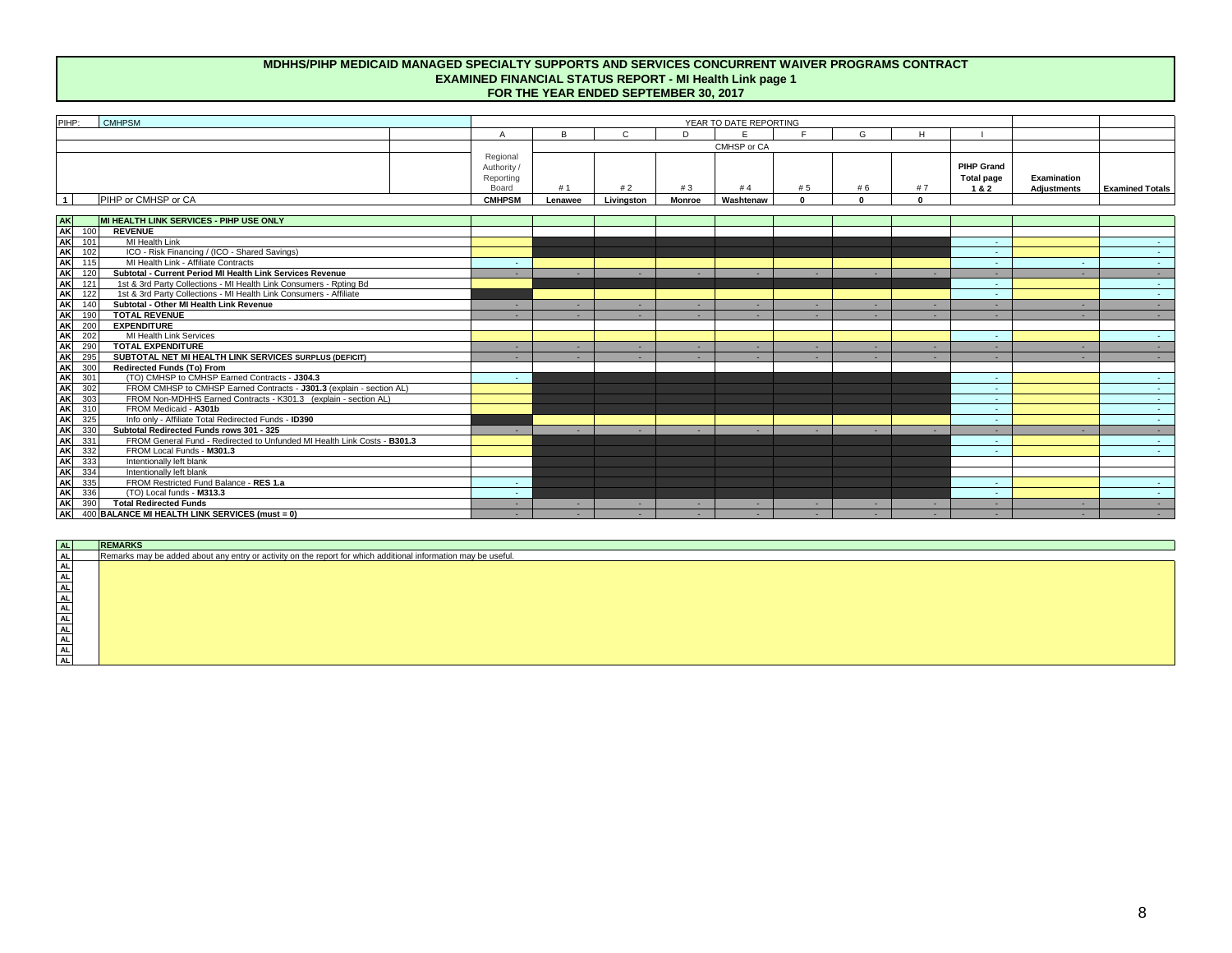#### **MDHHS/PIHP MEDICAID MANAGED SPECIALTY SUPPORTS AND SERVICES CONCURRENT WAIVER PROGRAMS CONTRACT EXAMINED FINANCIAL STATUS REPORT - Health Home Services FOR THE YEAR ENDED SEPTEMBER 30, 2017**

| PIHP:<br><b>CMHPSM</b> |                                             |         |            |               | YEAR TO DATE REPORTING |    |                 |    |                            |                                   |                        |
|------------------------|---------------------------------------------|---------|------------|---------------|------------------------|----|-----------------|----|----------------------------|-----------------------------------|------------------------|
|                        |                                             |         |            |               |                        |    | $\sqrt{2}$<br>G | п. |                            |                                   |                        |
|                        |                                             |         |            |               | <b>CMHSP</b>           |    |                 |    |                            |                                   |                        |
|                        | Regional<br>Authority<br>Reporting<br>Board | #       | #2         | #3            | #4                     | #5 | # 6             | #7 | <b>PIHP Grand</b><br>Total | Examination<br><b>Adjustments</b> | <b>Examined Totals</b> |
| PIHP or CMHSP or CA    | <b>CMHPSM</b>                               | Lenawee | Livinaston | <b>Monroe</b> | Washtenaw              |    |                 |    |                            |                                   |                        |

|                                          |     | Health Home Program - PIHP USE ONLY                  |   |  |  |   |                          |  |
|------------------------------------------|-----|------------------------------------------------------|---|--|--|---|--------------------------|--|
| <mark>옆</mark> '일'일'일'일'일'일'일'일'일'일'일'일' | 100 | <b>REVENUE</b>                                       |   |  |  |   |                          |  |
|                                          | 101 | Revenue - Health Home Services                       |   |  |  |   | $\overline{\phantom{a}}$ |  |
|                                          | 115 | <b>Affiliate Contracts</b>                           |   |  |  |   |                          |  |
|                                          | 190 | <b>TOTAL REVENUE</b>                                 |   |  |  |   |                          |  |
|                                          | 200 | <b>EXPENDITURE</b>                                   |   |  |  |   |                          |  |
|                                          | 201 | Expenditure - Health Home Services                   |   |  |  |   |                          |  |
|                                          | 202 | PIHP HICA/USE Tax                                    |   |  |  |   |                          |  |
|                                          | 204 | <b>Surplus Funding Retained</b>                      |   |  |  |   | $\overline{\phantom{a}}$ |  |
|                                          | 290 | <b>TOTAL EXPENDITURE</b>                             | - |  |  | - |                          |  |
|                                          | 295 | SUBTOTAL NET HEALTH HOME SERVICES SURPLUS (DEFICIT)  | - |  |  |   |                          |  |
|                                          | 300 | Redirected Funds (To) From                           |   |  |  |   |                          |  |
|                                          | 325 | Info only - Affiliate Total Redirected Funds - IC390 |   |  |  |   |                          |  |
|                                          | 331 | FROM General Fund - B301.4                           |   |  |  |   |                          |  |
|                                          | 332 | FROM Local Funds - M301.4                            |   |  |  |   |                          |  |
|                                          | 390 | <b>Total Redirected Funds</b>                        |   |  |  |   |                          |  |
|                                          |     | 400 BALANCE                                          |   |  |  |   |                          |  |

| AH | RE |
|----|----|
| AH | Re |
| AH |    |
| AH |    |
| AH |    |
| AH |    |
| AH |    |
| AH |    |
| AH |    |
| AH |    |
| AH |    |
| AH |    |

**REMARKS** emarks may be added about any entry or activity on the report for which additional information may be useful. Please note risk management arrangement between PIHP and Affiliates.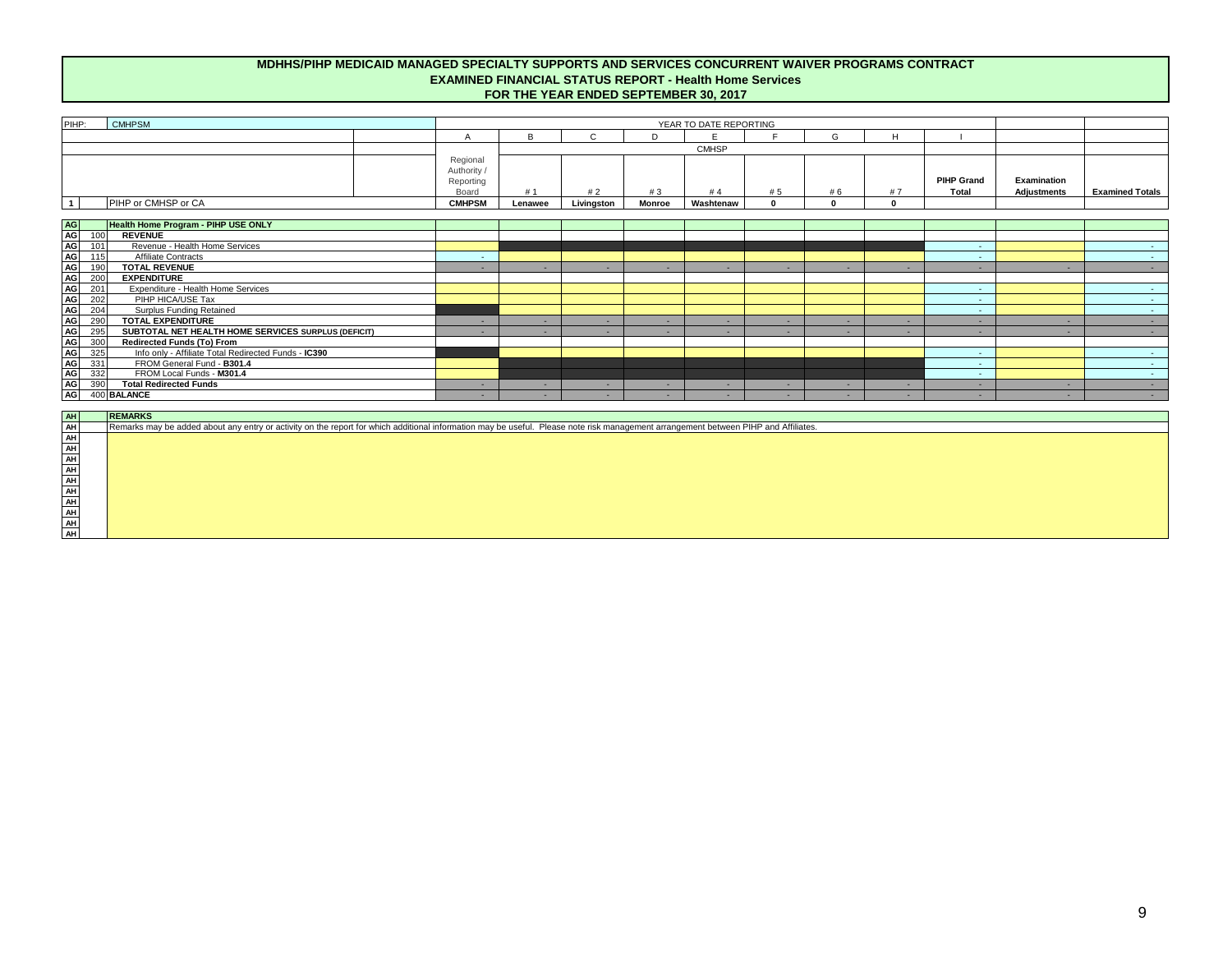#### **MDHHS/PIHP MEDICAID MANAGED SPECIALTY SUPPORTS AND SERVICES CONCURRENT WAIVER PROGRAMS CONTRACT EXAMINED FINANCIAL STATUS REPORT AND CRCS - AUTISM BENEFIT page 1 FOR THE YEAR ENDED SEPTEMBER 30, 2017**

### **1. Financial Status Report - Autism Benefit**

| PIHP: | <b>CMHPSM</b> |                                             |         |            |        | YEAR TO DATE REPORTING |     |  |  |                                       |                                   |                        |
|-------|---------------|---------------------------------------------|---------|------------|--------|------------------------|-----|--|--|---------------------------------------|-----------------------------------|------------------------|
|       |               |                                             |         |            |        |                        |     |  |  |                                       |                                   |                        |
|       |               |                                             |         |            |        | <b>CMHSP</b>           |     |  |  |                                       |                                   |                        |
|       |               | Regional<br>Authority<br>Reporting<br>Board | #1      | #2         | #3     | #4                     | # J |  |  | <b>PIHP Grand Total</b><br>page 1 & 2 | Examination<br><b>Adjustments</b> | <b>Examined Totals</b> |
| 1.1   | PIHP or CMHSP | <b>CMHPSM</b>                               | Lenawee | Livingston | Monroe | Washtenaw              |     |  |  |                                       |                                   |                        |

| <b>AE</b> |     | <b>AUTISM SERVICES - PIHP USE ONLY</b>                             |               |         |           |         |           |  |            |            |
|-----------|-----|--------------------------------------------------------------------|---------------|---------|-----------|---------|-----------|--|------------|------------|
| <b>AE</b> | 100 | <b>REVENUE</b>                                                     |               |         |           |         |           |  |            |            |
| <b>AE</b> | 101 | Autism Benefit revenue                                             | 4,983,514     |         |           |         |           |  | 4,983,514  | 4,983,514  |
| AE        | 115 | Autism Benefit - Affiliate Contracts                               | (4, 486, 126) | 370.059 | 1.519.189 | 856.624 | 1.740.254 |  |            |            |
| AE        | 120 | Subtotal Revenue - Autism Benefit                                  | 497,388       | 370,059 | 1,519,189 | 856,624 | 1,740,254 |  | 4,983,514  | 4,983,514  |
| AE        | 121 | 1st & 3rd Party Collections - Autism Benefit Consumers - Rpting Bd |               |         |           |         |           |  |            |            |
| AE        | 122 | 1st & 3rd Party Collections - Autism Benefit Consumers - Affiliate |               |         |           |         |           |  |            |            |
| <b>AE</b> | 140 | Subtotal - Other Autism Benefit Revenue                            |               |         |           |         |           |  |            |            |
| AE        | 190 | <b>TOTAL REVENUE</b>                                               | 497.388       | 370.059 | 1.519.189 | 856.624 | 1.740.254 |  | 4,983,514  | 4,983,514  |
| <b>AE</b> | 200 | <b>EXPENDITURE</b>                                                 |               |         |           |         |           |  |            |            |
| AE        | 201 | PIHP HICA/USE Tax                                                  | 42,886        |         |           |         |           |  | 42,886     | 42,886     |
| AE        | 202 | <b>Autism Benefit Services</b>                                     | 68.523        | 370.059 | 1.519.189 | 856.624 | 1.740.254 |  | 4,554,649  | 4,554,649  |
| AE        | 290 | <b>TOTAL EXPENDITURE</b>                                           | 111,409       | 370,059 | 1,519,189 | 856,624 | 1,740,254 |  | 4,597,535  | 4,597,535  |
| AE        | 295 | SUBTOTAL NET AUTISM BENEFIT SERVICES SURPLUS (DEFICIT)             | 385,979       | ٠       |           |         |           |  | 385,979    | 385,979    |
| AE        | 300 | <b>Redirected Funds (To) From</b>                                  |               |         |           |         |           |  |            |            |
| AE        | 301 | (To) Medicaid - A310                                               | (385, 979)    |         |           |         |           |  | (385, 979) | (385, 979) |
| AE        | 310 | FROM Medicaid - A301a                                              |               |         |           |         |           |  |            |            |
| AE        | 390 | <b>Total Redirected Funds</b>                                      | (385, 979)    |         |           |         |           |  | (385, 979) | (385, 979) |
| AE I      |     | 400 BALANCE AUTISM BENEFIT SERVICES (must = 0)                     |               |         |           |         |           |  |            |            |

| <b>AF</b> | <b>REMARKS</b>                                                                                                                                               |
|-----------|--------------------------------------------------------------------------------------------------------------------------------------------------------------|
| AF        | Remarks may be added about any entry or activity on the report for which additional information may be useful. Explain prior fiscal year accrual adjustment. |
| AF        |                                                                                                                                                              |
| AF        |                                                                                                                                                              |
| AF        |                                                                                                                                                              |
| AF        |                                                                                                                                                              |
| AF        |                                                                                                                                                              |
| AF        |                                                                                                                                                              |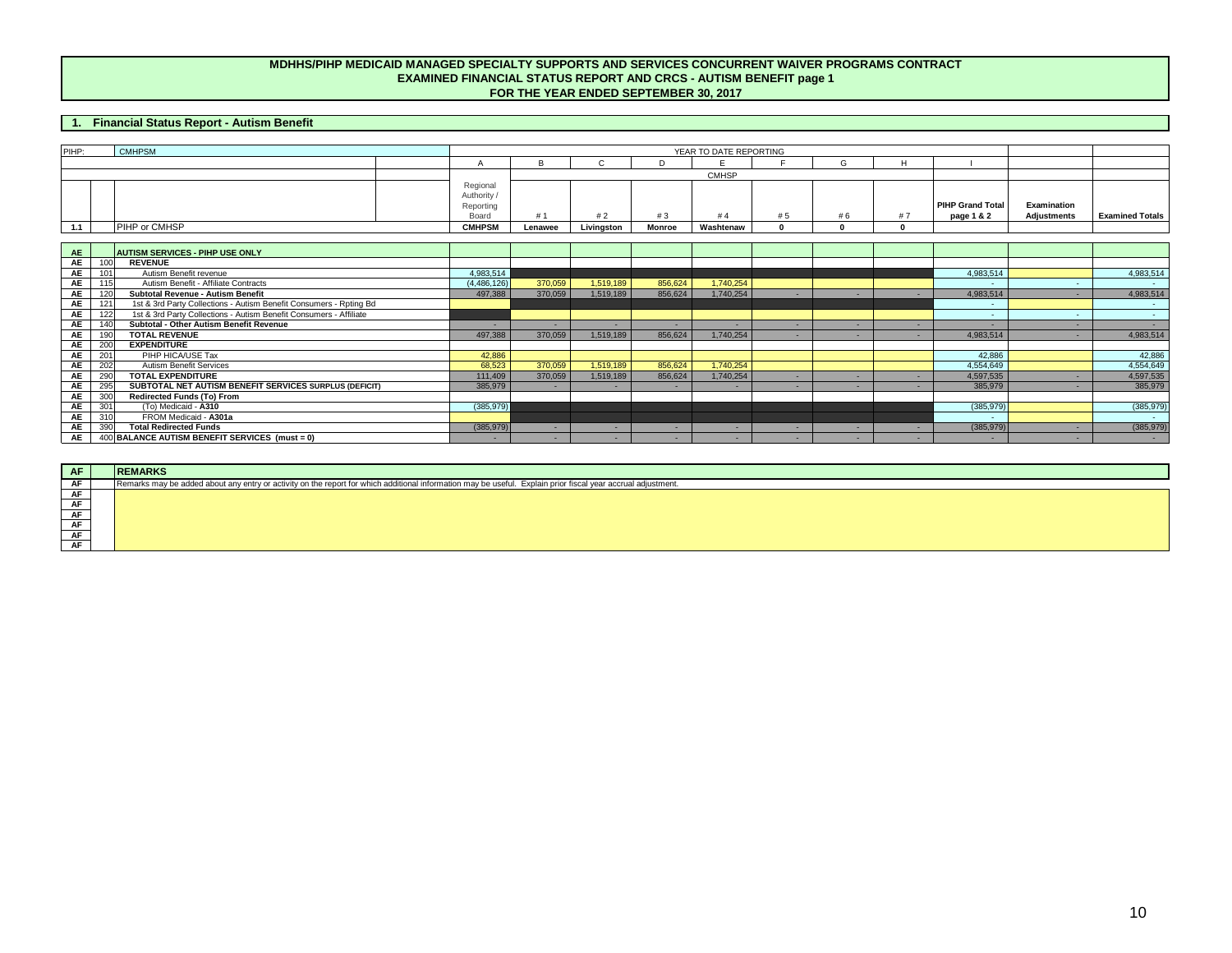#### **MDHHS/PIHP MEDICAID MANAGED SPECIALTY SUPPORTS AND SERVICES CONCURRENT WAIVER PROGRAMS CONTRACT EXAMINED FINANCIAL STATUS REPORT & CRCS SUPPLEMENTAL - AUTISM BENEFIT FOR THE YEAR ENDED SEPTEMBER 30, 2017**

PIHP: CMHPSM

 $\blacksquare$ 

|                             |                        | Number of Units by Provider Type |               |                       |               |               |                   |                      |               |               |                    |              |            |               |               |                           |
|-----------------------------|------------------------|----------------------------------|---------------|-----------------------|---------------|---------------|-------------------|----------------------|---------------|---------------|--------------------|--------------|------------|---------------|---------------|---------------------------|
|                             |                        | $\mathsf{A}$                     | В             |                       |               |               |                   | G                    | H             |               |                    |              |            | М             |               | O                         |
| 1.a                         | NEW CODE               | 0359T                            | 0362T         | $+0363T$              | 0364T         | $+0365$ T     | 0366T             | $+0367T$             | 03687         | $+0369T$      | 0370T              | 0371T        | 0372T      | 0373T         | 0374T         |                           |
|                             | <b>Reporting Units</b> | Encounter                        | First 30 mins | Add'l 30 mins         | First 30 mins | Add'l 30 mins | First 30 mins     | Add'l 30 mins        | First 30 mins | Add'l 30 mins | Encounter          | Encounter    | Encounter  | First 30 mins | Add'l 30 mins | <b>TOTAL</b>              |
| <b>Provider Type</b>        | <b>Unit Rate</b>       | $480.00$ \$                      | $60.00$ \$    | $60.00$ $\frac{1}{5}$ | $30.00$ \$    | $30.00$ \$    | $8.57$ $\sqrt{5}$ | $8.57$ $\frac{1}{5}$ | $60.00$ \$    | $60.00$ \ \$  | $120.00$ \$        | $72.00$ \ \$ | $51.43$ \$ | $120.00$ \ \$ | 60.00         |                           |
| <b>BCBA</b><br>QBHP, LP/LLP | # of Units             | 226                              | 23            | 47                    | 5,376         | 22,920        |                   |                      | 4,065         | 7.703         | 1.181              |              |            | 125           | 975           |                           |
|                             |                        | 108,480.00 \$                    | 1,380.00      | 2,820.00              | 161,280.00    | 687,600.00 \$ |                   |                      | 243,900.00    | 462,180.00    | 141,720.00 \$      |              |            | 15,000.00 \$  |               | 58,500.00 \$ 1,882,860.00 |
|                             |                        |                                  |               |                       |               |               |                   |                      |               |               |                    |              |            |               |               |                           |
| 1.b                         | NEW CODE               | 0359T                            | 0362T         | $+0363T$              | 0364T         | $+0365T$      | 0366T             | $+0367T$             | 0368T         | $+0369T$      | 0370T              | 0371T        | 0372T      | 0373T         | 0374T         |                           |
|                             | <b>Reporting Units</b> | Encounter                        | First 30 mins | Add'l 30 mins         | First 30 mins | Add'l 30 mins | First 30 mins     | Add'l 30 mins        | First 30 mins | Add'l 30 mins | Encounter          | Encounter    | Encounter  | First 30 mins | Add'l 30 mins | <b>TOTAL</b>              |
| <b>Provider Type</b>        | <b>Unit Rate</b>       | $340.00$ \$                      | $42.50$ \$    | $42.50$ \$            | $30.00$ \$    | $30.00$ \$    | $8.57$ $\sqrt{5}$ | $8.57$ \$            | $42.50$ \ \$  | $42.50$ \ \$  | $85.00$ $\sqrt{5}$ | $51.00$ \ \$ | $36.43$ \$ | $120.00$ \ \$ | 60.00         |                           |
| <b>BCaBA</b>                | # of Units             |                                  |               |                       |               |               |                   |                      | 102           | 174           |                    |              |            |               |               |                           |

| 1.c                  | NEW CODE               | 0359T     | 03627         | $+0363T$      | 0364T         | $+0365$ T     | 0366T             | $+0367T$      | 0368T         | $+0369T$      | 0370T     | 03717     | 0372T     | 0373T         | 0374T         |                 |
|----------------------|------------------------|-----------|---------------|---------------|---------------|---------------|-------------------|---------------|---------------|---------------|-----------|-----------|-----------|---------------|---------------|-----------------|
|                      | <b>Reporting Units</b> | Encounter | First 30 mins | Add'l 30 mins | First 30 mins | Add'l 30 mins | First 30 mins     | Add'l 30 mins | First 30 mins | Add'l 30 mins | Encounter | Encounter | Encounter | First 30 mins | Add'l 30 mins | <b>TOTAL</b>    |
|                      |                        |           |               |               |               |               |                   |               |               |               |           |           |           |               |               |                 |
| <b>Provider Type</b> | <b>Unit Rate</b>       |           |               |               | $27.50$ \$    | $27.50$ \$    | $7.86$ $\sqrt{5}$ | 7.86          |               |               |           |           |           | $110.00$ \$   | 55.00         |                 |
| <b>BT</b>            | # of Units             |           |               |               | 13,639        | 77,093        | 379               | 713           |               |               |           |           |           |               |               |                 |
|                      |                        |           |               |               | 375,072.50    | 2.120.057.50  | 2,978.94          | 5,604.18      |               |               |           |           |           | 550.00        | 440.00        | \$ 2,504,703.12 |

\$ 680.00 \$ - \$ - \$ - \$ - \$ - \$ - \$ 4,335.00 \$ 7,395.00 \$ - \$ - \$ - \$ - \$ - \$ 12,410.00

| 2. | <b>Autism Fee Schedule Expenditures</b>        | <b>Total</b> |
|----|------------------------------------------------|--------------|
| a. | <b>Total Utilization Costs</b>                 | 4,399,973.00 |
| b. | <b>Total Administrative costs</b>              | 486.635.39   |
| c. | <b>Total Assessment costs</b>                  | 54.019.55    |
| d. | <b>Total ABA Training Costs</b>                |              |
| е. | PIHP HICA/Use Tax                              | 42,886.00    |
|    | Total Autism Benefit Fee Schedule Expenditures | 4.983.513.94 |

| 3. | <b>Fee Schedule Expenditures vs. PIHP FSR Expenditures</b> | <b>Total</b> |
|----|------------------------------------------------------------|--------------|
|    | FSR Expenditures (Line AE.290)                             | 4.597.535.00 |
|    | Autism Benefit Fee Schedule Expenditures                   | 4.983.513.94 |
| U. | Variance                                                   | (385.978.94) |

| 4. | <b>Autism Cash Settlement</b>                                       | <b>Total</b>   |
|----|---------------------------------------------------------------------|----------------|
| а. | Autism Benefit Service Expenditures used for Settlement             | 4.983.513.94   |
|    | Autism Interim Payment Funding rec'd thru 9/30 (enter as negative)  | (1.771.587.17) |
| c. | Autism Interim Payment Funding rec'd after 9/30 (enter as negative) | (2,420,152.93) |
|    | <b>MDHHS Cash Settlement</b><br>(Due MDHHS) / Due PIHP              | 791.773.84     |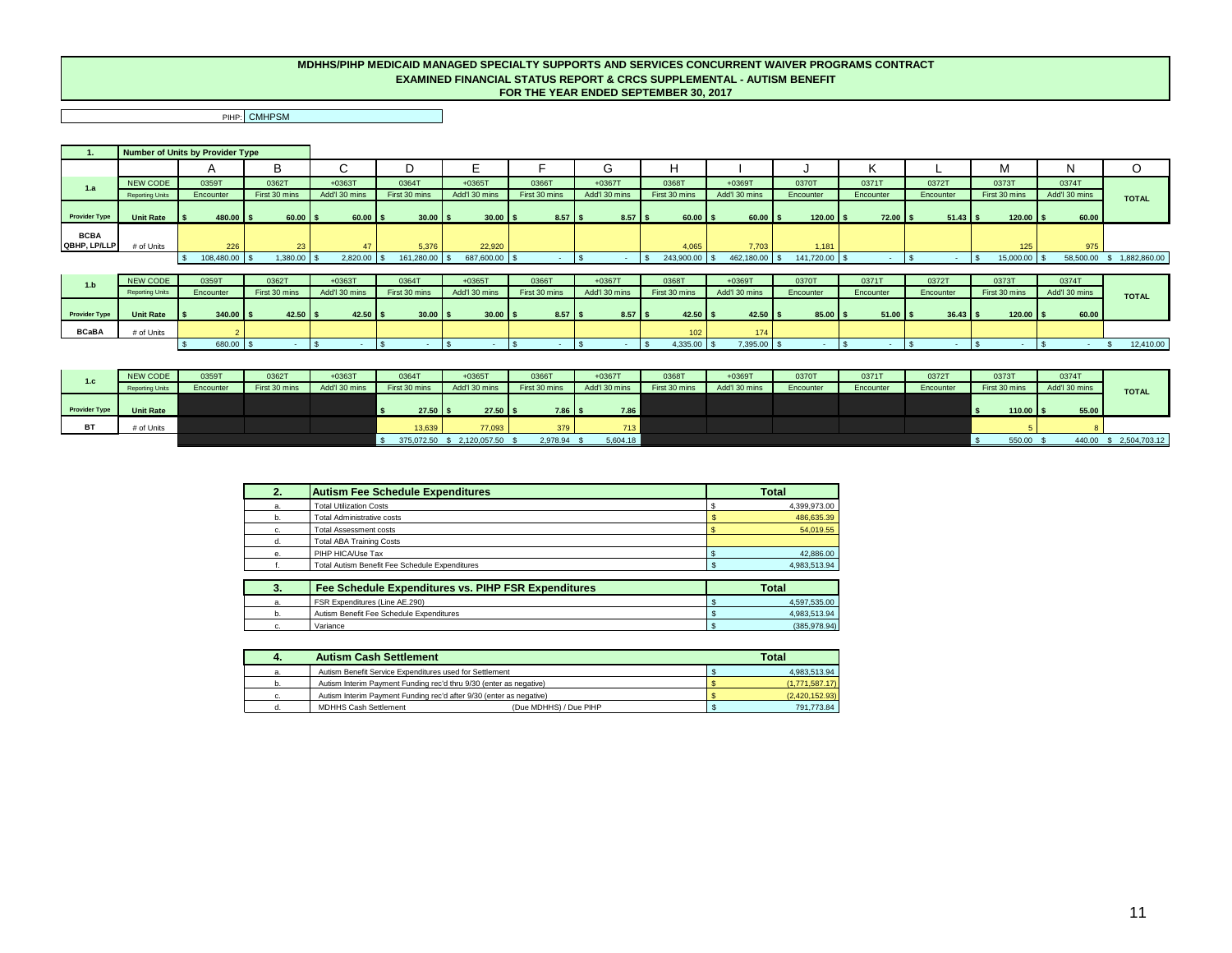#### **MDHHS/PIHP MEDICAID MANAGED SPECIALTY SUPPORTS AND SERVICES CONCURRENT WAIVER PROGRAMS CONTRACT EXAMINED FINANCIAL STATUS REPORT - Substance Use Disorder Services - Page 1 FOR THE YEAR ENDED SEPTEMBER 30, 2017**

| PIHP:          | <b>CMHPSM</b>       |                                    |         | YEAR TO DATE REPORTING |               |              |     |    |    |                                        |                    |                        |
|----------------|---------------------|------------------------------------|---------|------------------------|---------------|--------------|-----|----|----|----------------------------------------|--------------------|------------------------|
|                |                     |                                    |         |                        |               |              |     | G  |    |                                        |                    |                        |
|                |                     |                                    |         |                        |               | <b>CMHSP</b> |     |    |    |                                        |                    |                        |
|                |                     | Regional<br>Authority<br>Reportino |         |                        |               |              |     |    |    | <b>PIHP Grand</b><br><b>Total page</b> | Examination        |                        |
|                |                     | Board                              | #1      |                        | #3            | #4           | # 5 | #6 | #7 | & 2                                    | <b>Adjustments</b> | <b>Examined Totals</b> |
| $\overline{1}$ | PIHP or CMHSP or CA | <b>CMHPSM</b>                      | Lenawee | Livingston             | <b>Monroe</b> | Washtenaw    |     |    |    |                                        |                    |                        |
|                |                     |                                    |         |                        |               |              |     |    |    |                                        |                    |                        |

|                                                                              | Substance Use Disorder (SUD) Services - PIHP USE ONLY          |               |         |           |  |  |            |        |                 |
|------------------------------------------------------------------------------|----------------------------------------------------------------|---------------|---------|-----------|--|--|------------|--------|-----------------|
| AC 100<br>AC 101<br>AC 115<br>AC 120                                         | <b>REVENUE</b>                                                 |               |         |           |  |  |            |        |                 |
|                                                                              | Revenue - SUD Agreement                                        | 5.274.005     |         |           |  |  | 5.274.005  |        | 5,274,005       |
|                                                                              | <b>Affiliate Contracts</b>                                     | (1, 245, 178) | 579,255 | 665,923   |  |  |            |        |                 |
|                                                                              | <b>Subtotal SUD Agreement Revenue</b>                          | 4,028,827     | 579,255 | 665,923   |  |  | 5,274,005  |        | 5,274,005       |
| AC 121<br>AC 122<br>AC 140<br>AC 140                                         | Fees & Collections - Rpting Bd                                 |               |         |           |  |  |            |        |                 |
|                                                                              | Fees & Collections - Affiliate                                 |               |         |           |  |  | $\sim$     | $\sim$ | $\sim$ 10 $\pm$ |
|                                                                              | Subtotal - Other Revenue                                       |               |         |           |  |  | $\sim$     |        |                 |
|                                                                              | <b>TOTAL REVENUE</b>                                           | 4,028,827     | 579,255 | 665,923   |  |  | 5,274,005  |        | 5,274,005       |
| AC 200                                                                       | <b>EXPENDITURE</b>                                             |               |         |           |  |  |            |        |                 |
|                                                                              | Expenditure - SUD Services                                     | 4.401.780     | 579.255 | 678,370   |  |  | 5,659,405  |        | 5,659,405       |
| <b>AC</b> 290                                                                | <b>TOTAL EXPENDITURE</b>                                       | 4,401,780     | 579,255 | 678,370   |  |  | 5,659,405  |        | 5,659,405       |
| AC 295                                                                       | SUBTOTAL NET SUD SERVICES SURPLUS (DEFICIT)                    | (372, 953)    |         | (12, 447) |  |  | (385, 400) |        | (385, 400)      |
|                                                                              | <b>Redirected Funds (To) From</b>                              |               |         |           |  |  |            |        |                 |
|                                                                              | (TO) CMHSP to CMHSP Earned Contracts - J304.2                  | $\sim$        |         |           |  |  | $\sim$     |        | $\sim$ 10 $\pm$ |
|                                                                              | FROM CMHSP to CMHSP Earned Contracts - J301.2                  |               |         |           |  |  | $\sim$     |        | $\sim$          |
|                                                                              | FROM Non-MDHHS Earned Contracts - K301.2                       |               |         |           |  |  | $\sim$     |        | <b>Service</b>  |
|                                                                              | Info only - Affiliate Total Redirected Funds - IA390           |               |         | 12.447    |  |  | 12,447     |        | 12,447          |
|                                                                              | FROM General Funds - Redirected to Unfunded SUD Costs - B301.2 |               |         |           |  |  | $\sim$     |        | $\sim$          |
|                                                                              | FROM Local Funds - M301.2                                      |               |         |           |  |  | $\sim$     |        | $\sim$ 10 $\pm$ |
| AC 300<br>AC 300<br>AC 301<br>AC 302<br>AC 335<br>AC 335<br>AC 335<br>AC 335 | FROM Restricted Fund Balance - RES 1.a                         | .537.194      |         |           |  |  | .537.194   |        | 1,537,194       |
| AC 390                                                                       | <b>Total Redirected Funds</b>                                  | ,537,194      |         | 12,447    |  |  | 1,549,641  |        | 1,549,641       |
|                                                                              | AC 400 BALANCE SUD Services                                    | ,164,241      |         |           |  |  | 1.164.241  |        | 1,164,241       |

| <b>AD</b> | <b>REMARKS</b> |
|-----------|----------------|
| <b>AD</b> | Remarks m      |
| <b>AD</b> |                |
| <b>AD</b> |                |
| <b>AD</b> |                |
| <b>AD</b> |                |
| <b>AD</b> |                |
| <b>AD</b> |                |
| <b>AD</b> |                |
| AD        |                |
| <b>AD</b> |                |
| <b>AD</b> |                |

s may be added about any entry or activity on the report for which additional information may be useful. Please note risk management arrangement between PIHP and Affiliates.

An examination adjustment was made to reconcile the Livingston's FSR to CMHPSM's FSR for SUD Services.

AC201 SUD Services (Livingston) was increased from 665,923 to 678,370; a change of 12,447. AC325 Affiliate Total Redirected Funds (Livingston) was increased from 0 to 12,447; a change of 12,447.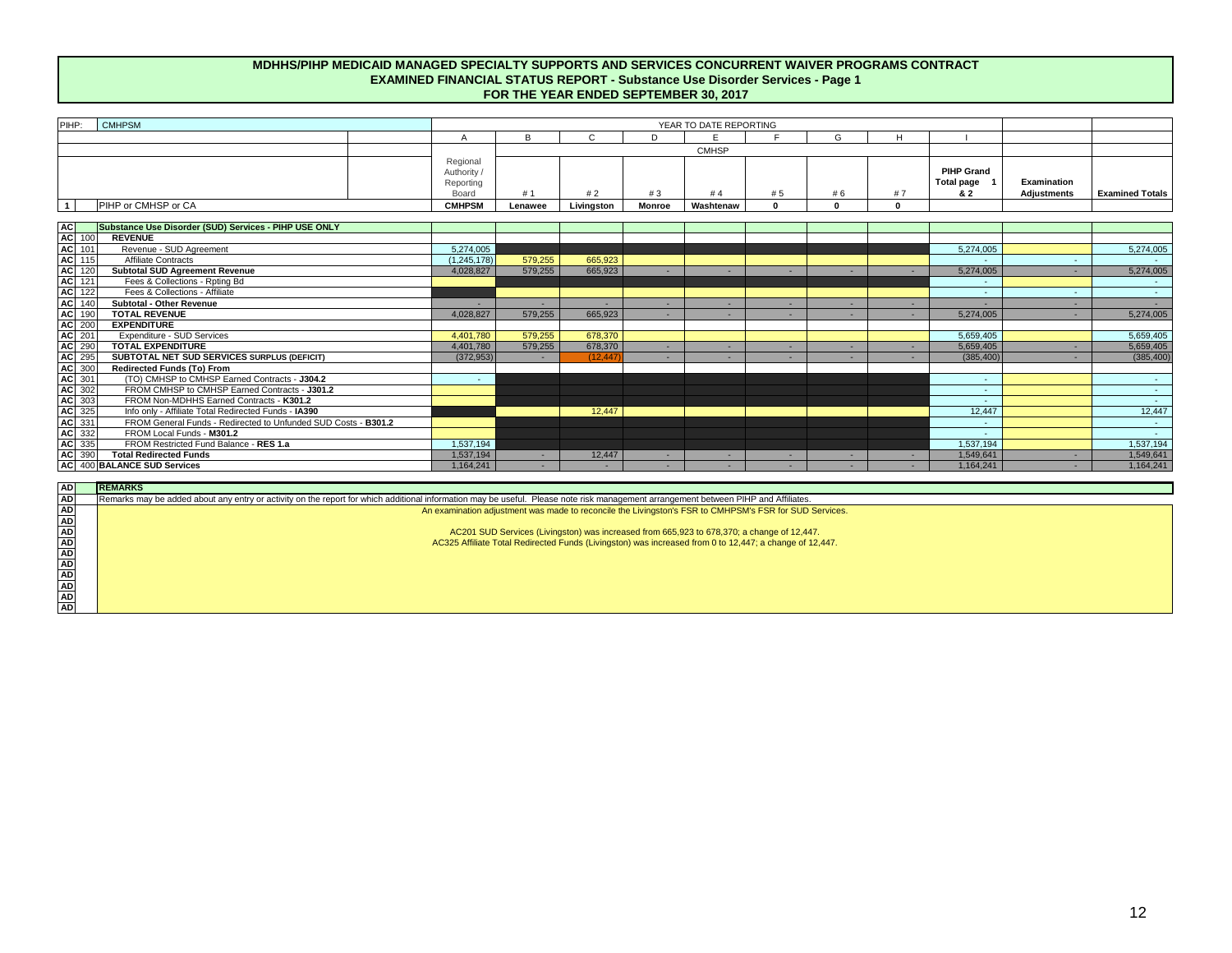#### **MDHHS/PIHP MEDICAID MANAGED SPECIALTY SUPPORTS AND SERVICES CONCURRENT WAIVER PROGRAMS CONTRACT EXAMINED SUPPLEMENTAL FINANCIAL STATUS REPORT - SUD SERVICES FOR THE YEAR ENDED SEPTEMBER 30, 2017**

|                                                                                       |                            |         |                                     |                  | <b>EXPENDITURES</b>        |                     |               |                                   |                                      |                  |                            |                           |                |
|---------------------------------------------------------------------------------------|----------------------------|---------|-------------------------------------|------------------|----------------------------|---------------------|---------------|-----------------------------------|--------------------------------------|------------------|----------------------------|---------------------------|----------------|
| <b>Fund Source</b>                                                                    | <b>Budgeted</b><br>Revenue |         | <b>General Admin Access Mgt Sys</b> | <b>Treatment</b> | Womens<br><b>Specialty</b> | Prevention          | PFS 2015-2020 | <b>State Targeted</b><br>Response | Other (DHHS<br>Approval<br>Required) | Total            | Examination<br>Adjustments | Examined<br><b>Totals</b> | <b>Balance</b> |
| $\overline{A}$<br><b>State Agreement</b>                                              | А.                         | в.      | C.                                  | D.               | Е.                         | F.                  | G.            | Η.                                |                                      | J.               |                            |                           | Κ.             |
| <b>Community Grant</b>                                                                |                            |         |                                     |                  |                            |                     |               |                                   |                                      | $\sim$           |                            |                           |                |
| - General Admin<br>1.a                                                                | 229,008                    | 229,008 |                                     |                  |                            |                     |               |                                   |                                      | 229,008          |                            | 229,008                   |                |
| - Access Management System<br>1.b                                                     | 65,000                     |         | 65,000                              |                  |                            |                     |               |                                   |                                      | 65,000           |                            | 65,000                    | $\sim$         |
| 1.c<br>- Treatment                                                                    | 2,862,566                  |         |                                     | 2,426,976        |                            |                     |               |                                   |                                      | 2,426,976        |                            | 2,426,976                 | 435,590        |
| - Women's Specialty Services (WSS)<br>1.dI<br>1.e<br>- Other (DHHS Approval required) | 446.100                    |         |                                     |                  | 208,272                    |                     |               |                                   |                                      | 208.272          |                            | 208,272                   | 237,828        |
| 1.f Subtotal - Community Grant                                                        | 3.602.674                  | 229,008 | 65,000                              | 2.426.976        | 208,272                    |                     |               | ۰.                                |                                      | 2.929.256        |                            | 2.929.256                 | 673,418        |
| 2 Prevention                                                                          |                            | 87.642  |                                     |                  |                            | $\sim$<br>1.050.801 |               |                                   |                                      | 1.138.443        | ۰.                         |                           | 266,078        |
| 3 State Disability Assistance                                                         | 1.404.521<br>38.855        |         |                                     | 30.078           |                            |                     |               |                                   |                                      | 30,078           |                            | 1.138.443<br>30.078       | 8,777          |
| 4 Partnership For Success (2015-2020)                                                 |                            |         |                                     |                  |                            |                     |               |                                   |                                      |                  |                            |                           |                |
| 5 State Targeted Response                                                             | 227,955                    |         |                                     |                  |                            |                     |               | 11.987                            |                                      | $\sim$<br>11,987 |                            | 11,987                    | 215,968        |
| 6 Subtotal - State Agreement                                                          | 5,274,005                  | 316,650 | 65,000                              | 2,457,054        | 208,272                    | 1.050.801           |               | 11.987                            |                                      | 4,109,764        |                            | 4,109,764                 | 1,164,241      |
| в<br><b>Medicaid</b>                                                                  |                            |         |                                     |                  |                            |                     |               |                                   |                                      |                  |                            |                           |                |
| 1 Medicaid                                                                            | 1,533,356                  | 93,497  | 10,618                              | 1,370,505        | 58,736                     |                     |               |                                   |                                      | 1,533,356        |                            | 1,533,356                 |                |
| 2 Healthy MI Plan                                                                     | 3,189,424                  | 156,908 | 17,819                              | 2.989.263        | 25,434                     |                     |               |                                   |                                      | 3,189,424        |                            | 3,189,424                 | $\sim$         |
| 3 Medicaid- Savings / ISF                                                             |                            |         |                                     |                  |                            |                     |               |                                   |                                      | $\sim$           |                            |                           | $\sim$         |
| 4 Healthy MI Plan - Savings / ISF                                                     |                            |         |                                     |                  |                            |                     |               |                                   |                                      | $\sim$           |                            | $\sim$                    | $\sim$         |
| 5 Subtotal - Medicaid                                                                 | 4,722,780                  | 250,405 | 28,437                              | 4,359,768        | 84,170                     | $\sim$              |               | $\sim$                            |                                      | 4,722,780        |                            | 4,722,780                 | $\sim$         |
| C<br><b>MI Health Link (Medicare)</b>                                                 |                            |         |                                     |                  |                            |                     |               |                                   |                                      |                  |                            |                           |                |
| 1 MI Health Link (Medicare)                                                           |                            |         |                                     |                  |                            |                     |               |                                   |                                      | $\sim$           |                            |                           | $\sim$         |
| 2 Subtotal - Medicare                                                                 | $\sim$                     |         |                                     | ٠                |                            |                     |               |                                   |                                      | ٠                | ٠                          | ٠                         | $\sim$         |
| D<br>Local & Other                                                                    |                            |         |                                     |                  |                            |                     |               |                                   |                                      |                  |                            |                           |                |
| 1 Restricted Fund Balance                                                             | 2.099.644                  |         |                                     | 2.016.210        |                            | 83.434              |               |                                   |                                      | 2.099.644        |                            | 2.099.644                 | $\sim$         |
| 2 Fees & Collections                                                                  |                            |         |                                     |                  |                            |                     |               |                                   |                                      | $\sim$           |                            |                           | $\sim$         |
| 3 Other Contracts & Sources                                                           |                            |         |                                     |                  |                            |                     |               |                                   |                                      | $\sim$           |                            |                           |                |
| 4 Other Local                                                                         |                            |         |                                     |                  |                            |                     |               |                                   |                                      | $\sim$           |                            |                           |                |
| 5 Subtotal - Local & Other                                                            | 2,099,644                  |         |                                     | 2.016.210        |                            | 83.434              |               |                                   |                                      | 2,099,644        | ٠                          | 2,099,644                 |                |
|                                                                                       |                            |         |                                     |                  |                            |                     |               |                                   |                                      |                  |                            |                           |                |
| <b>E</b> Grand Total                                                                  | 12.096.429                 | 567.055 | 93.437                              | 8.833.032        | 292.442                    | 1.134.235           |               | 11.987                            |                                      | 10.932.188       |                            | 10,932,188                | 1,164,241      |

|                                | mala Cubiant to<br>unas Subject to |         |        |           |         |           |        | Total Match Funds<br>Local & Other |            |                  |
|--------------------------------|------------------------------------|---------|--------|-----------|---------|-----------|--------|------------------------------------|------------|------------------|
| <b>Local Match Computation</b> | Match                              |         |        |           |         |           |        | $D1+D2+D4$                         | ned Totale | Match Percentage |
|                                | 6,209,408                          | 316,650 | 65,000 | 4.473.264 | 208,272 | 1.134.235 | 11,987 | 2.099.644                          | 2000004    | 33.81%           |

| <b>G REMARKS</b>                                                                                                 |                                    |        |                                    |        |                                    |        |  |
|------------------------------------------------------------------------------------------------------------------|------------------------------------|--------|------------------------------------|--------|------------------------------------|--------|--|
| G Remarks may be added about any entry or activity on the report for which additional information may be useful. |                                    |        |                                    |        |                                    |        |  |
| G The following examination adjustments were made to reconcile the budgeted                                      | <b>Expenditure Category Detail</b> | Amount | <b>Expenditure Category Detail</b> | Amount | <b>Expenditure Category Detail</b> | Amount |  |
| G revenue to the August 30, 2017 allocation letter.                                                              |                                    |        |                                    |        |                                    |        |  |
|                                                                                                                  |                                    |        |                                    |        |                                    |        |  |
| G Budgeted Revenue Column                                                                                        |                                    |        |                                    |        |                                    |        |  |
| G $A.1.c$ was increased from 2,426,976 to 2,862,566; a change of 435,590                                         |                                    |        |                                    |        |                                    |        |  |
| 6 A.1.d was increased from 208,272 to 446,100; a change of 237,828                                               |                                    |        |                                    |        |                                    |        |  |
| G $A.2$ was increased from 1,138,443 to 1,404,521; a change of 266,078                                           |                                    |        |                                    |        |                                    |        |  |
| G $\overline{A.3}$ was increased from 30,078 to 38,855; a change of 8,777                                        |                                    |        |                                    |        |                                    |        |  |
| G A.5 was increased from 11,987 to 227,955; a change of 215,968                                                  |                                    |        |                                    |        |                                    |        |  |
| G D.1 was increased from 1,537,194 to 2,099,644; a change of 562,450                                             |                                    |        |                                    |        |                                    |        |  |
|                                                                                                                  |                                    |        |                                    |        |                                    |        |  |
| <b>G</b> Treatment Expenditures Column                                                                           |                                    |        |                                    |        |                                    |        |  |
| G B.1 was decreased from 1,793,546 to 1,370,505; a change of 423,041                                             |                                    |        |                                    |        |                                    |        |  |
| G B.2 was decreased from 3,212,842 to 2,989,263; a change of 223,579                                             |                                    |        |                                    |        |                                    |        |  |
| G D.1 was increased from 1,453,760 to 2,016,210; a change of 562,450                                             |                                    |        |                                    |        |                                    |        |  |
|                                                                                                                  |                                    |        |                                    |        |                                    |        |  |
| <b>G</b> Womens Specialty Expenditures Column                                                                    |                                    |        |                                    |        |                                    |        |  |
| G B.1 was increased from 0 to 58,736; a change of 58,736                                                         |                                    |        |                                    |        |                                    |        |  |
| G $\overline{B.2}$ was increased from 0 to 25,434; a change of 25,434                                            | Total                              |        | Total                              |        | Total                              |        |  |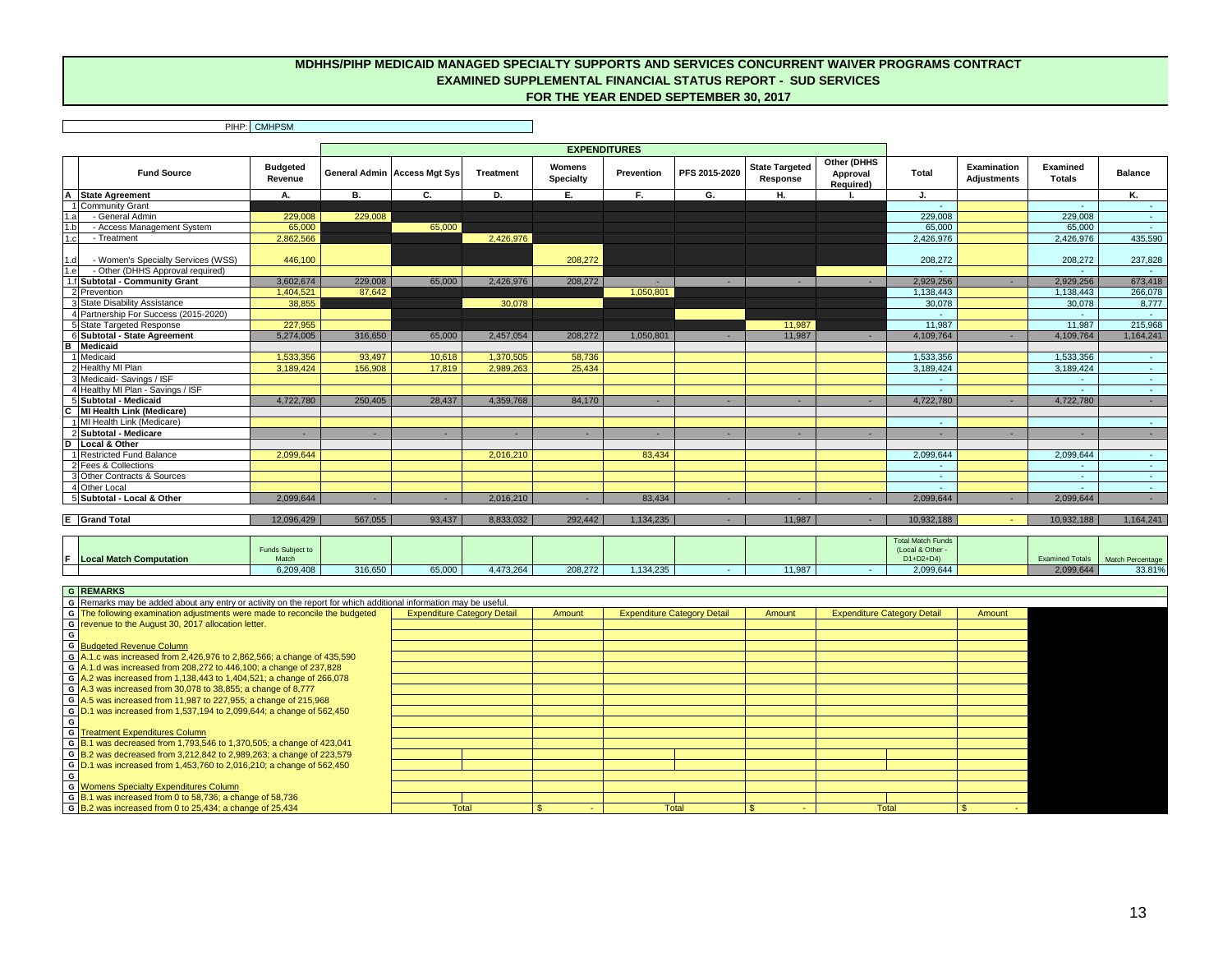#### **MDHHS/PIHP MEDICAID MANAGED SPECIALTY SUPPORTS AND SERVICES CONCURRENT WAIVER PROGRAMS CONTRACT EXAMINED RESTRICTED FUND BALANCE ACTIVITY FOR THE YEAR ENDED SEPTEMBER 30, 2017**

| 1. Restricted Fund Balance Activity |     |                                             | <b>Restricted Fund</b><br><b>Balance</b><br>@ Beginning<br>of Fiscal Year | <b>Current Period</b><br><b>Deposits</b> |                | <b>Current Period</b><br>Financing<br>Medicaid<br>(A335) |                  | <b>Current Period</b><br>Financing<br><b>SUD Non-Medicaid</b><br>(AC 335) |                  | <b>Current Period</b><br><b>Financing</b><br><b>Healthy MI Plan</b><br>(A1 335) |                 | <b>Current Period</b><br>Financing<br><b>MI Health Link</b><br>(AK 335) | <b>Restricted Fund</b><br><b>Ending Balance</b> |           |
|-------------------------------------|-----|---------------------------------------------|---------------------------------------------------------------------------|------------------------------------------|----------------|----------------------------------------------------------|------------------|---------------------------------------------------------------------------|------------------|---------------------------------------------------------------------------------|-----------------|-------------------------------------------------------------------------|-------------------------------------------------|-----------|
|                                     | la. | Restricted Fund Balances / Current Activity | 7,179,364                                                                 |                                          | $2,885,117$ \$ |                                                          | $(1,334,178)$ \$ |                                                                           | $(1,537,194)$ \$ |                                                                                 | $(293, 686)$ \$ |                                                                         |                                                 | 6,899,423 |
|                                     | b.  | $P_{A2}$                                    | 7,179,364 \$                                                              |                                          | $1,819,703$ \$ |                                                          | $(364, 305)$ \$  |                                                                           | $(1,537,194)$ \$ |                                                                                 | (198, 145)      |                                                                         |                                                 | 6,899,423 |
|                                     | IC. | Performance Bonus Incentive Pool (PBIP)     |                                                                           |                                          |                |                                                          | (969, 873)       |                                                                           |                  |                                                                                 | (95, 541)       |                                                                         |                                                 |           |

| 1.1 PA2 Transferred From Coordinating Agency PA2 Fund Balances | <b>Total Transferred</b> | Examination<br>Adjustments | <b>Examined Totals</b> |
|----------------------------------------------------------------|--------------------------|----------------------------|------------------------|
| а.                                                             |                          |                            |                        |
| Ib.                                                            |                          |                            |                        |
| C.                                                             |                          |                            |                        |
| ıd.                                                            |                          |                            |                        |
| le.                                                            |                          |                            |                        |
| Total PA2 Transferred from CAs                                 |                          |                            |                        |
| g.   Final Restricted Fund Balance after Transfers             | 6,899,423                |                            | 6,899,423              |

| h. PA2 Portion of Restricted Fund Balance                                  | 6,899,423 |  | 6,899,423 |
|----------------------------------------------------------------------------|-----------|--|-----------|
| Performance Bonus Incentive Pool (PBIP) Portion of Restricted Fund Balance |           |  |           |
| <b>Explanation of Examination Adjustments</b>                              |           |  |           |
|                                                                            |           |  |           |
|                                                                            |           |  |           |
|                                                                            |           |  |           |
|                                                                            |           |  |           |
|                                                                            |           |  |           |
|                                                                            |           |  |           |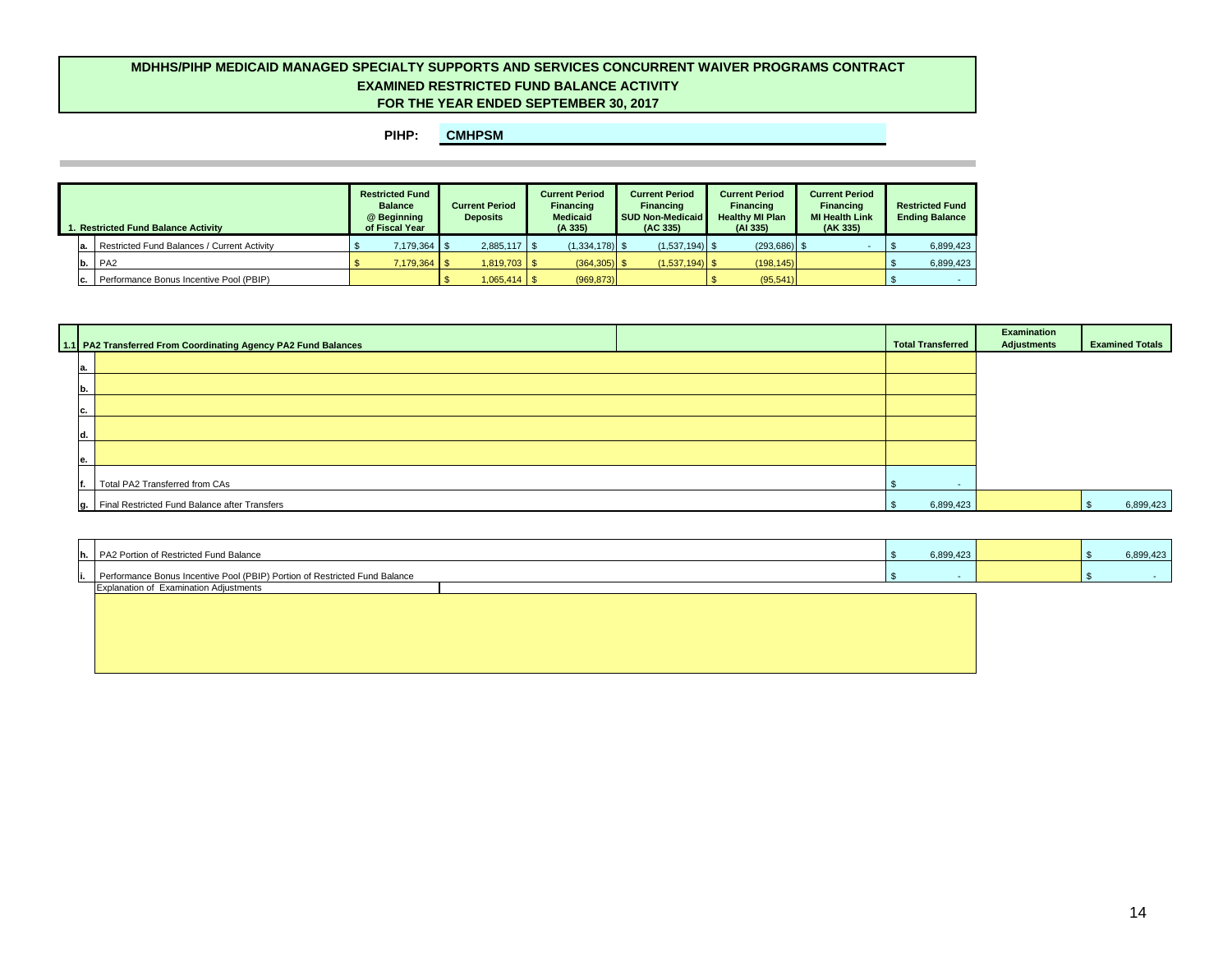# **FOR THE YEAR ENDED SEPTEMBER 30, 2017 MDHHS/PIHP MEDICAID MANAGED SPECIALTY SUPPORTS AND SERVICES CONCURRENT WAIVER PROGRAMS CONTRACT EXAMINED INTERNAL SERVICE FUND**

| . Internal Service Fund Fiscal Year Activity |  |                                           | <b>ISF Balance</b><br>@ Beginning<br>of Fiscal Year |                | <b>Current Period</b><br><b>ISF</b><br><b>Contributions</b><br><b>Interest Earned</b> |  | <b>Current Period</b><br><b>ISF</b><br><b>Contributions</b><br><b>Deposits</b> |  | <b>Current Period</b><br><b>ISF Reduction</b><br>(Abatement) |  | <b>Current Period</b><br><b>ISF Financing</b><br><b>Medicaid (Risk)</b> |  | <b>Current Period</b><br><b>ISF Financing</b><br>HMP (Risk) |  | <b>ISF Ending</b><br><b>Balance</b> |  |
|----------------------------------------------|--|-------------------------------------------|-----------------------------------------------------|----------------|---------------------------------------------------------------------------------------|--|--------------------------------------------------------------------------------|--|--------------------------------------------------------------|--|-------------------------------------------------------------------------|--|-------------------------------------------------------------|--|-------------------------------------|--|
|                                              |  | <b>a.</b> ISF Balances / Current Activity |                                                     | 11,390,506 \$  | $55,257$ \$                                                                           |  |                                                                                |  |                                                              |  | $(2,249,070)$ \$                                                        |  | $(2,061,484)$ \$                                            |  | 7,135,209                           |  |
|                                              |  | <b>b.</b> Specialty Managed Care          |                                                     |                | 49,178 \$                                                                             |  |                                                                                |  |                                                              |  | $(2,249,070)$ \$                                                        |  | $(814,056)$ \$                                              |  | 7,135,209                           |  |
|                                              |  | Healthy Michigan Plan                     |                                                     | $1,241,349$ \$ | $6,079$ \$                                                                            |  |                                                                                |  |                                                              |  |                                                                         |  | $(1,247,428)$ \$                                            |  |                                     |  |

| 1.1 | <b>PIHP Transferred To/From ISF balances</b> | <b>Total Transferred</b> |
|-----|----------------------------------------------|--------------------------|
| а.  |                                              |                          |
| b.  |                                              |                          |
| с.  |                                              |                          |
| d.  |                                              |                          |
|     |                                              |                          |
| е.  |                                              |                          |
| t.  | Total Transferred to/from PIHPs              | <b>Service</b>           |
| q.  | Final balance after transfers                | 7,135,209                |
|     |                                              |                          |
| Ih. | Specialty Managed Care portion of balance    | 7,135,209                |
| п.  | Healthy Michigan Plan portion of balance     | <b>Section</b><br>.৯     |

|     | 2. PIHP Maximum Allowable Funding of ISF                                                  |     | Amount      |
|-----|-------------------------------------------------------------------------------------------|-----|-------------|
| la. | Specialty Managed Care - Medicaid Capitation (FSR A 120<br>+ FSR AE 120) HMP - FSR AI 120 | \$. | 144,739,691 |
| lb. | % of Current Year Medicaid Capitation                                                     |     | 7.5%        |
| Ic. | Maximum Allowable Funding of Med ISF                                                      | £.  | 10,855,477  |

| 3. Disposition of ISF Ending Balance |  |                                               | Amount     | Narrative of Resolution if ISF Over Funded |
|--------------------------------------|--|-----------------------------------------------|------------|--------------------------------------------|
|                                      |  | Maximum Allowable Funding of Medicaid ISF     | 10,855,477 |                                            |
|                                      |  | Medicaid ISF Ending Balance                   | 7.135.209  |                                            |
|                                      |  | Within Maximum Allowable Limit / (Overfunded) | 3,720,268  |                                            |
|                                      |  | <b>Explanation of Examination Adjustments</b> |            |                                            |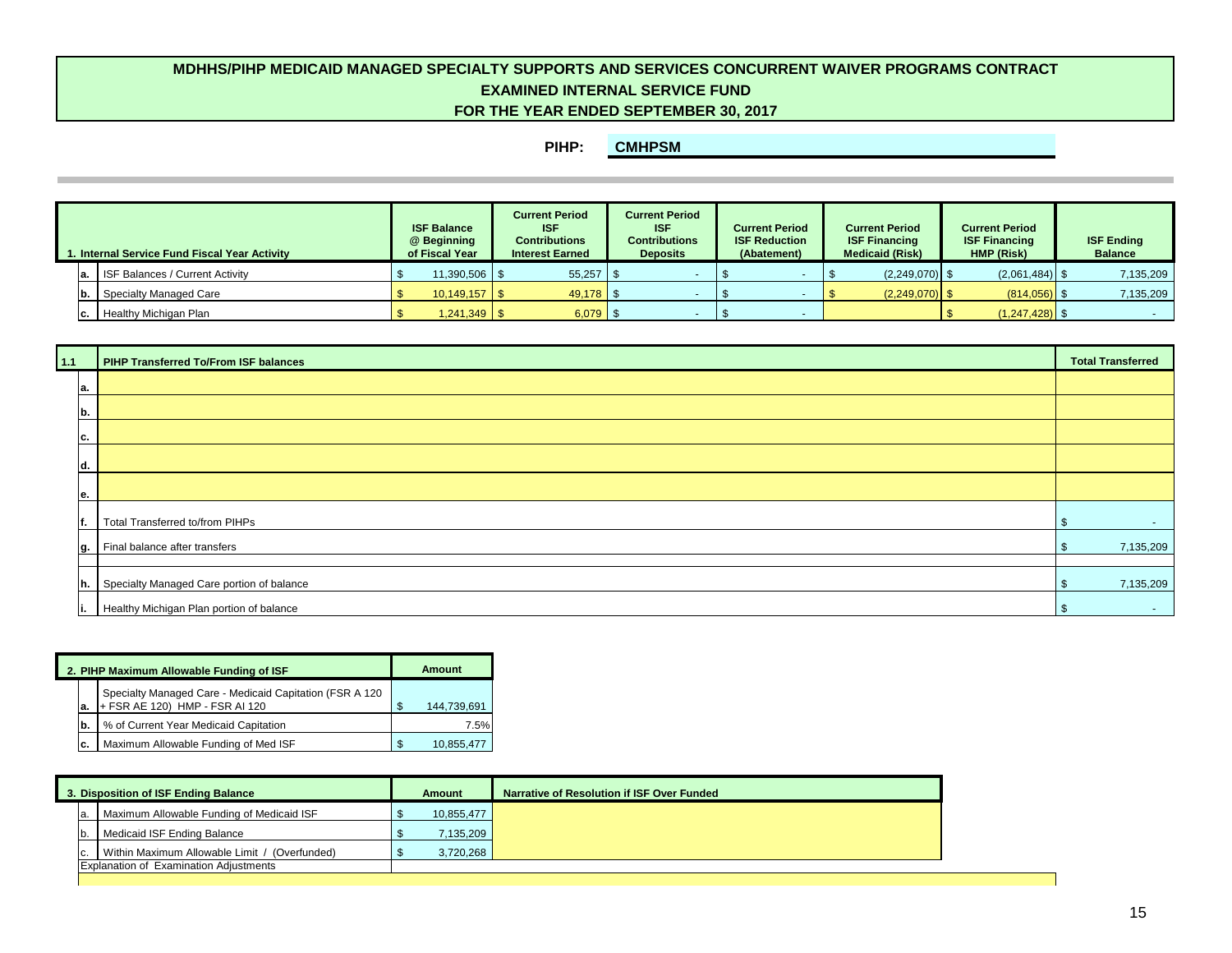# **FOR THE YEAR ENDED SEPTEMBER 30, 2017 MDHHS/PIHP MEDICAID MANAGED SPECIALTY SUPPORTS AND SERVICES CONCURRENT WAIVER PROGRAM CONTRACT SHARED RISK CALCULATION & RISK FINANCING**

|  | 1. Shared Risk Calculation                                            |    | <b>Medicaid Amount</b> | <b>HMP Amount</b>           | <b>Total Amount</b> |                                              |
|--|-----------------------------------------------------------------------|----|------------------------|-----------------------------|---------------------|----------------------------------------------|
|  | Specialty Managed Care - Medicaid Capitation (FSR A 120 + FSR AE 120) |    |                        |                             |                     |                                              |
|  | a1. HMP - FSR AI 120                                                  |    | 132,096,500 \$         | $12.643.191$ $\blacksquare$ | 144,739,691         |                                              |
|  |                                                                       |    |                        |                             |                     |                                              |
|  | a2. Band $# 1$ (100 - 105%)                                           | 5% |                        |                             |                     | 7,236,985 Full PIHP Responsibility           |
|  | a3. Band $# 2$ (105 - 110%)                                           | 5% |                        |                             |                     | 7,236,985 Shared State / PIHP Responsibility |

| b. Total Risk            |                      | 5,938,418                      |                   |                   |                            |
|--------------------------|----------------------|--------------------------------|-------------------|-------------------|----------------------------|
|                          |                      |                                | <b>State Risk</b> | <b>Local Risk</b> | <b>Total Risk Corridor</b> |
| c1. Band # 1 Liability   |                      | 5,938,418                      |                   | 5,938,418         | 5,938,418                  |
| $c2$ .                   | Sub-Total - Band #1  |                                |                   |                   |                            |
| c3. Band $# 2$ Liability |                      |                                |                   |                   |                            |
| $c4$ .                   | Sub-Total - Band # 2 | . .                            |                   |                   |                            |
| c5. Band $# 3$ Liability |                      |                                |                   |                   |                            |
| c6.                      |                      | Total Risk Responsibility   \$ |                   | $5,938,418$ \$    | 5,938,418                  |

|  | 2. Disposition of Risk                                                                                 | <b>State Risk</b> | <b>Local Risk</b> | <b>Total Risk Corridor</b> |
|--|--------------------------------------------------------------------------------------------------------|-------------------|-------------------|----------------------------|
|  | Stop/Loss Insurance (FSR Line N 101)                                                                   |                   |                   |                            |
|  | Medicaid / HMP for PIHP Share Risk Corridor (FSR Line N 102)                                           |                   |                   |                            |
|  | Local Funds / Local Fund Balance - Medicaid / HMP Services (FSR Line M 301, M 301.1)                   |                   |                   |                            |
|  | General Fund Redirect for Unfunded Medicaid / HMP Costs - MDHHS Approved ONLY (FSR Line B 301, B301.1) |                   |                   |                            |
|  | Due PIHP From MDHHS (FSR Line N 103)                                                                   |                   |                   |                            |
|  | Total Risk Corridor Funding   \$                                                                       |                   |                   |                            |

| 3. Summary of Total Risk / Funding                                    | <b>State Risk</b> | <b>Local Risk</b> | <b>Total Risk Corridor</b> |
|-----------------------------------------------------------------------|-------------------|-------------------|----------------------------|
| <b>Total Risk</b>                                                     |                   | 5,938,418         | 5,938,418                  |
| Total Disposition of MDHHS / Local Risk - Medicaid                    |                   | 3,583,248         | 3,583,248                  |
| [b1.] Total Disposition of MDHHS / Local Risk - Healthy Michigan Plan |                   | 2.355.170         | 2,355,170                  |
| Balance of Risk Corridor (Must = \$0)                                 |                   |                   |                            |
| <b>Explanation of Examination Adjustments</b>                         |                   |                   |                            |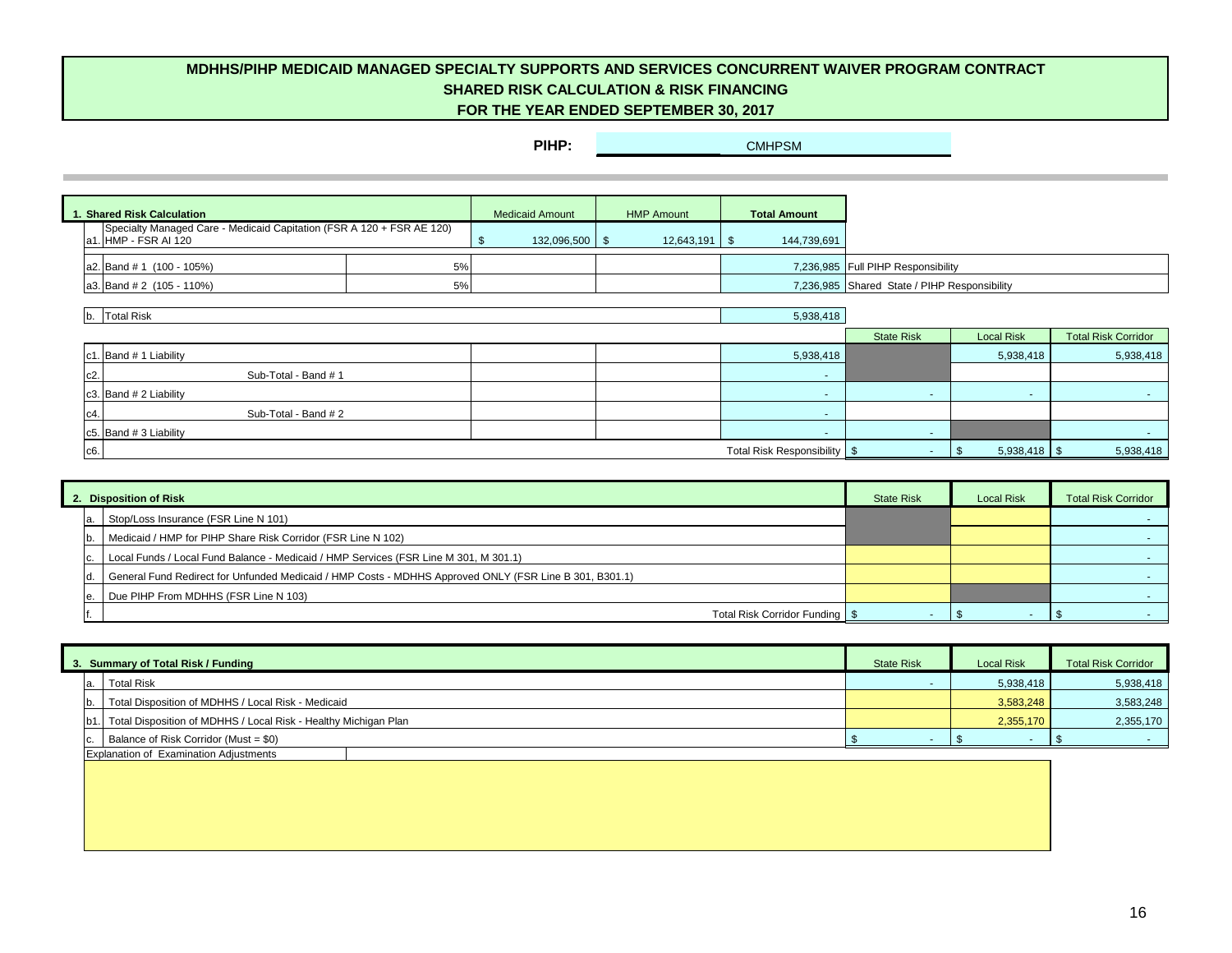#### **MDHHS/CMHSP MANAGED MENTAL HEALTH SUPPORTS AND SERVICES CONTRACT (GF) EXAMINED FINANCIAL STATUS REPORT - ALL NON MEDICAID FOR THE YEAR ENDED SEPTEMBER 30, 2017**

CMHSP: <mark>CMHPSM</mark>

#### **REPORTED EXAMINATION ADJUSTMENTS EXAMINED TOTALS**

| $\Lambda$ | <b>IMEDICAID SERVICES - Summary From FSR - Medicaid Worksheet</b> |             |             |
|-----------|-------------------------------------------------------------------|-------------|-------------|
|           | <b>TOTAL REVENUE</b><br>1901                                      | 132.183.720 | 132.183.720 |
|           | 290<br><b>TOTAL EXPENDITURE</b>                                   | 136.152.947 | 136.152.947 |
|           | <b>NET MEDICAID SERVICES SURPLUS (DEFICIT)</b><br>295             | (3,969,227) | (3,969,227) |
|           | 390<br><b>Total Redirected Funds</b>                              | 3.969.227   | 3.969.227   |
|           | <b>400 BALANCE MEDICAID SERVICES</b>                              |             |             |

| AC        |     | <b>SUD NON-MEDICAID SERVICES - Summary From FSR - SUD Worksheet</b> |            |            |
|-----------|-----|---------------------------------------------------------------------|------------|------------|
| AC I      | 190 | <b>TOTAL REVENUE</b>                                                | 5.274.005  | 5.274.005  |
| <b>AC</b> | 290 | <b>TOTAL EXPENDITURE</b>                                            | 5.646.958  | 5.646.958  |
| AC .      | 295 | NET SUD NON-MEDICAID SERVICES SURPLUS (DEFICIT)                     | (372, 953) | (372, 953) |
| <b>AC</b> | 390 | <b>Total Redirected Funds</b>                                       | 1.537.194  | ,537,194   |
| AC I      |     | 400 BALANCE SUD NON-MEDICAID SERVICES                               | 1.164.241  | .164.241   |

| AE <sup>1</sup> |      | <b>AUTISM BENEFIT SERVICES - Summary From FSR - Autism</b> |           |            |
|-----------------|------|------------------------------------------------------------|-----------|------------|
| <b>AE</b>       | 1901 | <b>TOTAL REVENUE</b>                                       | 4.983.514 | 4.983.514  |
| <b>AE</b>       | 290  | <b>TOTAL EXPENDITURE</b>                                   | 4.597.535 | 4.597.535  |
| <b>AE</b>       | 295  | NET AUTISM BENEFIT SERVICES SURPLUS (DEFICIT)              | 385.979   | 385.979    |
| <b>AE</b>       | 390  | <b>Total Redirected Funds</b>                              | (385.979) | (385, 979) |
| <b>AE</b>       |      | <b>400 BALANCE AUTISM BENEFIT SERVICES</b>                 |           |            |

| AG        |     | <b>HEALTH HOME SERVICES - Summary From FSR - Health Home Services Worksheet</b> |  |  |
|-----------|-----|---------------------------------------------------------------------------------|--|--|
| AG .      | 190 | <b>TOTAL REVENUE</b>                                                            |  |  |
| AG I      | 290 | <b>TOTAL EXPENDITURE</b>                                                        |  |  |
| <b>AG</b> | 295 | NET HEALTH HOME SERVICES SURPLUS (DEFICIT)                                      |  |  |
| AG I      | 390 | <b>Total Redirected Funds</b>                                                   |  |  |
| <b>AG</b> |     | <b>400 BALANCE HEALTH HOME SERVICES</b>                                         |  |  |

| $\overline{A}$ | <b>HEALTHY MICHIGAN SERVICES - Summary From FSR - Healthy Michigan Worksheet</b> |                                                        |             |             |
|----------------|----------------------------------------------------------------------------------|--------------------------------------------------------|-------------|-------------|
| AI             | 190                                                                              | <b>TOTAL REVENUE</b>                                   | 14.365.138  | 14.365.138  |
| AI             | 290                                                                              | <b>TOTAL EXPENDITURE</b>                               | 16.720.308  | 16.720.308  |
| AI             | 295                                                                              | <b>NET HEALTHY MICHIGAN SERVICES SURPLUS (DEFICIT)</b> | (2,355,170) | (2.355.170) |
| AI             | 390                                                                              | <b>Total Redirected Funds</b>                          | 2.355.170   | 2.355.170   |
| AI             |                                                                                  | <b>400 BALANCE HEALTHY MICHIGAN SERVICES</b>           |             |             |

| <b>AK</b>       | MI HEALTH LINK SERVICES - Summary From FSR - MI Health Link Worksheet |                                               |  |  |
|-----------------|-----------------------------------------------------------------------|-----------------------------------------------|--|--|
| <b>AK</b>       | 190                                                                   | <b>TOTAL REVENUE</b>                          |  |  |
| AK.             | 290                                                                   | <b>TOTAL EXPENDITURE</b>                      |  |  |
| AK <sup>1</sup> | 295                                                                   | NET MI HEALTH LINK SERVICES SURPLUS (DEFICIT) |  |  |
| <b>AK</b>       | 390                                                                   | <b>Total Redirected Funds</b>                 |  |  |
| <b>AK</b>       |                                                                       | <b>400 BALANCE MI HEALTH LINK SERVICES</b>    |  |  |

| <b>RES</b> |      | <b>IRESTRICTED FUND BALANCE ACTIVITY</b> |               |       |
|------------|------|------------------------------------------|---------------|-------|
| <b>RES</b> | 1901 | <b>TOTAL REVENUE</b>                     | 10.064.481    |       |
| <b>RES</b> | 390  | <b>TOTAL Redirected Funds</b>            | (3, 165, 058) |       |
| <b>RES</b> |      | 400 BALANCE RESTRICTED FUND              | 6,899,423     | 9.423 |

| B |       | <b>GENERAL FUND</b>                                                                             |    |    |                          |   |
|---|-------|-------------------------------------------------------------------------------------------------|----|----|--------------------------|---|
| в | 100   | <b>REVENUE</b>                                                                                  |    |    |                          |   |
| в | 101   | <b>CMH Operations</b>                                                                           |    |    |                          |   |
| в | 102   | Categorical                                                                                     |    |    |                          |   |
| в | 120   | Subtotal - Current Period General Fund Revenue                                                  |    |    |                          |   |
| в | 121   | 1st & 3rd Party Collections (Not in Section 226a Funds) 100% Services                           |    |    |                          |   |
| в | 122   | 1st & 3rd Party Collections (Not in Section 226a Funds) 90% Services                            |    |    |                          |   |
| в | 123   | Prior Year GF Carry Forward                                                                     |    |    |                          |   |
| в | 140   | Subtotal - Other General Fund Revenue                                                           |    |    |                          |   |
| в | 190   | <b>TOTAL REVENUE</b>                                                                            |    |    |                          |   |
| в | 200   | <b>EXPENDITURE</b>                                                                              |    |    |                          |   |
| в | 201   | 100% MDHHS Matchable Services / Costs                                                           |    |    |                          |   |
| в | 202   | 100% MDHHS Matchable Services Based on CMHSP Local Match Cap                                    |    | ٠  |                          |   |
| в | 203   | 90% MDHHS Matchable Services / Costs - REPORTED                                                 |    |    |                          |   |
|   |       | 90% MDHHS Matchable Services / Costs - EXAMINATION ADJUSTMENTS                                  |    |    |                          |   |
|   |       | 90% MDHHS Matchable Services / Costs - EXAMINED TOTAL                                           | \$ |    |                          |   |
| в | 204   | Intentionally left blank                                                                        |    |    |                          |   |
| в | 205   | Intentionally left blank                                                                        |    |    |                          |   |
| в | 290   | <b>TOTAL EXPENDITURE</b>                                                                        |    | ÷. |                          |   |
| в | 295   | NET GENERAL FUND SURPLUS (DEFICIT)                                                              |    |    |                          |   |
| в | 300   | <b>Redirected Funds (To) From</b>                                                               |    |    |                          |   |
| B | 301   | (TO) Medicaid - Redirected for Unfunded Medicaid Costs - A331 (PIHP use only)                   |    | ٠  |                          |   |
| в | 301.1 | (TO) Healthy Michigan - Redirected for Unfunded Healthy Michigan Costs - AI331 (PIHP use only)  |    | ٠  |                          |   |
| в | 301.2 | (TO) SUD Non-Medicaid - Redirected for Unfunded SUD Non-Medicaid Services AC331 (PIHP use only) |    | ۰. |                          |   |
| в | 301.3 | (TO) MI Health Link - Redirected for Unfunded MI Health Link Costs - AK331 (PIHP use only)      |    | ٠  |                          |   |
| в | 301.4 | (TO) Health Home Services - Redirected for Unfunded Health Home Services AG331 (PIHP use only)  |    | ٠  | $\blacksquare$           |   |
| в | 304   | (TO) Targeted Case Management - D301                                                            |    |    |                          |   |
| в | 305   | (TO) GF Cost of SED - E301                                                                      |    | ٠  | $\overline{\phantom{a}}$ | ٠ |
| в | 306   | (TO) GF Cost of SED - Not SED Waiver eligible - E303                                            |    | ٠  |                          |   |
| B | 308   | (TO) GF Cost of Children's Waiver - F301                                                        |    | ۰. | $\overline{\phantom{a}}$ |   |
| в | 309   | (TO) Allowable GF Cost of Injectable Medications - G301                                         |    | ٠  |                          |   |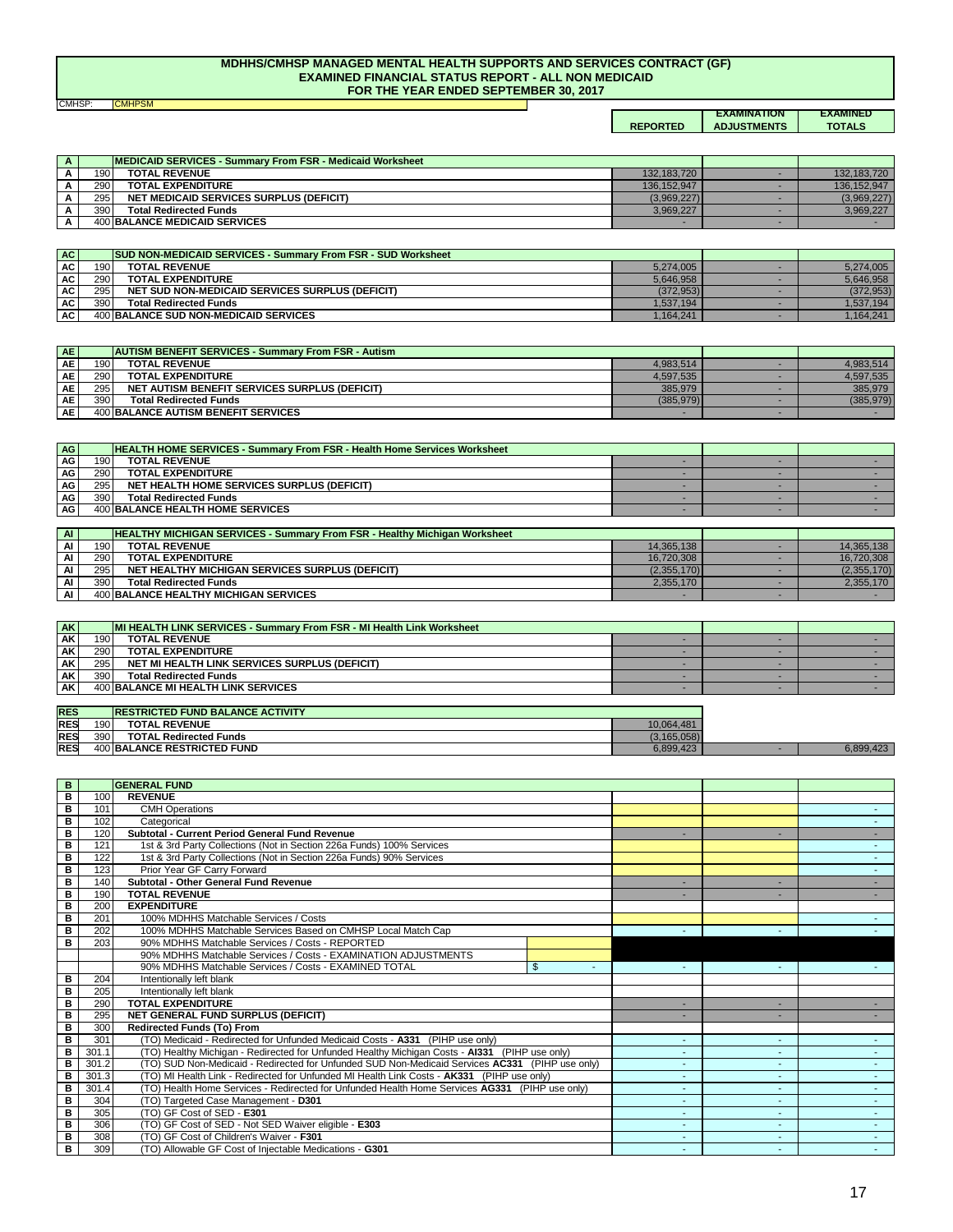#### **MDHHS/CMHSP MANAGED MENTAL HEALTH SUPPORTS AND SERVICES CONTRACT (GF) EXAMINED FINANCIAL STATUS REPORT - ALL NON MEDICAID FOR THE YEAR ENDED SEPTEMBER 30, 2017**

| CMHSP: |       | <b>CMHPSM</b>                                                               |                          |  |
|--------|-------|-----------------------------------------------------------------------------|--------------------------|--|
| в      | 310   | (TO) PIHP to Affiliate Medicaid Services Contracts - 1304                   |                          |  |
| в      | 310.1 | (TO) PIHP to Affiliate SUD (Non-Medicaid) Services Contracts - <b>IA304</b> |                          |  |
| в      | 310.3 | (TO) PIHP to Affiliate Health Home Services Contracts - IC304               | $\overline{\phantom{a}}$ |  |
| в      | 310.4 | (TO) PIHP to Affiliate MI Health Link Services Contracts - ID304            | $\overline{\phantom{a}}$ |  |
| в      | 312   | (TO) CMHSP to CMHSP Earned Contracts - J305 (explain - section Q)           | $\overline{\phantom{a}}$ |  |
| в      | 313   | FROM CMHSP to CMHSP Earned Contracts - J302                                 |                          |  |
| в      | 314   | FROM Non-MDHHS Earned Contracts - K302                                      |                          |  |
| в      | 330   | Subtotal Redirected Funds rows 301 - 314                                    |                          |  |
| в      | 331   | FROM Local Funds - M302                                                     |                          |  |
| в      | 332   | FROM Risk Corridor - N303                                                   |                          |  |
| в      | 390   | <b>Total Redirected Funds</b>                                               |                          |  |
| в      |       | 400 BALANCE GENERAL FUND<br>(cannot be < 0)                                 |                          |  |

#### **OTHER GF CONTRACTUAL OBLIGATIONS**

#### **C INTENTIONALLY LEFT BLANK**

### **FEE FOR SERVICE MEDICAID**

| D. |     | <b>TARGETED CASE MANAGEMENT - (GHS Only)</b>               |  |  |
|----|-----|------------------------------------------------------------|--|--|
| D  | 190 | Revenue                                                    |  |  |
| D  | 290 | Expenditure                                                |  |  |
| D  | 295 | NET TARGETED CASE MANAGEMENT (cannot be > 0)               |  |  |
| D  | 300 | <b>Redirected Funds (To) From</b>                          |  |  |
|    | 301 | FROM General Fund - B304                                   |  |  |
| D  | 302 | FROM Local Funds - M304                                    |  |  |
| D  | 303 | (TO) CMHSP to CMHSP Earned Contracts - J304.4              |  |  |
| D  | 304 | FROM CMHSP to CMHSP Earned Contracts - J303.4              |  |  |
| D  | 390 | <b>Total Redirected Funds</b>                              |  |  |
| D  |     | 400 BALANCE TARGETED CASE MANAGEMENT (GHS Only) (must = 0) |  |  |

| Е. |     | <b>ISED WAIVER</b>                                  |   |   |  |
|----|-----|-----------------------------------------------------|---|---|--|
| Е  | 100 | <b>REVENUE</b>                                      |   |   |  |
| Е  | 101 | FFS Medicaid - SED-Trad                             |   |   |  |
| Е  | 102 | FFS Medicaid - SED-DHS                              |   |   |  |
| Е  | 190 | <b>TOTAL REVENUE</b>                                | ۰ | - |  |
| Е  | 200 | <b>EXPENDITURE</b>                                  |   |   |  |
| Е  | 201 | Expenditure - Traditional - Federal Reimbursable    |   |   |  |
| Е  | 202 | Expenditure - Traditional - Not SED waiver eligible |   |   |  |
| Е  | 203 | Expenditure - SED-DHS - Federal Reimbursable        |   |   |  |
| Е  | 204 | Expenditure - SED-DHS - Not SED waiver eligible     |   |   |  |
| Е  | 290 | <b>TOTAL EXPENDITURE</b>                            | - |   |  |
| Е  | 295 | <b>NET SED WAIVER (DEFICIT)</b>                     | ۰ |   |  |
| Е  | 300 | Redirected Funds (To) From                          |   |   |  |
| Е  | 301 | FROM General Fund - B305                            |   |   |  |
| Е  | 302 | FROM Local Funds - M305                             |   |   |  |
| Е  | 303 | FROM General Fund - Not SED Waiver eligible - B306  |   |   |  |
| Е  | 304 | FROM Local Funds - Not SED Waiver eligible - M306   |   |   |  |
| Е  | 390 | <b>Total Redirected Funds</b>                       | - |   |  |
| Е. |     | 400 BALANCE SED WAIVER (must = 0)                   | - | - |  |

|      | <b>CHILDREN'S WAIVER</b>                    |  |  |
|------|---------------------------------------------|--|--|
| 1901 | Revenue                                     |  |  |
| 290  | Expenditure                                 |  |  |
| 295  | NET CHILDREN'S WAIVER (cannot be > 0)       |  |  |
| 300  | Redirected Funds (To) From                  |  |  |
| 301  | FROM General Fund - B308                    |  |  |
| 302  | FROM Local Funds - M308                     |  |  |
| 303  | FROM Activity not otherwise reported - 0301 |  |  |
| 390  | <b>Total Redirected Funds</b>               |  |  |
|      | 400 BALANCE CHILDREN'S WAIVER (must = 0)    |  |  |

| G |     | <b>INJECTABLE MEDICATIONS</b>                 |  |  |
|---|-----|-----------------------------------------------|--|--|
|   | 190 | Revenue                                       |  |  |
| G | 290 | Expenditure                                   |  |  |
| G | 295 | NET INJECTABLE MEDICATIONS (cannot be > 0)    |  |  |
| G | 300 | <b>Redirected Funds (To) From</b>             |  |  |
| G | 301 | FROM General Fund - B309                      |  |  |
| G | 302 | FROM Local Funds - M309                       |  |  |
| G | 390 | <b>Total Redirected Funds</b>                 |  |  |
| G |     | 400 BALANCE INJECTABLE MEDICATIONS (must = 0) |  |  |

### **OTHER FUNDING**

| <b>IMDHHS EARNED CONTRACTS</b> |                                    |         |         |
|--------------------------------|------------------------------------|---------|---------|
| 100                            | <b>REVENUE</b>                     |         |         |
| 101                            | <b>PASARR</b>                      |         |         |
| 102                            | DHHS Block Grants for CMH services | 183.804 | 183,804 |
| 103                            | <b>DD Council Grants</b>           |         |         |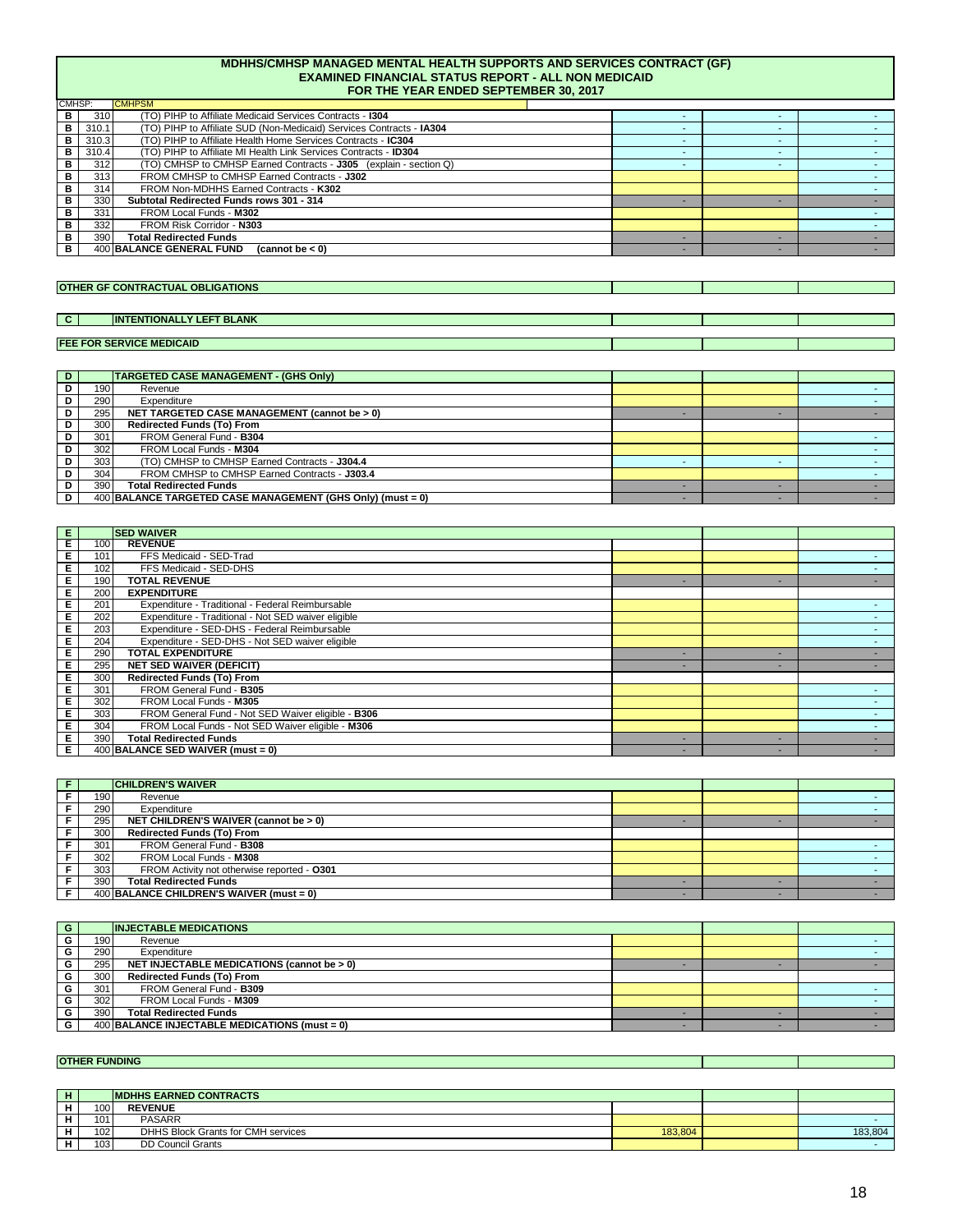|                              |            | <b>MDHHS/CMHSP MANAGED MENTAL HEALTH SUPPORTS AND SERVICES CONTRACT (GF)</b><br><b>EXAMINED FINANCIAL STATUS REPORT - ALL NON MEDICAID</b><br>FOR THE YEAR ENDED SEPTEMBER 30, 2017 |                          |                          |                          |
|------------------------------|------------|-------------------------------------------------------------------------------------------------------------------------------------------------------------------------------------|--------------------------|--------------------------|--------------------------|
| CMHSP:                       |            | <b>CMHPSM</b>                                                                                                                                                                       |                          |                          |                          |
| н<br>н                       | 104<br>105 | PATH/Homeless<br>Prevention                                                                                                                                                         |                          |                          | $\blacksquare$           |
| н                            | 106        | Aging                                                                                                                                                                               |                          |                          |                          |
| н                            | 107        | <b>HUD Shelter Plus Care</b>                                                                                                                                                        |                          |                          | $\sim$                   |
| н                            | 108        | Multicultural Integration                                                                                                                                                           |                          |                          | $\sim$                   |
| н                            | 150        | Other MDHHS Earned Contracts (describe):                                                                                                                                            |                          |                          | $\sim$                   |
| н<br>н                       | 151        | Other MDHHS Earned Contracts (describe):<br><b>TOTAL REVENUE</b>                                                                                                                    |                          |                          |                          |
| н                            | 190<br>200 | <b>EXPENDITURE</b>                                                                                                                                                                  | 183,804                  |                          | 183,804                  |
| н                            | 201        | <b>PASARR</b>                                                                                                                                                                       |                          |                          |                          |
| н                            | 202        | DHHS Block Grants for CMH services                                                                                                                                                  | 183,804                  |                          | 183,804                  |
| н                            | 203        | <b>DD Council Grants</b>                                                                                                                                                            |                          |                          |                          |
| н                            | 204        | PATH/Homeless                                                                                                                                                                       |                          |                          |                          |
| н                            | 205        | Prevention                                                                                                                                                                          |                          |                          | $\sim$                   |
| н<br>н                       | 206<br>207 | Aging<br><b>HUD Shelter Plus Care</b>                                                                                                                                               |                          |                          |                          |
| н                            | 208        | Multicultural Integration                                                                                                                                                           |                          |                          | $\sim$                   |
| н                            | 250        | Other MDHHS Earned Contracts (describe):                                                                                                                                            |                          |                          |                          |
| н                            | 251        | Other MDHHS Earned Contracts (describe):                                                                                                                                            |                          |                          | $\sim$                   |
| н                            | 290        | <b>TOTAL EXPENDITURE</b>                                                                                                                                                            | 183,804                  | ×.                       | 183,804                  |
| н                            |            | 400 BALANCE MDHHS EARNED CONTRACTS (must = 0)                                                                                                                                       |                          | $\overline{\phantom{a}}$ | $\sim$                   |
|                              |            |                                                                                                                                                                                     |                          |                          |                          |
| Т.                           |            | PIHP to AFFILIATE MEDICAID SERVICES CONTRACTS - CMHSP USE ONLY                                                                                                                      |                          |                          |                          |
| $\mathbf{I}$<br>$\mathbf{I}$ | 100<br>101 | <b>REVENUE</b><br>Revenue - from PIHP Medicaid                                                                                                                                      |                          |                          | $\sim$                   |
| J.                           | 104        | Revenue - from PIHP Healthy Michigan Plan                                                                                                                                           |                          |                          | $\sim$                   |
| I.                           | 122        | 1st & 3rd Party Collections - Medicare/Medicaid Consumers - Affiliate                                                                                                               |                          |                          |                          |
| $\mathbf{I}$                 | 123        | 1st & 3rd Party Collections - Healthy Michigan Plan Consumers - Affiliate                                                                                                           |                          |                          | $\sim$                   |
| $\mathbf{I}$                 | 190        | <b>TOTAL REVENUE</b>                                                                                                                                                                | ×                        |                          |                          |
| L.                           | 201        | Expenditure - Medicaid                                                                                                                                                              |                          |                          | $\sim$                   |
|                              | 202<br>203 | Expenditure - Healthy Michigan Plan                                                                                                                                                 |                          |                          | $\sim$<br>$\omega$       |
| I.<br>Ι.                     | 290        | Expenditure - MI Health Link (Medicaid) Services<br><b>TOTAL EXPENDITURE</b>                                                                                                        | $\sim$                   | $\overline{\phantom{a}}$ | $\sim$                   |
| I.                           | 295        | NET PIHP to AFFILIATE MEDICAID SERVICES CONTRACTS SURPLUS (DEFICIT)                                                                                                                 | $\overline{\phantom{a}}$ | $\blacksquare$           | $\sim$                   |
| Ι.                           | 300        | Redirected Funds (To) From                                                                                                                                                          |                          |                          |                          |
| J.                           | 301        | (TO) CMHSP to CMHSP Earned Contracts - J306                                                                                                                                         | ٠                        | $\overline{\phantom{a}}$ | $\sim$                   |
| I.                           | 302        | FROM CMHSP to CMHSP Earned Contracts - J303                                                                                                                                         |                          |                          | $\blacksquare$           |
| $\mathbf{I}$                 | 303        | FROM Non-MDHHS Earned Contracts - K303                                                                                                                                              |                          |                          | $\sim$                   |
| $\mathbf{I}$<br>$\mathbf{I}$ | 304<br>390 | FROM General Fund - B310<br><b>Total Redirected Funds</b>                                                                                                                           | ÷.                       | ×.                       | $\sim$<br>$\sim$         |
| J.                           |            | 400 BALANCE PIHP to AFFILIATE MEDICAID SERVICES CONTRACTS (must = 0)                                                                                                                | $\sim$                   | $\blacksquare$           | $\sim$                   |
|                              |            |                                                                                                                                                                                     |                          |                          |                          |
| IA                           |            | PIHP to AFFILIATE SUBSTANCE USE DISORDER (NON-MEDICAID) CONTRACTS - CMHSP USE ONLY                                                                                                  |                          |                          |                          |
| IA                           | 100        | <b>REVENUE</b>                                                                                                                                                                      |                          |                          |                          |
| ΙA                           | 101        | Revenue - SUD Non-Medicaid - from PIHP                                                                                                                                              |                          |                          | $\sim$                   |
| IA<br>ΙA                     | 122<br>190 | Revenue - Fees & Collections - Affiliate<br><b>TOTAL REVENUE</b>                                                                                                                    | $\sim$                   | $\sim$                   | $\sim$<br>$\sim$         |
| IA                           | 200        | <b>EXPENDITURE</b>                                                                                                                                                                  |                          |                          |                          |
| ΙA                           | 201        | Expenditure                                                                                                                                                                         |                          |                          | $\sim$                   |
| ΙA                           | 290        | <b>TOTAL EXPENDITURE</b>                                                                                                                                                            | ×.                       | ×.                       | $\sim$                   |
| IA                           | 295        | NET PIHP to AFFILIATE SUD (NON-MEDICAID) SERVICES CONTRACTS SURPLUS (DEFICIT)                                                                                                       | ٠                        | $\sim$                   | $\sim$                   |
| IA                           | 300        | Redirected Funds (To) From                                                                                                                                                          |                          |                          |                          |
| IA                           | 301        | (TO) CMHSP to CMHSP Earned Contracts - J306.2                                                                                                                                       | ٠                        |                          | $\sim$                   |
| ΙA<br>IA                     | 302<br>303 | FROM CMHSP to CMHSP Earned Contracts - J303.2<br>FROM Non-MDHHS Earned Contracts - K303.2                                                                                           |                          |                          | $\sim$                   |
| ΙA                           | 304        | FROM General Fund - B310.1                                                                                                                                                          |                          |                          | $\sim$                   |
| IA                           | 306        | FROM Local Funds - M309.2                                                                                                                                                           |                          |                          | $\mathbf{r}$             |
| IA                           | 390        | <b>Total Redirected Funds</b>                                                                                                                                                       | $\sim$                   | $\overline{\phantom{a}}$ | $\sim$                   |
| IA                           |            | 400 BALANCE PIHP to AFFILIATE SUD (NON-MEDICAD) SERVICES CONTRACTS (must = 0)                                                                                                       |                          |                          | $\sim$                   |
|                              |            |                                                                                                                                                                                     |                          |                          |                          |
| IB<br>IB                     | 100        | PIHP to AFFILIATE AUTISM BENEFIT SERVICES CONTRACTS - CMHSP USE ONLY<br><b>REVENUE</b>                                                                                              |                          |                          |                          |
| IB                           | 101        | Revenue - from PIHP                                                                                                                                                                 |                          |                          |                          |
| IB                           | 122        | 1st & 3rd Party Collections - Autism Benefit Consumers - Affiliate                                                                                                                  |                          |                          | $\sim$                   |
| IB                           | 190        | <b>TOTAL REVENUE</b>                                                                                                                                                                | ÷.                       | $\overline{\phantom{a}}$ | $\sim$                   |
| IB                           | 200        | <b>EXPENDITURE</b>                                                                                                                                                                  |                          |                          |                          |
| IB                           | 201        | Expenditure                                                                                                                                                                         |                          |                          | $\sim$                   |
| IB                           | 290        | <b>TOTAL EXPENDITURE</b>                                                                                                                                                            | $\sim$                   | $\sim$                   | $\sim$                   |
| IB                           |            | 400 BALANCE PIHP to AFFILIATE AUTISM BENEFIT SERVICES CONTRACTS (must = 0)                                                                                                          | ٠                        |                          | $\sim$                   |
| ΙC                           |            | PIHP to AFFILIATE HEALTH HOME SERVICES CONTRACTS - CMHSP USE ONLY                                                                                                                   |                          |                          |                          |
| ΙC                           | 190        | Revenue - Medicaid Health Home Services - from PIHP                                                                                                                                 |                          |                          | $\blacksquare$           |
| ΙC                           | 290        | Expenditure - Medicaid Health Home Services                                                                                                                                         |                          |                          | $\sim$                   |
| ΙC                           | 295        | NET PIHP to AFFILIATE HEALTH HOME SERVICES CONTRACTS SURPLUS (DEFICIT)                                                                                                              | $\blacksquare$           | $\overline{\phantom{a}}$ | $\sim$                   |
| ΙC                           | 300        | Redirected Funds (To) From                                                                                                                                                          |                          |                          |                          |
| ΙC                           | 304        | FROM General Fund - B310.3                                                                                                                                                          |                          |                          | ٠                        |
| ΙC<br>ΙC                     | 306<br>390 | FROM Local Funds - M309.4<br><b>Total Redirected Funds</b>                                                                                                                          | $\sim$                   | $\sim$                   | $\blacksquare$<br>$\sim$ |
| ΙC                           |            | 400 BALANCE PIHP to AFFILIATE HEALTH HOME SERVICES CONTRACTS (must = 0)                                                                                                             |                          |                          | $\sim$                   |
|                              |            |                                                                                                                                                                                     |                          |                          |                          |
| ID                           |            | PIHP to AFFILIATE MI HEALTH LINK SERVICES CONTRACTS - CMHSP USE ONLY                                                                                                                |                          |                          |                          |
| ID                           | 100        | <b>REVENUE</b>                                                                                                                                                                      |                          |                          |                          |
| ID                           | 101        | Revenue - MI Health Link - from PIHP                                                                                                                                                |                          |                          |                          |
| ID                           | 122        | 1st & 3rd Party Collections - MI Health Link Consumers - Affiliate                                                                                                                  |                          |                          | $\sim$                   |
| ID<br>ID                     | 190<br>200 | <b>TOTAL REVENUE</b><br><b>EXPENDITURE</b>                                                                                                                                          |                          | $\sim$                   | $\sim$                   |
|                              |            |                                                                                                                                                                                     |                          |                          |                          |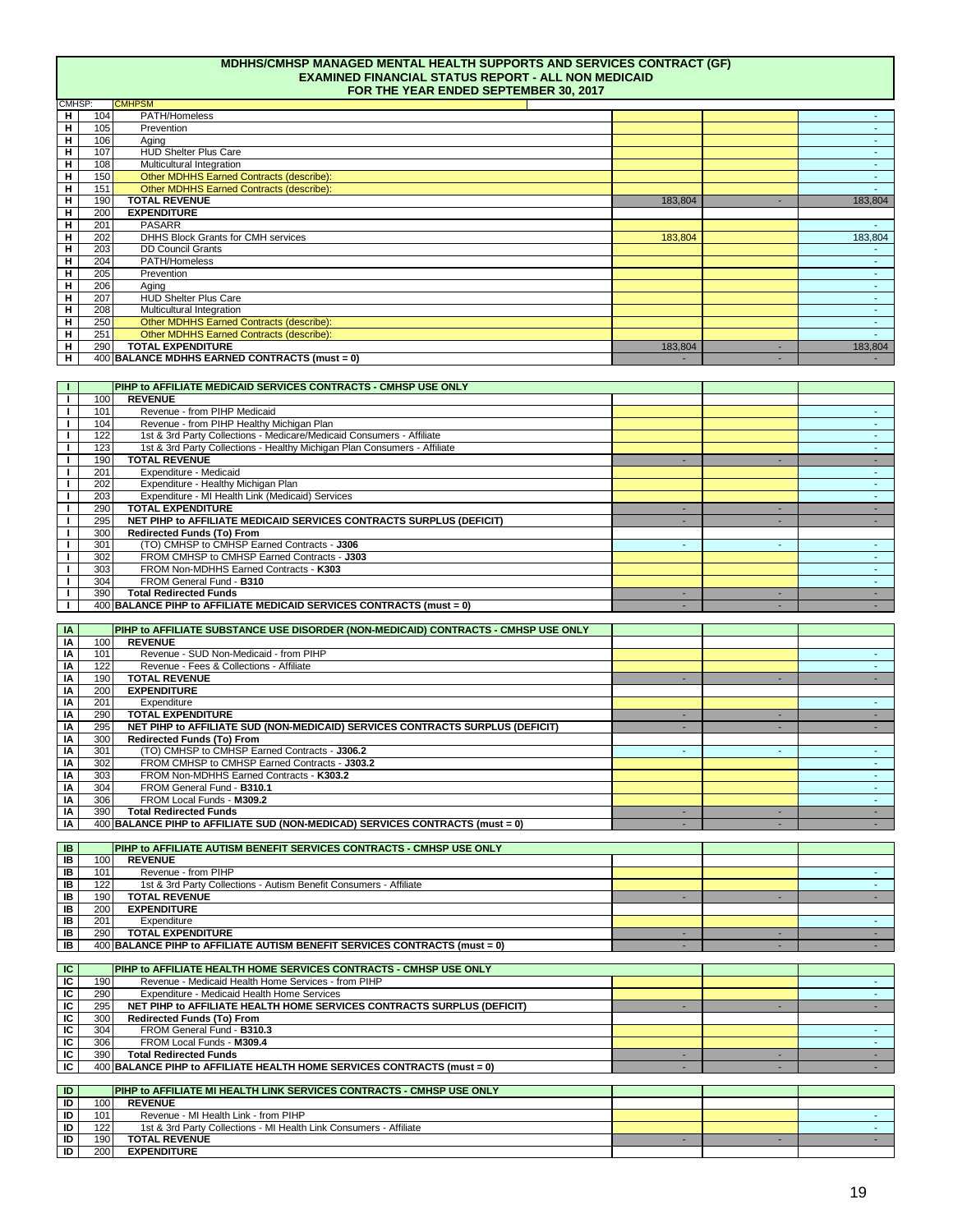| <b>MDHHS/CMHSP MANAGED MENTAL HEALTH SUPPORTS AND SERVICES CONTRACT (GF)</b><br><b>EXAMINED FINANCIAL STATUS REPORT - ALL NON MEDICAID</b><br>FOR THE YEAR ENDED SEPTEMBER 30, 2017 |                                                                            |  |  |  |  |  |  |  |  |
|-------------------------------------------------------------------------------------------------------------------------------------------------------------------------------------|----------------------------------------------------------------------------|--|--|--|--|--|--|--|--|
| CMHSP:                                                                                                                                                                              | <b>CMHPSM</b>                                                              |  |  |  |  |  |  |  |  |
| ID<br>201                                                                                                                                                                           | Expenditure                                                                |  |  |  |  |  |  |  |  |
| ID<br>290                                                                                                                                                                           | <b>TOTAL EXPENDITURE</b>                                                   |  |  |  |  |  |  |  |  |
| ID<br>295                                                                                                                                                                           | NET PIHP to AFFILIATE MI HEALTH LINK SERVICES CONTRACTS SURPLUS (DEFICIT)  |  |  |  |  |  |  |  |  |
| ID<br>300                                                                                                                                                                           | Redirected Funds (To) From                                                 |  |  |  |  |  |  |  |  |
| ID<br>301                                                                                                                                                                           | (TO) CMHSP to CMHSP Earned Contracts - J306.3                              |  |  |  |  |  |  |  |  |
| ID<br>302                                                                                                                                                                           | FROM CMHSP to CMHSP Earned Contracts - J303.3                              |  |  |  |  |  |  |  |  |
| ID<br>303                                                                                                                                                                           | FROM Non-MDHHS Earned Contracts - K303.3                                   |  |  |  |  |  |  |  |  |
| ID<br>304                                                                                                                                                                           | FROM General Fund - B310.4                                                 |  |  |  |  |  |  |  |  |
| ID<br>306                                                                                                                                                                           | FROM Local Funds - M309.3                                                  |  |  |  |  |  |  |  |  |
| ID<br>390                                                                                                                                                                           | <b>Total Redirected Funds</b>                                              |  |  |  |  |  |  |  |  |
| ID                                                                                                                                                                                  | 400 BALANCE PIHP to AFFILIATE MI HEALTH LINK SERVICES CONTRACTS (must = 0) |  |  |  |  |  |  |  |  |

|   |       | <b>CMHSP to CMHSP EARNED CONTRACTS</b>                               |        |  |
|---|-------|----------------------------------------------------------------------|--------|--|
| J | 190   | Revenue                                                              |        |  |
| J | 290   | Expenditure                                                          |        |  |
| J | 295   | NET CMHSP to CMHSP EARNED CONTRACTS SURPLUS (DEFICIT)                | ۰      |  |
| J | 300   | Redirected Funds (To) From                                           |        |  |
|   | 301   | (TO) Medicaid Services - A302 (PIHP use only)                        | ٠      |  |
| J | 301.1 | (TO) Healthy Michigan - AI302 (PIHP use only)                        | $\sim$ |  |
| J | 301.2 | (TO) SUD (Non-Medicaid) Services Contracts - AC302 (PIHP use only)   | ٠      |  |
| J | 301.3 | (TO) MI Health Link - AK302 (PIHP use only)                          | $\sim$ |  |
| J | 302   | (TO) General Fund - B313                                             | $\sim$ |  |
|   | 303   | (TO) PIHP to Affiliate Medicaid Services Contracts - 1302            | $\sim$ |  |
| J | 303.2 | (TO) PIHP to Affiliate SUD (Non-Medicaid) Services Contracts - IA302 | $\sim$ |  |
| J | 303.3 | (TO) PIHP to Affiliate MI Health Link Services Contracts - ID302     | $\sim$ |  |
|   | 303.4 | (TO) Targeted Case Management - D304                                 | $\sim$ |  |
|   | 304   | FROM Medicaid Services - A301 (PIHP use only)                        |        |  |
| J | 304.1 | FROM Healthy Michigan - AI301 (PIHP use only)                        |        |  |
| J | 304.2 | FROM SUD (Non-Medicaid) Service Contracts - AC301 (PIHP use only)    |        |  |
| J | 304.3 | FROM MI Health Link - AK301 (PIHP use only)                          |        |  |
| J | 304.4 | FROM Targeted Case Management - D303                                 |        |  |
|   | 305   | FROM General Fund - B312                                             |        |  |
|   | 306   | FROM PIHP to Affiliate Medicaid Services Contracts - 1301            |        |  |
| J | 306.2 | FROM PIHP to Affiliate SUD (Non-Medicaid) Services Contracts - IA301 |        |  |
| J | 306.3 | FROM PIHP to MI Health Link Services Contracts - ID301               |        |  |
| J | 307   | FROM Local Funds - M310                                              |        |  |
| J | 390   | <b>Total Redirected Funds</b>                                        | ۰      |  |
|   |       | 400 BALANCE CMHSP to CMHSP EARNED CONTRACTS (must = 0)               |        |  |

| ĸ |       | <b>INON-MDHHS EARNED CONTRACTS</b>                                   |       |                          |       |
|---|-------|----------------------------------------------------------------------|-------|--------------------------|-------|
| ĸ | 190   | Revenue                                                              | 7.633 |                          | 7,633 |
|   | 290   | Expenditure                                                          | 7.633 |                          | 7,633 |
| κ | 295   | NET NON-MDHHS EARNED CONTRACTS SURPLUS (DEFICIT)                     | -     |                          |       |
|   | 300   | Redirected Funds (To) From                                           |       |                          |       |
| κ | 301   | (TO) Medicaid Services - A303 (PIHP use only)                        | ۰     | $\overline{\phantom{a}}$ |       |
| Κ | 301.1 | (TO) Healthy Michigan - AI303 (PIHP use only)                        | ۰     | $\overline{\phantom{a}}$ |       |
| κ | 301.2 | (TO) SUD (Non-Medicaid) Services Contracts - AC303 (PIHP use only)   | ۰.    | $\overline{\phantom{a}}$ |       |
| ĸ | 301.3 | (TO) MI Health Link - AK303 (PIHP use only)                          |       |                          |       |
|   | 302   | (TO) General Fund - B314                                             | -     | -                        |       |
| Κ | 303   | (TO) PIHP to Affiliate Medicaid Services Contracts - 1303            | ۰.    |                          |       |
| ĸ | 303.2 | (TO) PIHP to Affiliate SUD (Non-Medicaid) Services Contracts - IA303 |       |                          |       |
| κ | 303.3 | (TO) PIHP to Affiliate MI Health Link Services Contracts - ID303     | -     | -                        |       |
| κ | 304   | (TO) Local Funds - M315                                              | -     | -                        |       |
| κ | 305   | FROM Local Funds - M311                                              |       |                          |       |
| ĸ | 390   | <b>Total Redirected Funds</b>                                        |       |                          |       |
| ĸ |       | 400 BALANCE NON-MDHHS EARNED CONTRACTS (must = 0)                    | -     | -                        |       |

#### **L Intentionally left Blank**

| M              |     | <b>LOCAL FUNDS</b>                                                                   |           |   |                          |
|----------------|-----|--------------------------------------------------------------------------------------|-----------|---|--------------------------|
| $\overline{M}$ | 100 | <b>REVENUE</b>                                                                       |           |   |                          |
| $\overline{M}$ | 101 | County Appropriation for Mental Health                                               |           |   |                          |
| M              | 102 | County Appropriation for Substance Abuse - Non Public Act 2 Funds                    |           |   |                          |
| $\overline{M}$ | 103 | Section 226 (a) Funds                                                                | ۰         | ٠ |                          |
| M              | 104 | Affiliate Local Contribution to State Medicaid Match Provided from CMHSP (PIHP only) | 1,577,780 |   | 1,577,780                |
| $\overline{M}$ | 105 | Medicaid Fee for Service Adjuster Payments                                           |           |   |                          |
| $\overline{M}$ | 106 | <b>Local Grants</b>                                                                  |           |   |                          |
| $\overline{M}$ | 107 | Interest                                                                             | 1,261     |   | 1,261                    |
| M              | 109 | <b>SED Partner</b>                                                                   |           |   | $\overline{\phantom{0}}$ |
| $\overline{M}$ | 110 | All Other Local Funding                                                              |           |   |                          |
| M              | 190 | <b>TOTAL REVENUE</b>                                                                 | 1,579,041 | ۰ | 1,579,041                |
| M              | 200 | <b>EXPENDITURE</b>                                                                   |           |   |                          |
| M              | 201 | GF 10% Local Match                                                                   | $\sim$    | ٠ | $\overline{\phantom{a}}$ |
| M              | 202 | Reported Local match cap amount                                                      |           |   |                          |
|                |     | Examination Adjustment Local match cap amount                                        |           |   |                          |
|                |     | $\mathfrak{s}$<br>Local match cap amount                                             |           |   |                          |
| M              | 203 | GF Local Match Capped per MHC 330.1308                                               | ٠         | ٠ |                          |
| M              | 204 | <b>Local Cost for State Provided Services</b>                                        |           |   | $\overline{\phantom{0}}$ |
| M              | 205 | Local Contribution to State Medicaid Match (CMHSP Contribution Only)                 |           |   |                          |
| M              | 206 | Local Contribution to State Medicaid Match on Behalf of Affiliate (PIHP Only)        | 1,577,780 |   | 1,577,780                |
| M              | 207 | Local Match to Grants and MDHHS Earned Contracts                                     |           |   |                          |
| M              | 209 | Local Only Expenditures                                                              |           |   |                          |
| $\overline{M}$ | 290 | <b>TOTAL EXPENDITURE</b>                                                             | 1,577,780 |   | 1,577,780                |
| M              | 295 | NET LOCAL FUNDS SURPLUS (DEFICIT)                                                    | 1,261     | ۰ | 1,261                    |
| $\overline{M}$ | 300 | Redirected Funds (To) From                                                           |           |   |                          |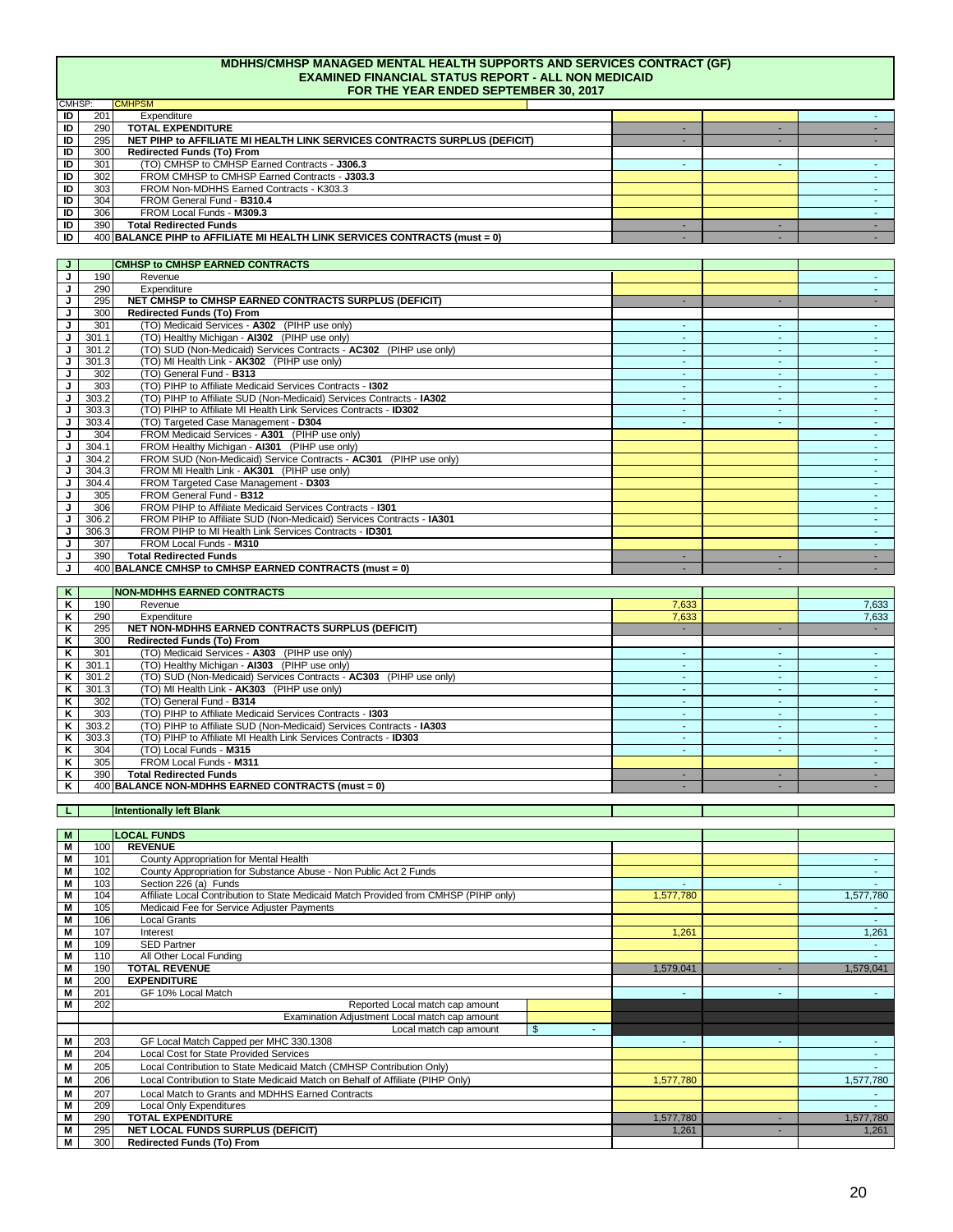#### **MDHHS/CMHSP MANAGED MENTAL HEALTH SUPPORTS AND SERVICES CONTRACT (GF) EXAMINED FINANCIAL STATUS REPORT - ALL NON MEDICAID FOR THE YEAR ENDED SEPTEMBER 30, 2017**

| CMHSP:         |       | <b>CMHPSM</b>                                                        |        |                          |       |
|----------------|-------|----------------------------------------------------------------------|--------|--------------------------|-------|
| M              | 301   | (TO) Medicaid Services - A332 (PIHP use only)                        | $\sim$ | $\overline{\phantom{a}}$ |       |
| M              | 301.1 | (TO) Healthy Michigan - AI332 (PIHP use only)                        | $\sim$ |                          |       |
| M              | 301.2 | (TO) SUD (Non-Medicaid) Services - AC332 (PIHP use only)             | $\sim$ |                          |       |
| M              | 301.3 | (TO) MI Health Link - AK332 (PIHP use only)                          | $\sim$ | $\overline{\phantom{0}}$ |       |
| M              | 301.4 | (TO) Health Home Services - AG332 (PIHP use only)                    | $\sim$ | $\overline{\phantom{a}}$ |       |
| M              | 302   | (TO) General Fund - B331                                             | $\sim$ | $\overline{\phantom{0}}$ |       |
| М              | 304   | (TO) Targeted Case Management - D302                                 | $\sim$ | $\overline{\phantom{a}}$ |       |
| М              | 305   | (TO) SED Waiver - E302                                               | $\sim$ | $\overline{\phantom{a}}$ |       |
| М              | 306   | (TO) SED Waiver - Not SED Waiver eligible - E304                     | $\sim$ | $\overline{\phantom{a}}$ |       |
| М              | 308   | (TO) Children's Waiver - F302                                        | $\sim$ |                          |       |
| M              | 309   | (TO) Injectable Medications - G302                                   | $\sim$ | $\overline{\phantom{a}}$ |       |
| M              | 309.2 | (TO) PIHP to Affiliate SUD (Non-Medicaid) Services Contracts - IA306 | $\sim$ | ۰                        |       |
| M              | 309.3 | (TO) PIHP to Affiliate MI Health Link Services Contracts - ID306     | $\sim$ | $\overline{\phantom{0}}$ |       |
| M              | 309.4 | (TO) PIHP to Affiliate Health Home Services Contracts - IC306        | $\sim$ | $\overline{\phantom{a}}$ |       |
| M              | 310   | (TO) CMHSP to CMHSP Earned Contracts - J307                          | $\sim$ | $\overline{\phantom{a}}$ |       |
| M              | 311   | (TO) Non-MDHHS Earned Contracts - K305                               | $\sim$ |                          |       |
| М              | 313   | (TO) Activity Not Otherwise Reported - 0302                          | $\sim$ | $\overline{\phantom{a}}$ | ۰.    |
| $\overline{M}$ | 313.3 | FROM MI Health Link (Medicare) - AK336 - (PIHP use only)             |        |                          |       |
| М              | 315   | FROM Non-MDHHS Earned Contracts - K304                               |        |                          |       |
| М              | 390   | <b>Total Redirected Funds</b>                                        |        | ٠                        |       |
| М              |       | <b>400 BALANCE LOCAL FUNDS</b>                                       | 1.261  |                          | 1,261 |

| N |       | <b>RISK CORRIDOR</b>                                        |             |   |             |
|---|-------|-------------------------------------------------------------|-------------|---|-------------|
| N | 100   | <b>REVENUE</b>                                              |             |   |             |
| N | 101   | Stop/Loss Insurance                                         |             |   |             |
| N | 102   | Medicaid ISF for PIHP Share Risk Corridor                   | 4,310,554   |   | 4,310,554   |
| N | 103   | MDHHS for MDHHS Share of Medicaid Risk Corridor             |             |   |             |
| N | 190   | <b>TOTAL REVENUE</b>                                        | 4,310,554   |   | 4,310,554   |
| N | 300   | Redirected Funds (To) From                                  |             |   |             |
| N | 301   | (TO) Medicaid Services - PIHP Share - A333 (PIHP use only)  | (2,249,070) |   | (2,249,070) |
| N | 301.1 | (TO) Healthy Michigan - PIHP Share - AI333 (PIHP use only)  | (2,061,484) |   | (2,061,484) |
| N | 302   | (TO) Medicaid Services - MDHHS Share - A334 (PIHP use only) |             |   |             |
| N | 302.1 | (TO) Healthy Michigan - MDHHS Share - AI334 (PIHP use only) |             | - |             |
| N | 303   | (TO) General Fund - B332                                    |             | - |             |
| N | 390   | <b>Total Redirected Funds</b>                               | (4,310,554) | - | (4,310,554) |
| N |       | 400 BALANCE RISK CORRIDOR (must = 0)                        |             |   |             |

| $\circ$      |                  | <b>ACTIVITY NOT OTHERWISE REPORTED</b>                                                 |                          |                          |             |
|--------------|------------------|----------------------------------------------------------------------------------------|--------------------------|--------------------------|-------------|
| O            | 100 <sub>l</sub> | <b>REVENUE</b>                                                                         |                          |                          |             |
| $\circ$      | 101              | Other Revenue (describe): CMHSP Reimbursement Revenue for SIS Assessements by PIHP     | 259,542                  |                          | 259,542     |
| O            | 102              | Other Revenue (describe):                                                              |                          |                          |             |
| O            | 103 <sup>1</sup> | Other Revenue (describe):                                                              |                          |                          |             |
| O            | 190              | <b>TOTAL REVENUE</b>                                                                   | 259,542                  |                          | 259,542     |
| O            | 200              | <b>EXPENDITURE</b>                                                                     |                          |                          |             |
| O            | 201              | Other Expenditure (describe): CMHSP Reimbursement Revenue for SIS Assessements by PIHP | 259,542                  |                          | 259,542     |
| о            | 202              | Other Expenditure (describe):                                                          |                          |                          |             |
| O            | 203              | Other Expenditure (describe):                                                          |                          |                          |             |
| O            | 290              | <b>TOTAL EXPENDITURE</b>                                                               | 259.542                  |                          | 259,542     |
| O            | 295              | NET ACTIVITY NOT OTHERWISE REPORTED SURPLUS (DEFICIT)                                  |                          |                          |             |
| O            | 300              | Redirected Funds (To) From                                                             |                          |                          |             |
| о            | 301              | (TO) Children's Waiver - F303                                                          | $\overline{\phantom{a}}$ | $\overline{\phantom{a}}$ |             |
| O            | 302              | FROM Local Funds - M313                                                                |                          |                          |             |
| O            | 390              | <b>Total Redirected Funds</b>                                                          |                          |                          |             |
| $\mathbf{o}$ |                  | 400 BALANCE ACTIVITY NOT OTHERWISE REPORTED                                            |                          |                          |             |
|              |                  |                                                                                        |                          |                          |             |
| P            |                  | <b>GRAND TOTALS</b>                                                                    |                          |                          |             |
| P            | 190              | <b>GRAND TOTAL REVENUE</b>                                                             | 173,211,432              |                          | 173,211,432 |
| P            | 290              | <b>GRAND TOTAL EXPENDITURE</b>                                                         | 165,146,507              |                          | 165,146,507 |
| P            | 390              | <b>GRAND TOTAL REDIRECTED FUNDS (must = 0)</b>                                         |                          |                          |             |
| P            | 400              | <b>NET INCREASE (DECREASE)</b>                                                         | 8,064,925                |                          | 8,064,925   |

| Q                    | <b>REMARKS</b>                                                                                                                                                                                 |
|----------------------|------------------------------------------------------------------------------------------------------------------------------------------------------------------------------------------------|
| $\Omega$             | This section has been provided for the CMHSP to provide narrative descriptions as requested in the FSR instructions or where additional narrative would be meaningful to the<br>CMHSP / MDHHS. |
| Q                    |                                                                                                                                                                                                |
| Q                    |                                                                                                                                                                                                |
| $\overline{Q}$       |                                                                                                                                                                                                |
|                      |                                                                                                                                                                                                |
|                      |                                                                                                                                                                                                |
|                      |                                                                                                                                                                                                |
| a <mark>a a a</mark> |                                                                                                                                                                                                |
|                      |                                                                                                                                                                                                |
| ত                    |                                                                                                                                                                                                |
| ō                    |                                                                                                                                                                                                |
|                      |                                                                                                                                                                                                |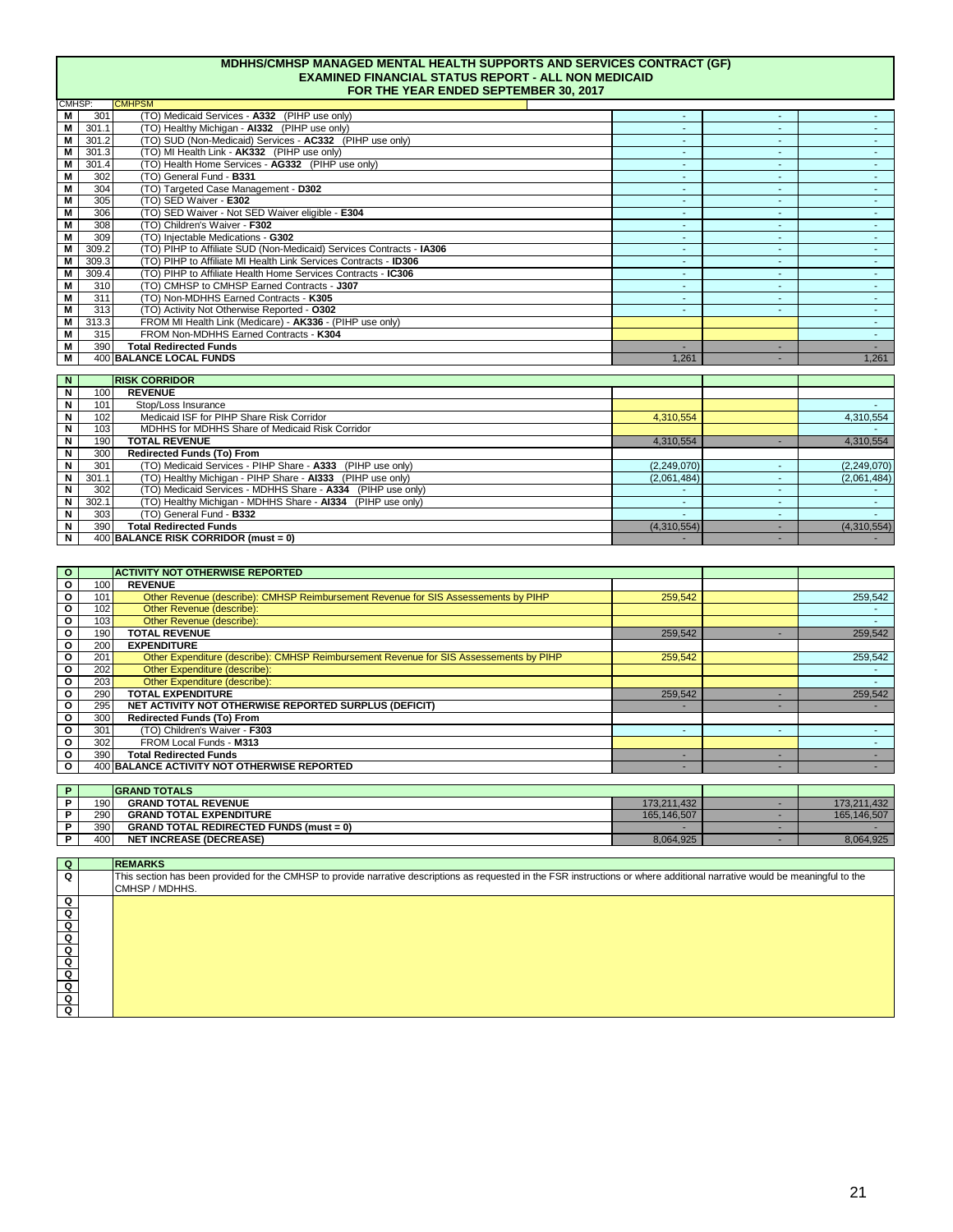# **Financial Status Report – Substance Use Disorder Services**

An examination adjustment was made to reconcile the Livingston's FSR to CMHPSM's FSR for SUD Services.

 AC201 SUD Services (Livingston) was increased from 665,923 to 678,370; a change of 12,447. AC325 Affiliate Total Redirected Funds (Livingston) was increased from 0 to 12,447; a change of 12,447.

# **Supplemental Financial Status Report – SUD Services**

The following examination adjustments were made to reconcile the budgeted revenue to the August 30, 2017 allocation letter.

# Budgeted Revenue Column

A.1.c was increased from 2,426,976 to 2,862,566; a change of 435,590 A.1.d was increased from 208,272 to 446,100; a change of 237,828 A.2 was increased from 1,138,443 to 1,404,521; a change of 266,078 A.3 was increased from 30,078 to 38,855; a change of 8,777 A.5 was increased from 11,987 to 227,955; a change of 215,968 D.1 was increased from 1,537,194 to 2,099,644; a change of 562,450

# Treatment Expenditures Column

B.1 was decreased from 1,793,546 to 1,370,505; a change of 423,041 B.2 was decreased from 3,212,842 to 2,989,263; a change of 223,579 D.1 was increased from 1,453,760 to 2,016,210; a change of 562,450

## Womens Specialty Expenditures Column

B.1 was increased from 0 to 58,736; a change of 58,736 B.2 was increased from 0 to 25,434; a change of 25,434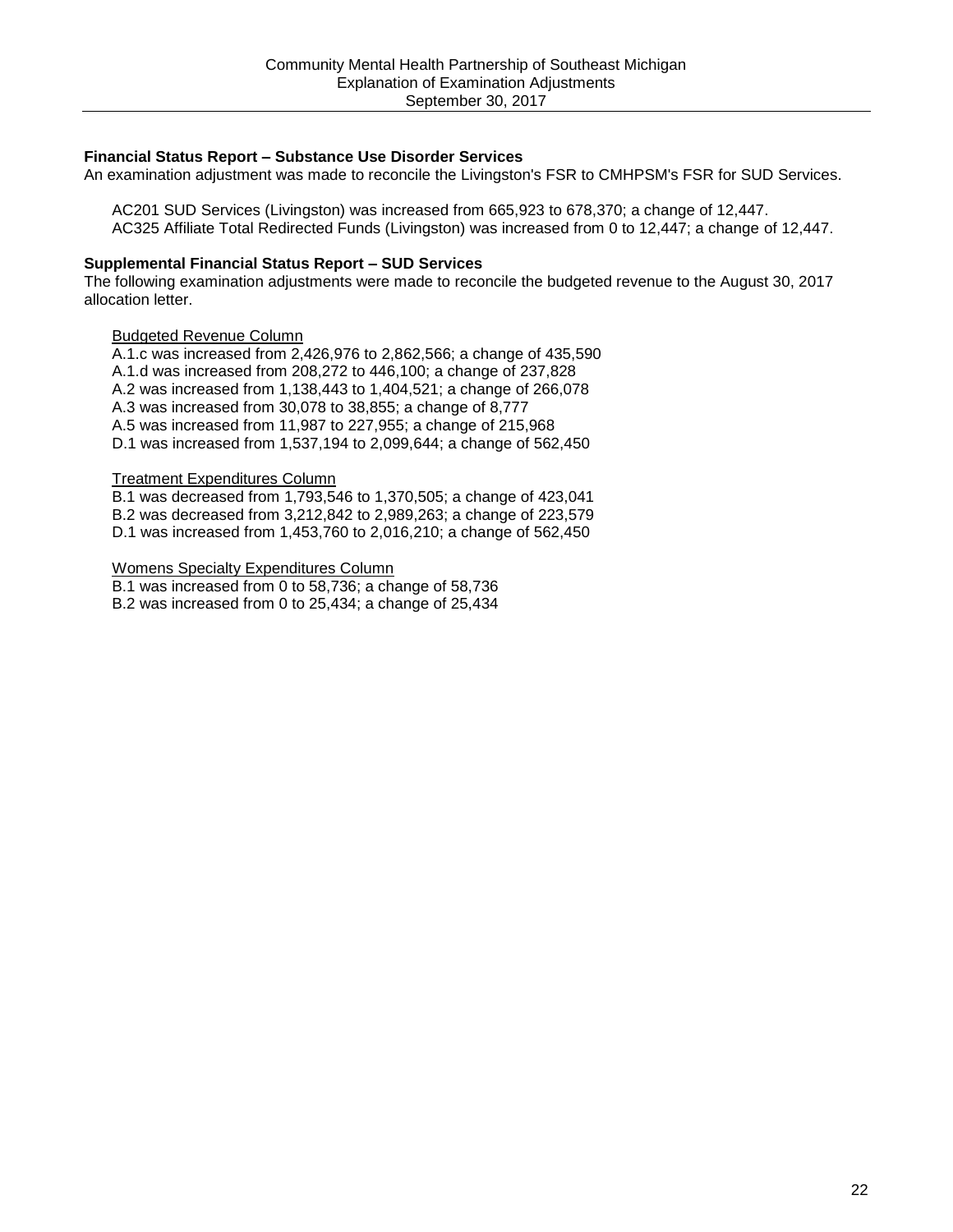During our compliance audit, we may have become aware of matters that are opportunities for strengthening internal controls, improving compliance and increasing operating efficiency. These matters are not individually or cumulatively material weaknesses in internal control over the Medicaid Contract, General Fund Contract, and/or CMHS Block Grant program(s). Furthermore, we consider these matters to be immaterial deficiencies, not findings. The following comments and recommendations are in regard to those matters.

# **2017-01 FSR Examination Adjustments**

## *Criteria or specific requirements:*

The FSR must include revenues and expenditures in proper categories and follow the reporting instructions. (Contract Section 7.8)

### *Condition:*

The PIHP is not in compliance with FSR instructions.

### *Examination adjustments:*

Examination adjustments were made to sections of the FSR. See detailed descriptions of these examination adjustments in the Explanation of Examination Adjustments section of this report.

## *Context and perspective:*

Management was aware of the rules regarding reporting of revenues and expenditures on the *Financial Status Report*.

#### *Effect:*

See detailed descriptions of these examination adjustments in the Explanation of Examination Adjustments section of this report.

## *Recommendations:*

The PIHP should review its current policies and procedures regarding the preparation and review of the Financial Status Report to assure that all amounts are reported in compliance with the reporting instructions. Specifically, a review of the final draft should be performed by a knowledgeable person who is independent from the original preparation of the report(s).

## *Views of responsible officials:*

Management is in agreement with our recommendation.

#### *Planned corrective action:*

Procedures have been established to review Substance Use Disorder Recovery Oriented Systems of Care final cost settlements affiliation redirected funds to be included as net adjustments in the financial status report for Substance Use Disorder.

*Responsible party:*  Suzanne Stolz, CFO

*Anticipated completion date:*  April 1, 2018